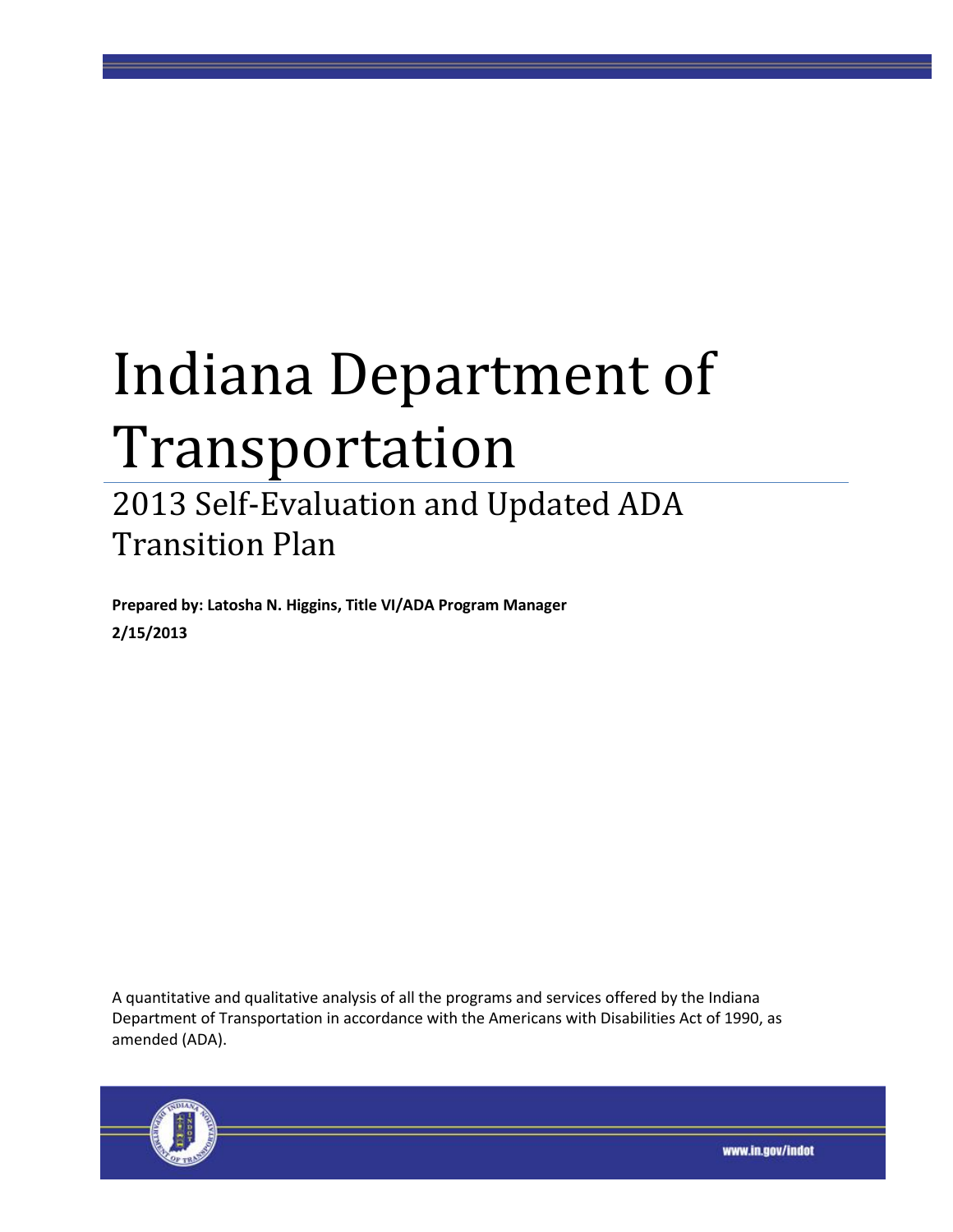# **Contents**

| $\mathbf{I}$ . |                 |            |  |  |  |
|----------------|-----------------|------------|--|--|--|
| Π.             |                 |            |  |  |  |
| Ш.             |                 |            |  |  |  |
| IV.            |                 |            |  |  |  |
| V.             |                 |            |  |  |  |
|                | A.              |            |  |  |  |
|                | <b>B.</b>       |            |  |  |  |
|                | $\mathcal{C}$ . |            |  |  |  |
|                | D.              |            |  |  |  |
| VI.            |                 |            |  |  |  |
|                | A.              |            |  |  |  |
|                | <b>B.</b>       |            |  |  |  |
|                | C.              |            |  |  |  |
|                | D.              |            |  |  |  |
|                | Ε.              |            |  |  |  |
|                |                 |            |  |  |  |
|                | F.              |            |  |  |  |
|                |                 |            |  |  |  |
|                | A.              |            |  |  |  |
|                |                 |            |  |  |  |
|                |                 | 2.         |  |  |  |
|                | <b>B.</b>       |            |  |  |  |
|                |                 | 1.         |  |  |  |
|                |                 | 2.         |  |  |  |
|                |                 | 3.         |  |  |  |
|                |                 | 4.         |  |  |  |
|                |                 | 5.         |  |  |  |
|                |                 | 6.         |  |  |  |
|                |                 |            |  |  |  |
|                |                 |            |  |  |  |
|                |                 |            |  |  |  |
|                | A.              |            |  |  |  |
|                | B.              | Assurances |  |  |  |
|                | C.              |            |  |  |  |
|                | D.              |            |  |  |  |
|                |                 | 1.         |  |  |  |
|                |                 | 2.         |  |  |  |
|                |                 | 3.         |  |  |  |
|                |                 | 4.         |  |  |  |
|                |                 | 5.         |  |  |  |
|                |                 | 6.         |  |  |  |
|                |                 | 7.         |  |  |  |
|                |                 | 8.         |  |  |  |
|                |                 | 9.         |  |  |  |
|                |                 |            |  |  |  |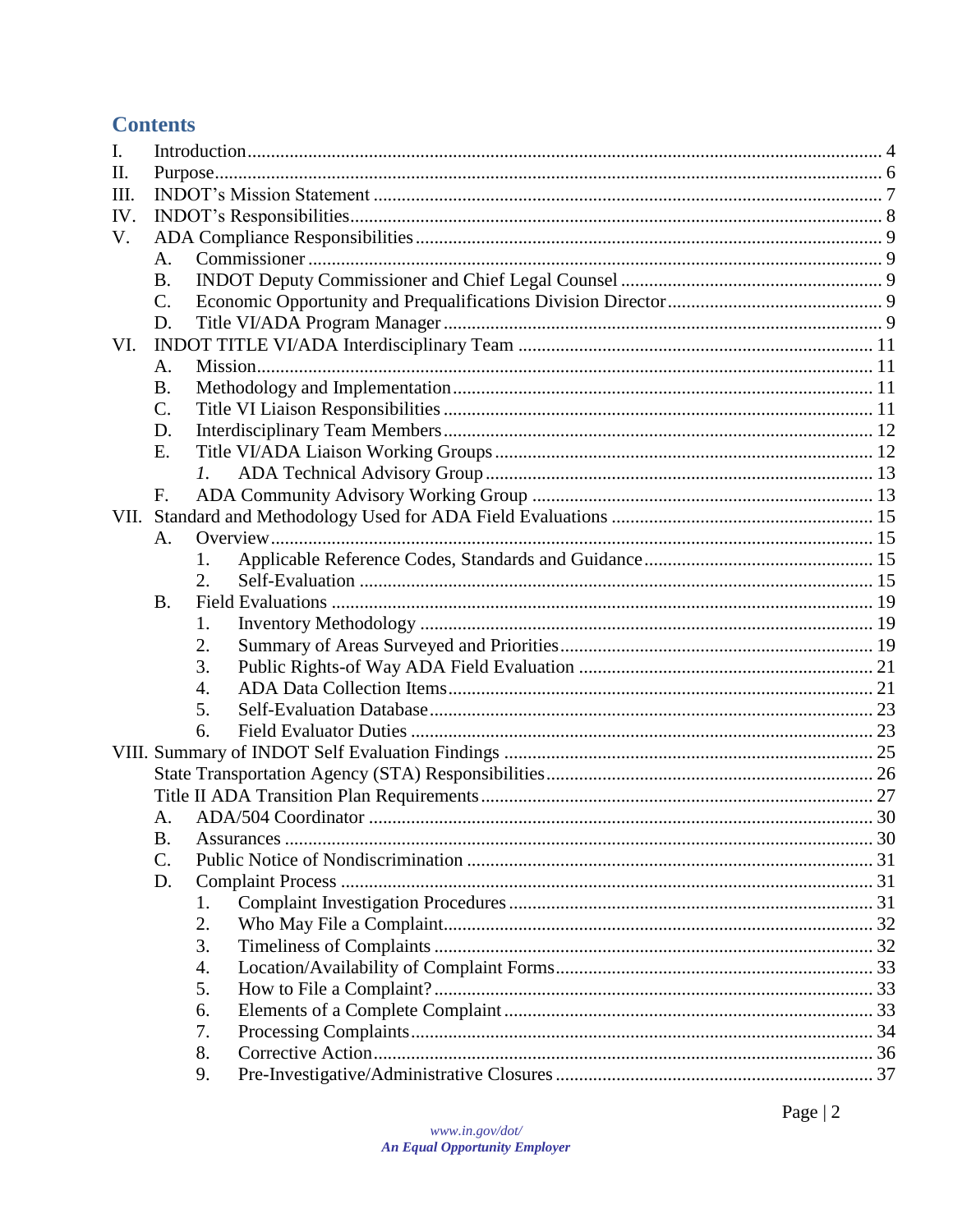|     |                 | 10. |  |  |  |
|-----|-----------------|-----|--|--|--|
|     |                 | 11. |  |  |  |
|     |                 | 12. |  |  |  |
|     |                 | 13. |  |  |  |
|     | Ε.              |     |  |  |  |
|     |                 | 1.  |  |  |  |
|     |                 | 2.  |  |  |  |
|     | F.              |     |  |  |  |
|     |                 | 1.  |  |  |  |
|     |                 | 2.  |  |  |  |
|     |                 | 3.  |  |  |  |
|     |                 | 4.  |  |  |  |
|     | G.              |     |  |  |  |
|     |                 | 1.  |  |  |  |
|     |                 | 2.  |  |  |  |
|     | H.              |     |  |  |  |
|     |                 | 1.  |  |  |  |
|     |                 | 2.  |  |  |  |
|     |                 | 3.  |  |  |  |
|     | $\mathbf{I}$ .  |     |  |  |  |
|     | J.              |     |  |  |  |
| IX. |                 |     |  |  |  |
|     | A.              |     |  |  |  |
|     | <b>B.</b>       |     |  |  |  |
|     | $\mathbf{C}$ .  |     |  |  |  |
|     | D.              |     |  |  |  |
|     |                 |     |  |  |  |
|     |                 | 2.  |  |  |  |
|     | Ε.              |     |  |  |  |
| X.  |                 |     |  |  |  |
| XI. |                 |     |  |  |  |
|     | A.              |     |  |  |  |
|     | <b>B.</b>       |     |  |  |  |
|     | $\mathcal{C}$ . |     |  |  |  |
|     | D.              |     |  |  |  |
|     | Ε.              |     |  |  |  |
|     | F.              |     |  |  |  |
|     | G.              |     |  |  |  |
|     |                 |     |  |  |  |
|     | A.              |     |  |  |  |
|     | B.              |     |  |  |  |
|     | C.              |     |  |  |  |
|     |                 |     |  |  |  |
|     |                 |     |  |  |  |
|     |                 |     |  |  |  |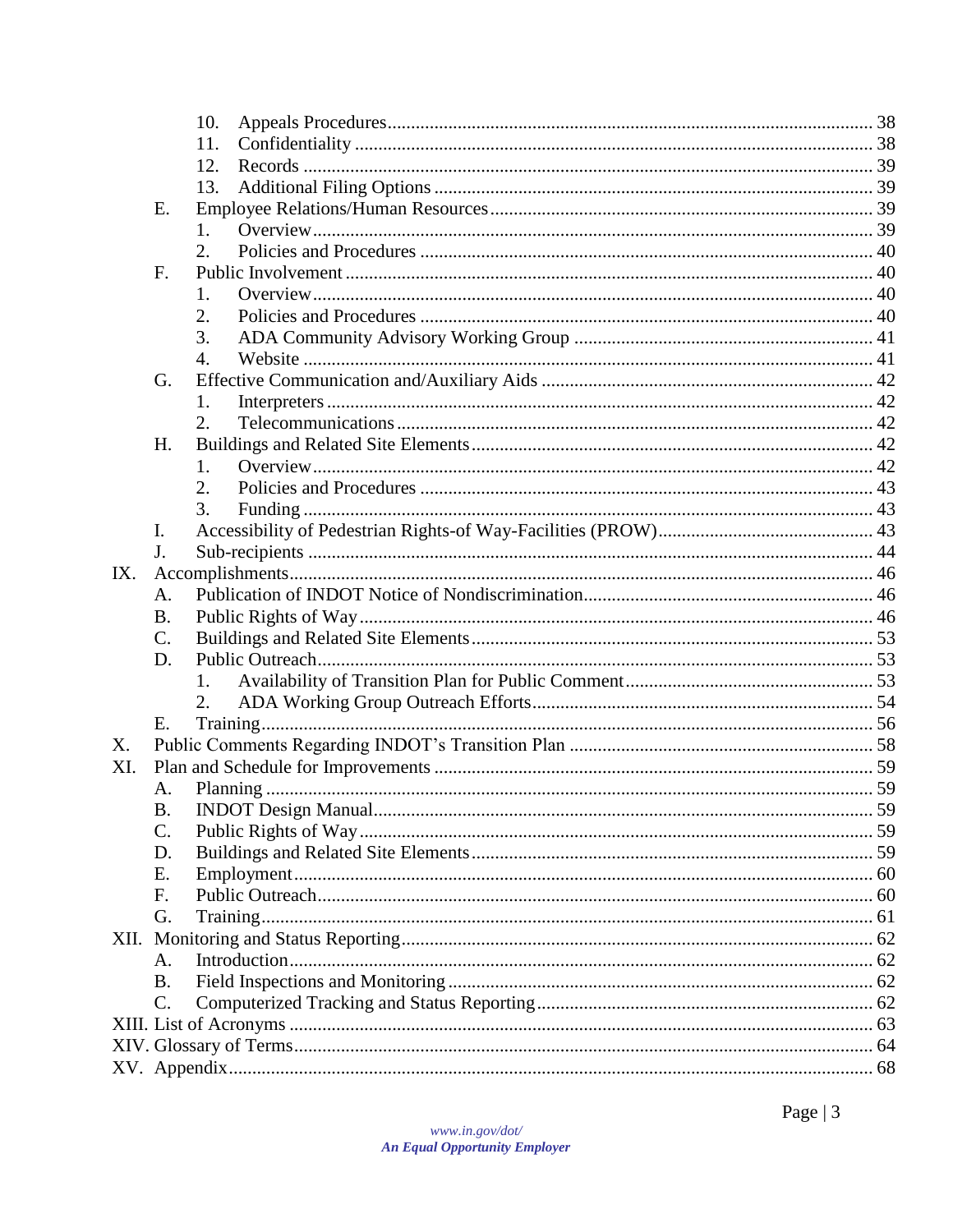#### <span id="page-3-0"></span>**I. Introduction**

In August of 1992, the Indiana Department of Transportation (INDOT) completed its initial ADA transition plan of its facilities. The evaluation included a review of INDOT's equal employment opportunity statement and its employment practices and buildings. The 1992 transition plan did not include an evaluation of the State of Indiana's public rights of way.

In 2009, INDOT commenced a self-evaluation of its public rights-of-way. INDOT did not complete its self-evaluation or baseline assessment as planned because of staffing changes, which left the position of ADA Coordinator vacant for several months.

INDOT resumed conducting its ADA self-evaluation of its public rights-of-way in 2011. In 2012, INDOT published its first ADA transition plan that included a preliminary review of its public rights-of-way and a five-phase plan for completing its inventory of its public rights of way and implementing its plan.

INDOT completed the field evaluations of its public rights-of-way in 2013. This 2013 updated ADA transition plan reflects INDOT's good faith effort to continue to strive toward coming into compliance with the Title II of the Americans with Disabilities Act (ADA) and its implementation regulations.

The purpose of this self-evaluation is to examine INDOT's current facilities, policies and practices to identify and correct those items that create artificial access barriers for persons with disabilities. This ADA transition plan outlines the recommended procedures for implementing and scheduling remedial work needed to comply with the ADA.

This plan details the methods and procedures INDOT will use to monitor its activities and facilities for compliance with the ADA. INDOT will use this plan to determine under the ADA what changes it needs to make to its programs and/or the design and construction of its facilities to ensure persons with disabilities are not excluded from programs, services and activities because the programs or facilities are inaccessible.

INDOT recognizes that its ADA self-evaluation and transition plan are complementary and foresees that the data collected will assist the agency in accomplishing the following goals:

- Prioritizing sidewalk maintenance projects
- Budgeting for sidewalk projects
- Developing maintenance schedules and budgets
- Quantifying the extent of work required to bring the agency's facilities into compliance
- Communicating data and project plans with the public, especially individuals with  $\bullet$ disabilities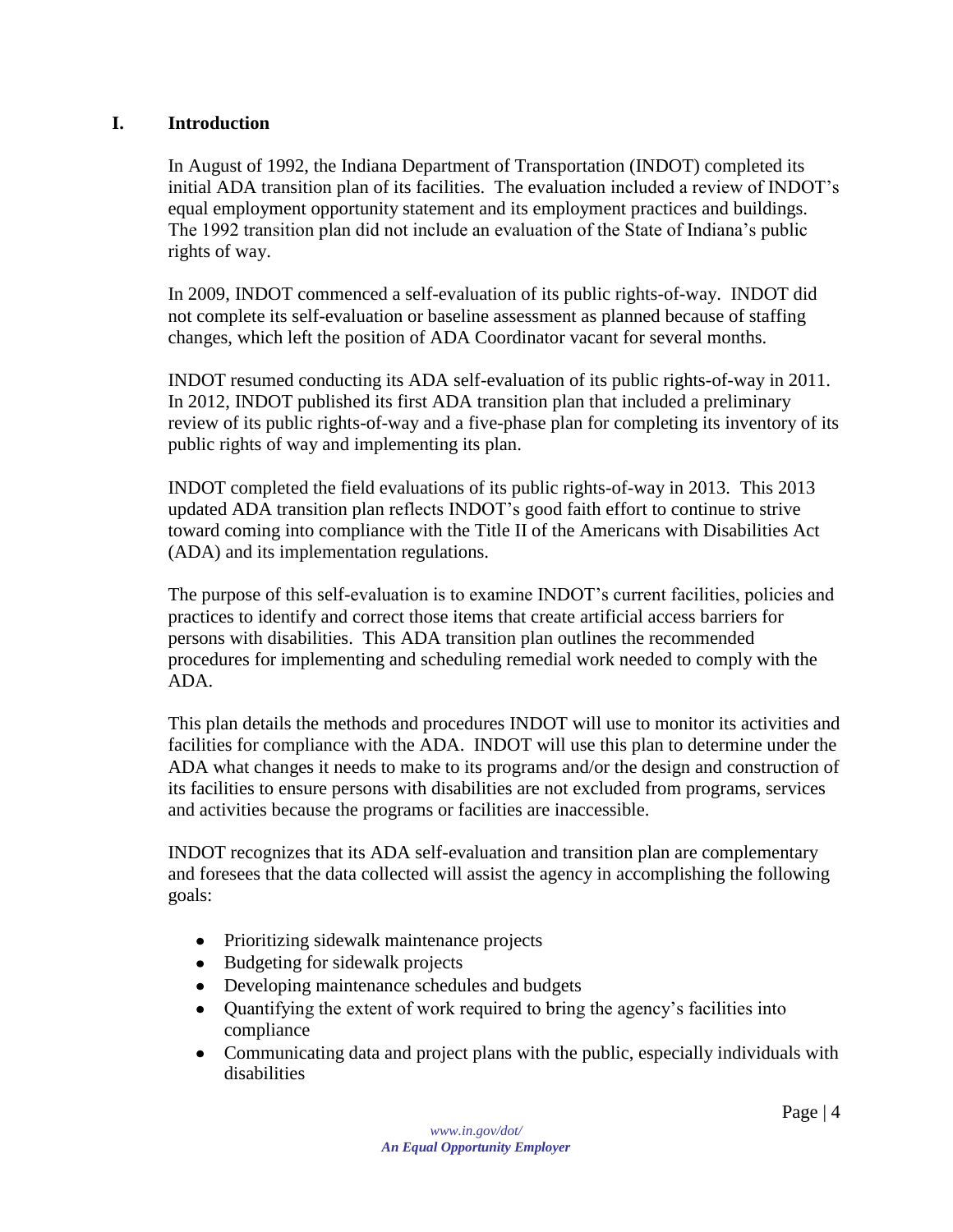- Creating objective sidewalk information that INDOT can provide to users in various formats such as signage, maps and websites
- Adding pedestrian information to Geographic Information System (GIS) maps.

INDOT will periodically review and update its self-evaluation inventory and transition plan. The Title VI/ADA Program Manager and Title VI/ADA Liaisons will coordinate ADA reviews of INDOT's core program areas, districts and buildings on an annual basis. If the Title VI/ADA Program Manager determines that items need to be added or removed from INDOT's self-evaluation inventory of buildings and related elements or public rights of way, INDOT will update this transition plan.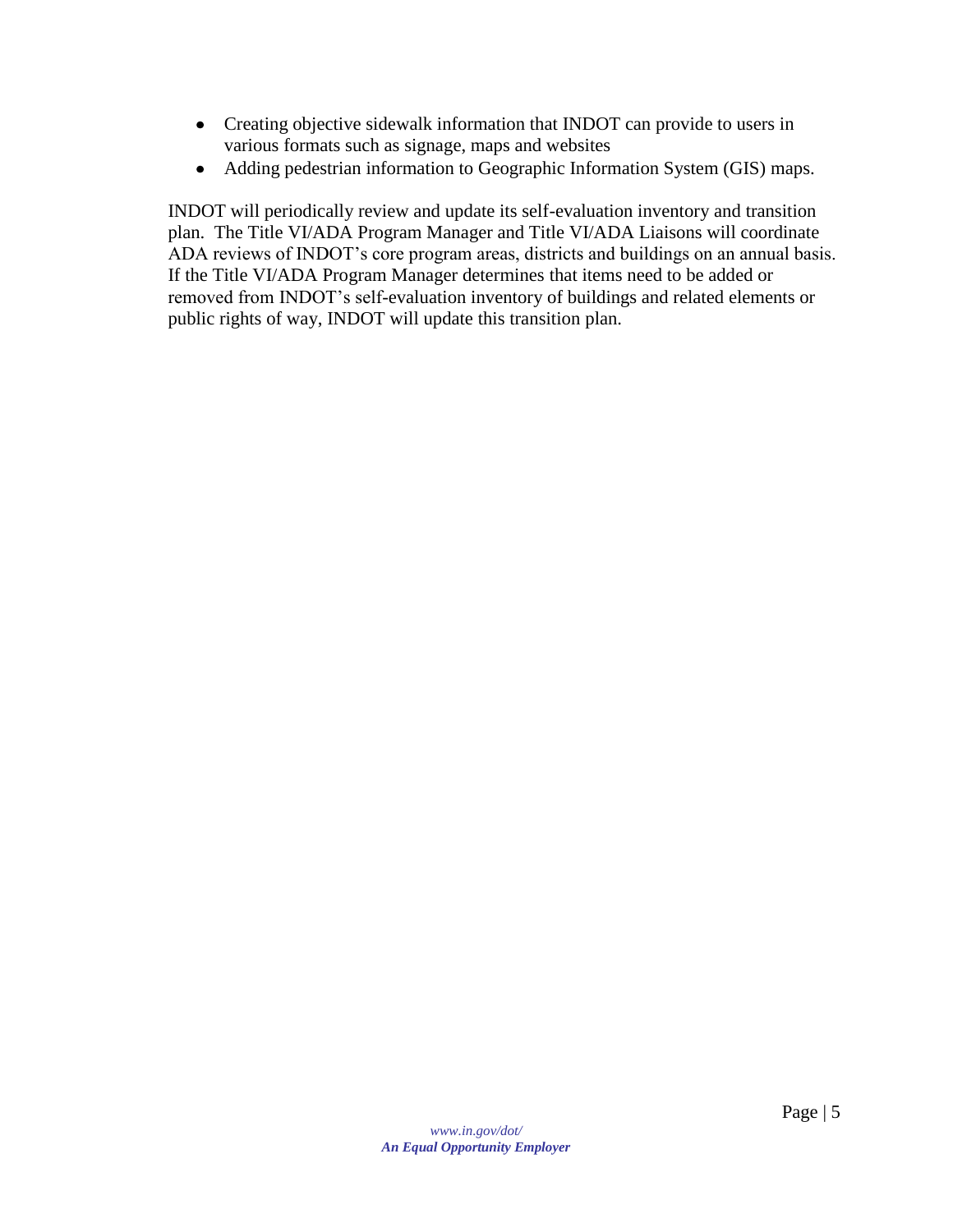#### <span id="page-5-0"></span>**II. Purpose**

The purpose of this plan shall be to:

- 1. Comply with the administrative requirements of the ADA and Section 504 of the Rehabilitation Act of 1973; and
- 2. Serve as an informational document for any persons interested in INDOT's ADA compliance efforts.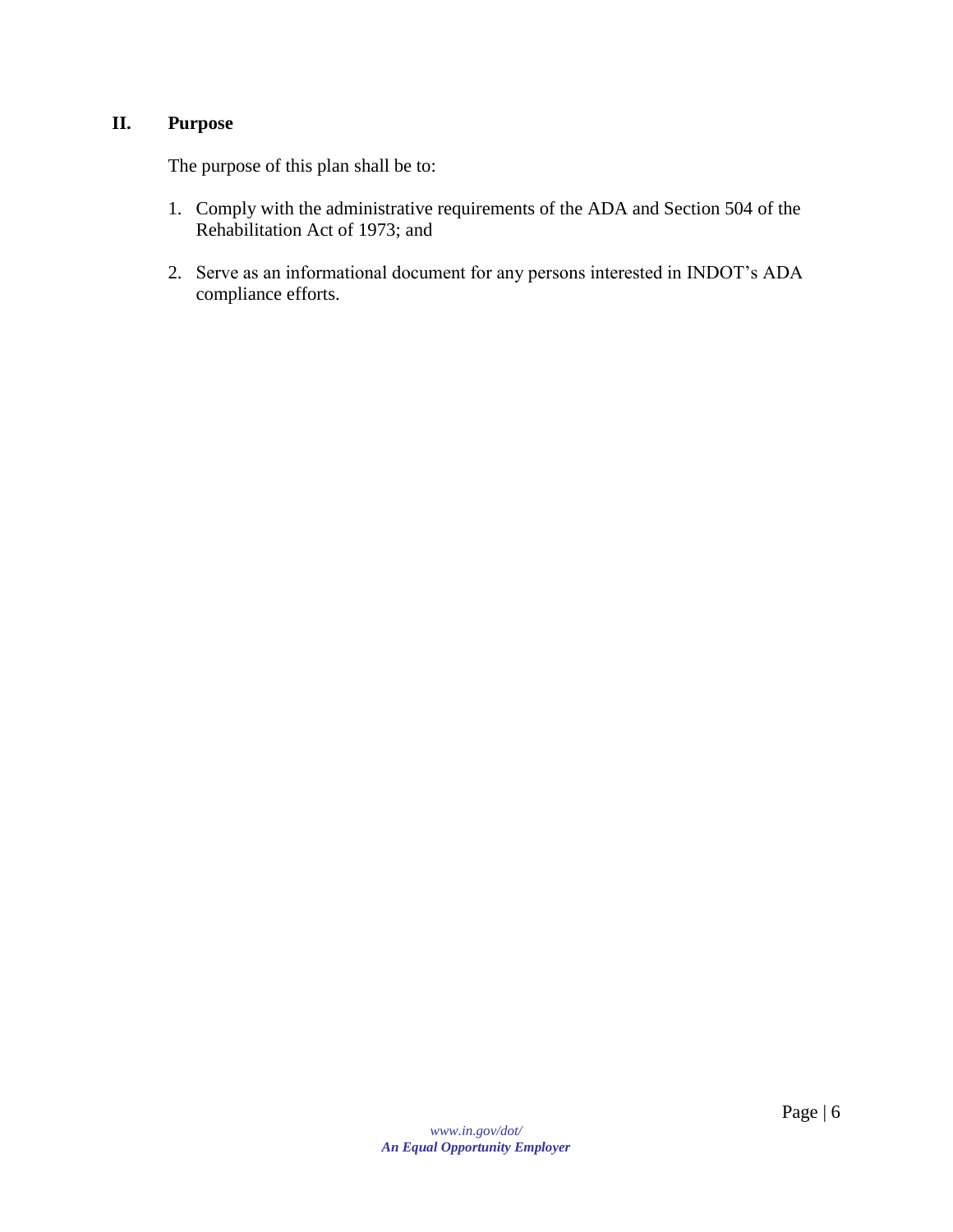#### <span id="page-6-0"></span>**III. INDOT's Mission Statement**

INDOT will plan, build, maintain and operate a superior transportation system enhancing safety, mobility and economic growth.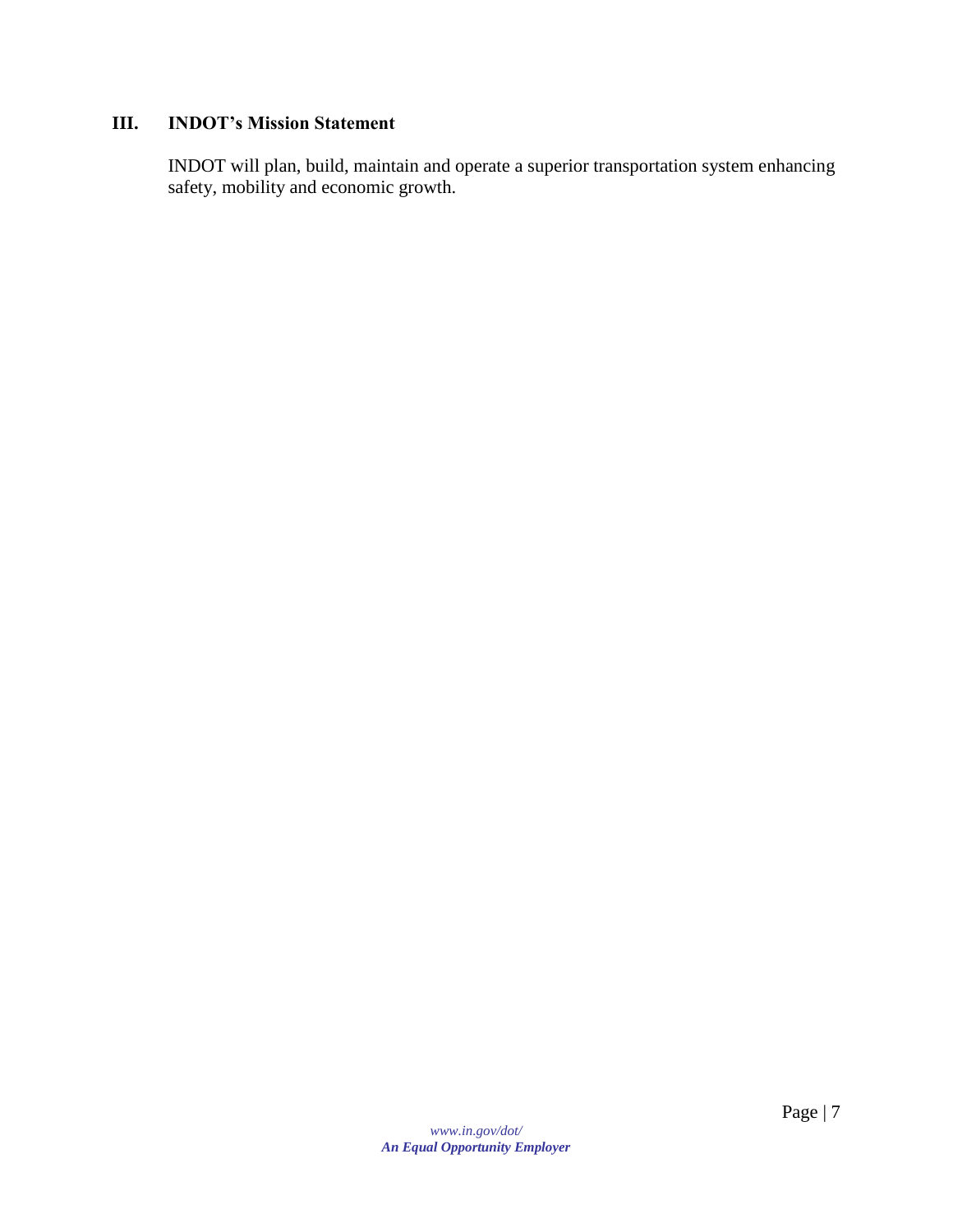#### <span id="page-7-0"></span>**IV. INDOT's Responsibilities**

INDOT has many responsibilities. Chief among these is the maintenance of all interstates, U.S. routes and state roads that are in or cross through the state, including overpasses and ramps on these roadways. Construction and maintenance of these roads is also INDOT's responsibility along with traffic control devices along these roadways, including signs and traffic signals.

INDOT is not responsible for the maintenance of county, city or town roads except in special circumstances.<sup>1</sup> Local cities, counties and towns are responsible for all other roadways that are not a state road, interstate or U.S. route.

INDOT maintains 11,100 centerline and 28,500 total lane miles. The Indiana Toll Road is 157 miles in length. Indiana currently has 14 interstate highways; they are: I-64, I-65, I-69, I-70, I-74, I-80, I- 90, I-94, I-164, I-265, I-275, I-465, I-469 and I-865. INDOT is responsible for maintaining nearly 6,000 bridges across the state. Additionally, INDOT also regulates approximately 4,500 rail miles. Furthermore, INDOT regulates more than 110 public access airports and more than 560 private access airports across the state.

INDOT's responsibilities also include the implementation of construction projects that include overseeing of the building of new roadways, resurfacing of others and the preservation of existing highways. Additionally, INDOT's responsibilities include construction and maintenance of traffic control devices along these roadways, including signs and traffic signals.

INDOT has six district offices across the state that handle day-to-day operations such as construction and detours, traffic signal operations, permits and maintenance operations (for example, filling potholes and plowing snow) along with various other responsibilities. These districts are further divided into sub-districts and units.

INDOT employs approximately 3,800 employees across the state, making it one of the state's largest agencies.

 1 See Indiana code 8-23-1-16 and Indiana Code 8-23-1-17.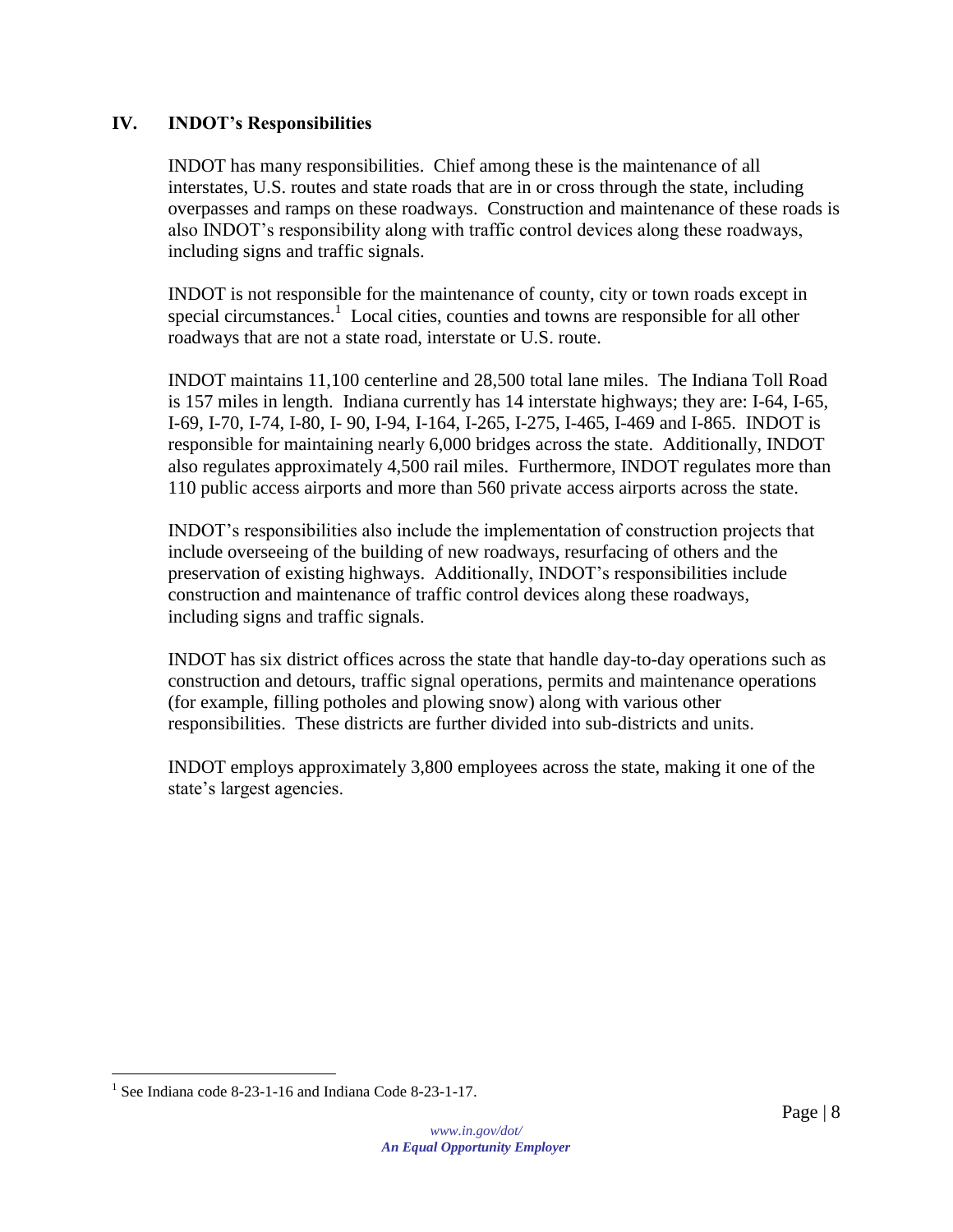#### <span id="page-8-1"></span><span id="page-8-0"></span>**V. ADA Compliance Responsibilities**

#### A. Commissioner

The Indiana Governor appoints INDOT's Commissioner. The Commissioner is responsible for organizing and administering INDOT. (See Indiana Code 8-23-2-2.0

#### <span id="page-8-2"></span>B. INDOT Deputy Commissioner and Chief Legal Counsel

The Deputy Commissioner manages the Economic Opportunity and Prequalifications, Internal Affairs, and Legal Divisions of INDOT. As Chief Legal Counsel for the department, the Deputy Commissioner's responsibilities include: providing legal advice and assistance to the divisions and districts within the agency, investigating the legality of agency actions and validity of public complaints, drafting proposed legislation and administrative rules, researching and interpreting the law, preparing legal opinions, and attending and testifying at legislative committee hearings.

<span id="page-8-3"></span>C. Economic Opportunity and Prequalifications Division Director

The Economic Opportunity and Prequalifications Director is responsible for overseeing all aspects of INDOT's Disadvantaged Business Enterprise (DBE) certification services, contract compliance efforts and its Title VI/ADA program. The Director works toward maximizing contracting opportunities for disadvantaged businesses on INDOT contracts and ensures compliance with the Equal Employment Opportunity (EEO) provisions as required by INDOT contract and federal law. The Director's responsibilities include ensuring INDOT's compliance with the ADA and Section 504. The Director ensures that appropriate managerial and technical assistance is provided to DBE firms. The Director also oversees the prequalification of contractors and consultants. The Director is also the chair and a non-voting member of the Prequalifications Committee.

<span id="page-8-4"></span>D. Title VI/ADA Program Manager

The Title VI/ADA Program Manager is responsible for the oversight and coordination of INDOT's compliance with Title VI of the Civil Rights Act of 1964 (Title VI), the ADA and Section 504 and all related statutes, regulations, and directives. The Title VI/ADA Program Manager reports directly to the Economic Opportunity and Prequalifications Division Director and has independent access to INDOT's Chief Legal Counsel and Deputy Commissioner and Commissioner. General responsibilities of the Title VI/ADA Program Manager include:

- 1. Implementing INDOT's Title VI Implementation Plan and ADA Transition Plan;
- 2. Developing processes and procedures for the investigation of complaints filed under Title VI and the ADA;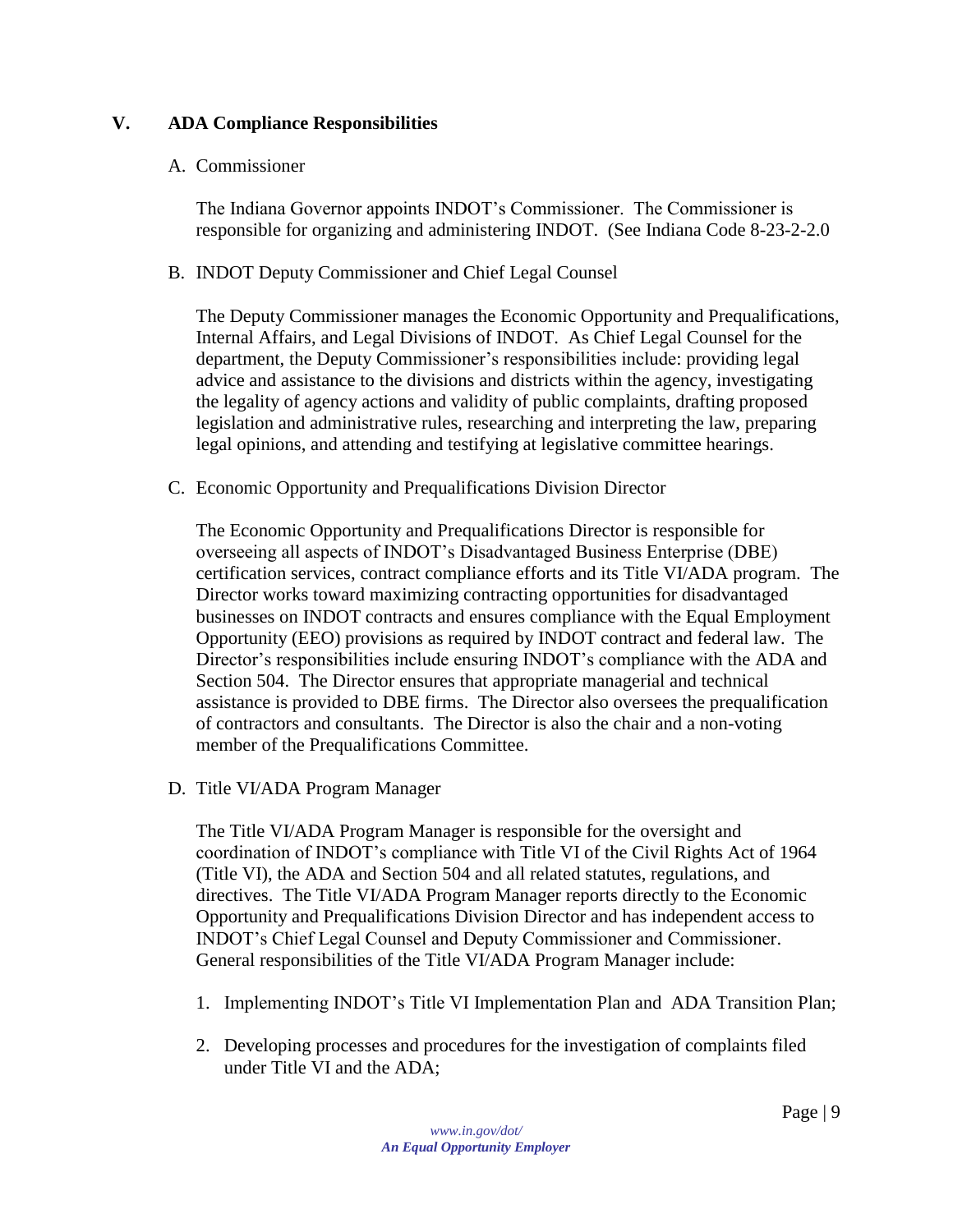- 3. Developing and implementing INDOT's Limited English Proficiency (LEP) Plan;
- 4. Preparing required reports;
- 5. Participating in the design, development and dissemination of ADA information to the public; and
- 6. Periodically updating INDOT's self-evaluation and transition plan.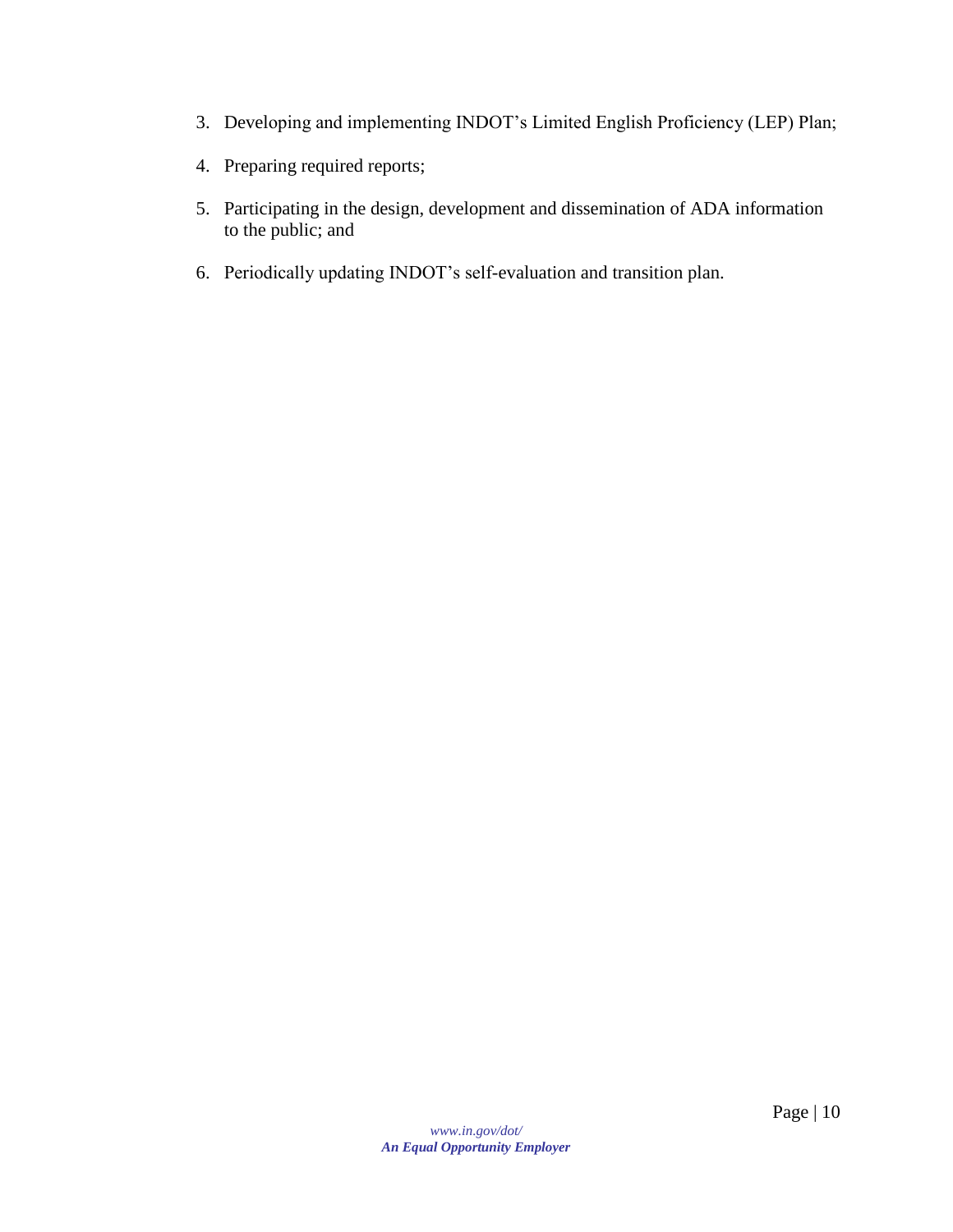#### <span id="page-10-1"></span><span id="page-10-0"></span>**VI. INDOT TITLE VI/ADA Interdisciplinary Team**

#### A. Mission

The interdisciplinary team has a four-part mission, which includes the following:

- To use an interdisciplinary team approach to ensure compliance with Title VI and  $\bullet$ related nondiscrimination laws in the implementation of INDOT's programs and activities;
- $\bullet$ To remove programmatic and architectural barriers from INDOT's programs and activities in accordance with the above-listed nondiscrimination laws;
- $\bullet$ To ensure meaningful access to INDOT's services and programs to minorities, persons with limited English proficiencies and low-income persons; and
- $\bullet$ To develop, continually review and update effective Title VI, ADA and LEP implementation plans for INDOT.
- <span id="page-10-2"></span>B. Methodology and Implementation

The Title VI/ADA Program Manager shall actively solicit input and participation from INDOT division program area contacts who shall serve as Title VI/ADA Liaisons on an interdisciplinary team focused on ensuring nondiscrimination in all of INDOT's programs and activities.

<span id="page-10-3"></span>C. Title VI Liaison Responsibilities

The Title VI Liaisons shall:

- Foster awareness of INDOT's responsibilities under the ADA;
- Assist with conducting ADA evaluations of division program areas;
- Develop and maintain division procedures for the collection of data of participants in, and beneficiaries of INDOT programs, i.e. relocates, impacted citizens and affected communities;
- $\bullet$ Participate in the development, revision and implementation of the selfevaluations and transition plan;
- $\bullet$ Complete an annual division risk assessment for their respective division that identifies and prioritizes risk areas and the need to formulate mitigation strategies; and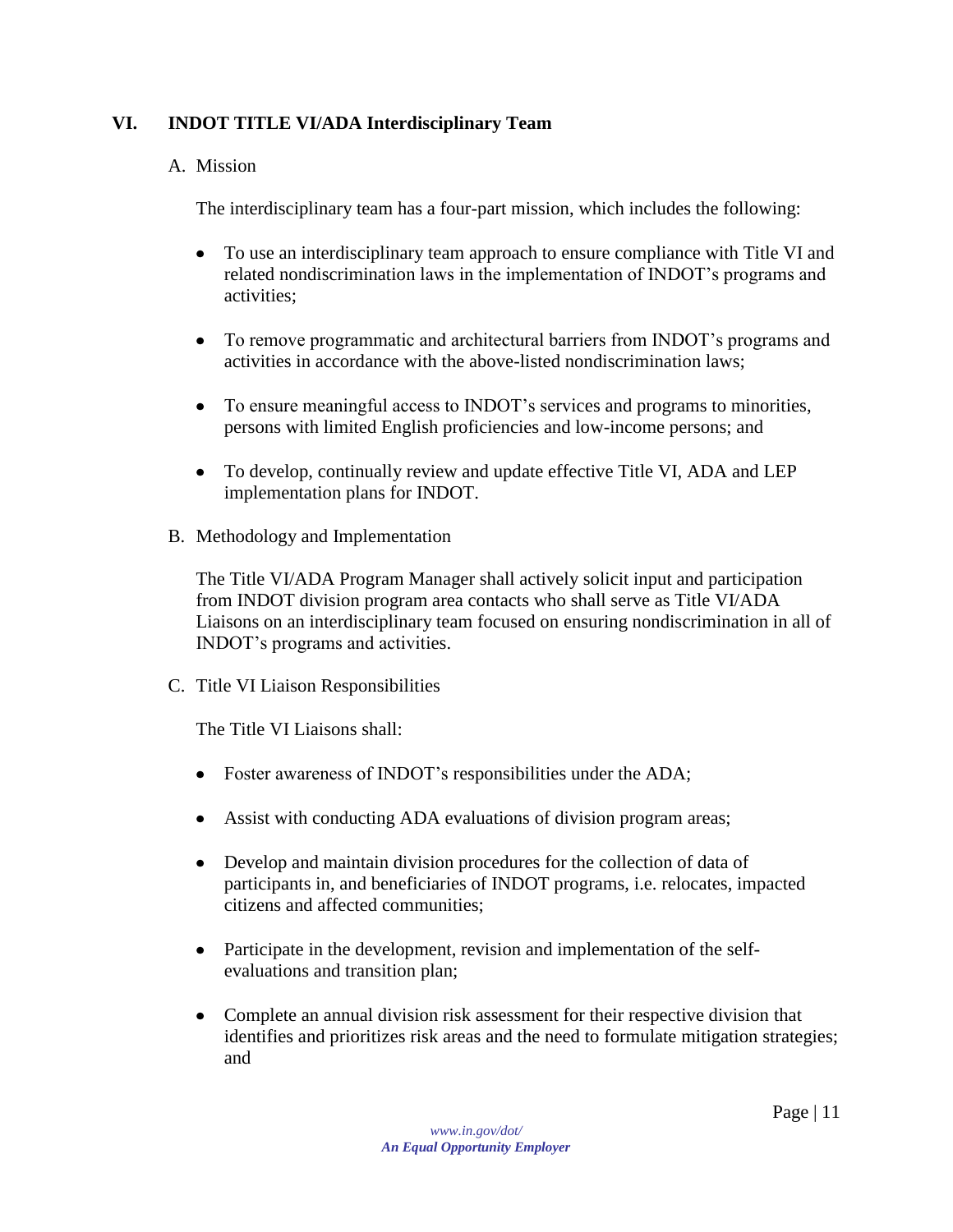• Prepare a yearly report of accomplishments within the division for the past year and state goals for the next year. The report shall be submitted to the Title VI/ADA Program Manager by August 30 for each federal fiscal year.

<span id="page-11-0"></span>

| <b>Name</b>                     | <b>Program Area</b>                              | <b>Phone</b> | <b>Email</b>                                                                  |
|---------------------------------|--------------------------------------------------|--------------|-------------------------------------------------------------------------------|
| Adams, Scott                    | <b>Real Estate Director</b>                      | 317-232-5000 | scadams@indot.in.gov                                                          |
| Albers, Mark                    | Crawfordsville District                          | 765-361-5224 | malbers@indot.in.gov                                                          |
| Behling, K-Todd                 | <b>LaPorte District</b>                          | 219-325-7539 | $k$ behling@indot.in.gov                                                      |
| Eaton-McKalip,                  | LPA/MPO & Grant                                  | 317-234-5142 | kaeaton-                                                                      |
| Kathy L.                        | Administrator                                    |              | mckalip@indot.in.gov                                                          |
| Buckel, Larry                   | Multi-Modal Planning &<br>Policy/Transit         | 317-232-5292 | lbuckel@indot.in.gov                                                          |
| Cales, Robert                   | Legal/Contract<br><b>Administration Director</b> | 317-233-4794 | rcales@indot.in.gov                                                           |
| Clark, Jr., Rickie              | <b>Public Hearings Manager</b>                   | 317-232-6601 | Relark@indot.in.gov                                                           |
| Giller, Teresa                  | Legal/Attorney                                   | 317-232-6734 | tgiller@indot.in.gov                                                          |
| Jittjumnongk,<br><b>Brandi</b>  | <b>Recruitment Consultant</b>                    | 812-895-7305 | bjittjumnongk@indot.in.gov                                                    |
| Lawrence, Ben                   | <b>Environmental Services</b>                    | 317-233-2093 | blawrence@indot.in.gov                                                        |
| McGrannahan-<br>Roberson, Linda | <b>Communications Director</b>                   | 317-234-7175 | $\frac{\text{Imcgrannahan}\omega_{\text{indot.in.gov}}}{\text{Imcgrannahan}}$ |
| Miller, Mark                    | Operations/Construction<br>Mgmt & Distr. Support | 317-232-5456 | mmiller@indot.in.gov                                                          |
| Myers, Dwane                    | <b>Greenfield District</b>                       | 317-467-3465 | dmvers@indot.in.gov                                                           |
| Schmidt, Dirk                   | Fort Wayne District                              | 260-969-8287 | $d$ schmidt1@indot.in.gov                                                     |
| Johns, Janice                   | Research &<br>Development/JTRP                   | 765-463-1521 | jjohns@indot.in.gov                                                           |
| Stoops, Ernie                   | <b>Vincennes District</b>                        | 812-895-7390 | estoops@indot.in.gov                                                          |
| Ude, Jim                        | <b>Seymour District</b>                          | 812-524-3729 | jude@indot.in.gov                                                             |
| Wright, John                    | Highway Design &<br><b>Technical Support</b>     | 317-232-5147 | jwright@indot.in.gov                                                          |

D. Interdisciplinary Team Members

#### <span id="page-11-1"></span>E. Title VI/ADA Liaison Working Groups

The working groups are subcommittees created as needed by the members of the Title VI/ADA interdisciplinary group to assist with the actual implementation of INDOT's Title VI/ADA Program goals within their respective districts, divisions and departments.

The working group members may also participate in resolving Title VI, ADA and Section 504 issues. Additionally, they may occasionally complete Title VI and ADA surveys for their respective program areas and projects.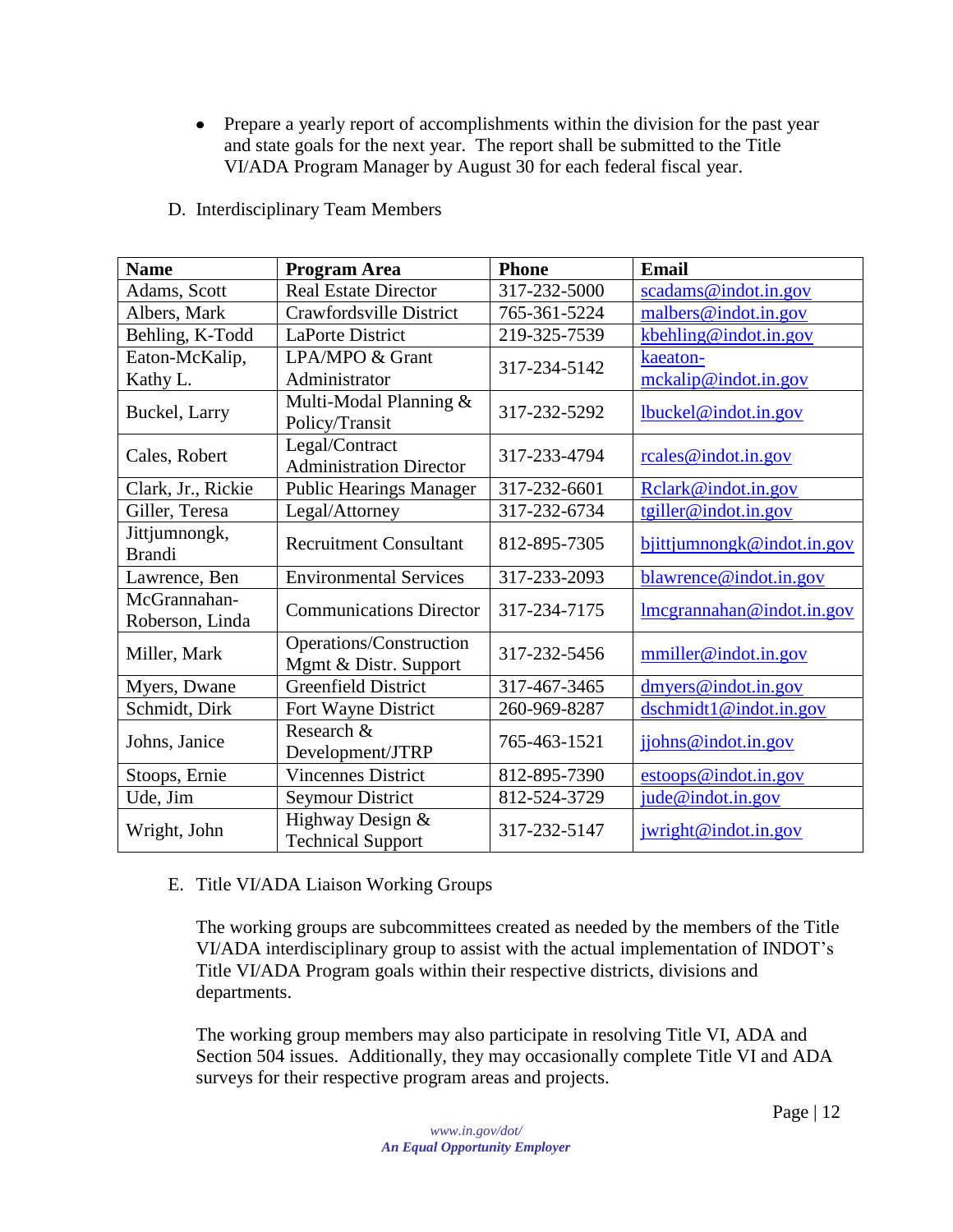### *1.* **ADA Technical Advisory Group**

<span id="page-12-0"></span>The Title VI/ADA Program Manager developed INDOT's self-evaluation with the assistance of an internal ADA Technical Advisory Group and INDOT's Title VI/ADA Liaisons. The group is an example of the type of working groups INDOT uses to address ADA issues. The Technical Advisory Group consists of the following members: John Wright, Director of Highway and Technical Support; Russ Brittain, Supervisor Roadway Engineer Review; and Richard VanCleave, Supervisor Roadway Standards and Policy. The technical advisory group also meets as needed to review and address technical questions regarding ADA issues that arise on INDOT projects. The technical advisory group periodically consults other INDOT staff as needed in resolving ADA design questions. Additionally, the Technical Advisory Group recognizes the value of seeking input from the Indiana Division Office of the FHWA. As such, the group occasionally meets with and consults the FHWA for advice on resolving complex ADA issues in design.

<span id="page-12-1"></span>F. ADA Community Advisory Working Group

In June of 2012, INDOT chartered an external community-based statewide ADA Community Advisory Working Group (ADA Working Group) composed of the Title VI/ADA Program Manager and individuals with disabilities, disability advocates and those who provide services to persons with disabilities.

INDOT chartered the ADA Working Group with 10 inaugural members. INDOT selected its inaugural members from a pool of 20 applicants who submitted letters of interest. INDOT made a good faith effort to ensure demographic diversity in the selection of working group members by selecting at least one member from each of the six INDOT districts.

Under the charter, membership is open to any individual; however, INDOT strongly encourages individuals with disabilities, disability rights advocates and organizations that service individuals with disabilities to consider submitting a letter of interest.

The duties of the ADA Advisory Working Group include the following:

- $\bullet$ Reviewing and providing specific input regarding INDOT's ADA Self-Evaluation and Transition Plan;
- $\bullet$ Recommending means and methods for INDOT to increase the public involvement of persons with disabilities in transportation planning;
- Providing specific information, input and recommendations regarding community  $\bullet$ accessibility concerns as they relate to transportation projects and pedestrian facilities within INDOT's jurisdiction; and
- $\bullet$ Serving as a liaison between INDOT and the community.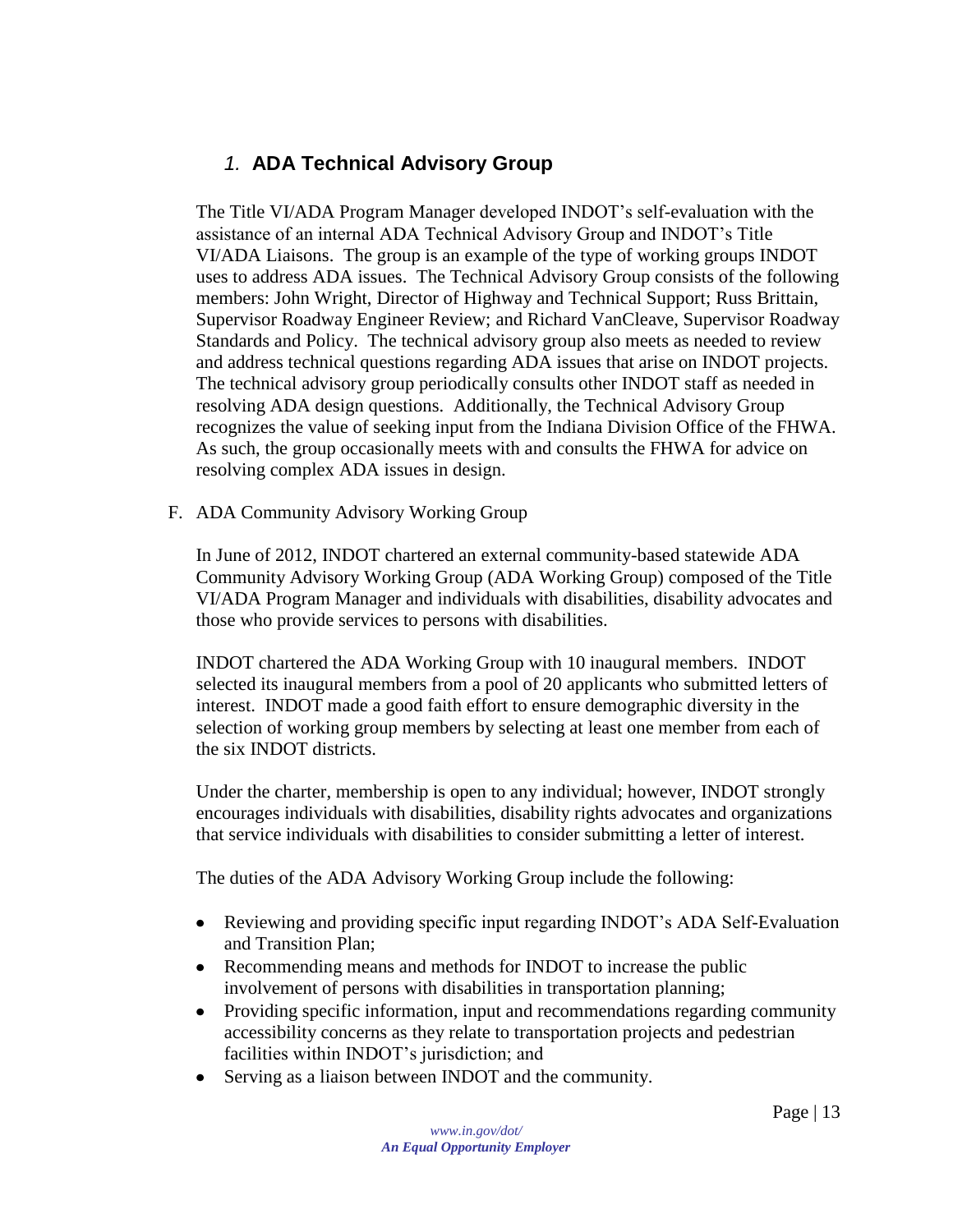The ADA Working Group plays an important voluntary consultative role in helping INDOT comply with the ADA. INDOT will maintain ultimate authority and control over decisions regarding its ADA compliance efforts.

The Title VI/ADA Program Manager is responsible for soliciting members throughout the state.

Selected working group members serve for a term of two years and up to two consecutive terms. The ADA Working Group meets at least quarterly in locations throughout the state. The ADA Working Group meetings last approximately two hours. INDOT will coordinate and facilitate each meeting. Furthermore, to facilitate transparency and document its public involvement efforts, INDOT will follow Indiana's Open Door Law, keep the minutes of each meeting and make the meeting minutes available for public inspection and comment.

Additionally, INDOT may include comments submitted by the ADA Working Group in subsequent revisions to its ADA Transition Plan.

Information regarding the ADA Working Group meeting agendas, locations and minutes are available on the INDOT website at: [http://www.in.gov/indot/3128.htm.](http://www.in.gov/indot/3128.htm) The charter and press releases are also available on the website. A copy of the ADA Working Group Charter is included in the Appendix.

The Title VI/ADA Program Manager coordinates with the Communications Division to disseminate press releases announcing each quarterly meeting of the ADA Working Group. The Office of Public Information (OPI), which the Communications Division manages, posts information regarding the quarterly ADA Working Group meetings on its website and the Title VI/ADA Program Manager regularly sends written correspondence to known disability rights advocates and organizations, service providers and interested persons regarding upcoming meetings.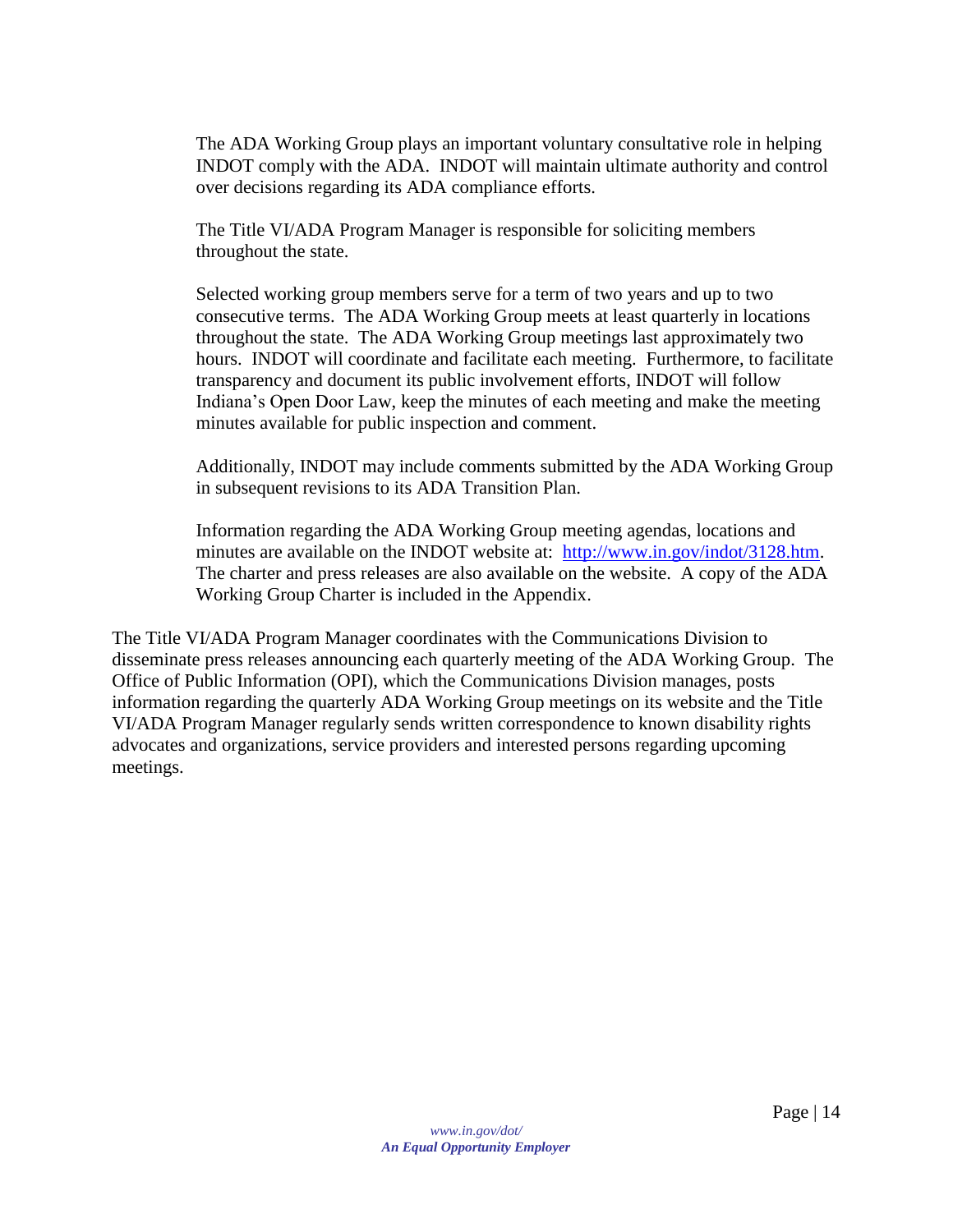#### <span id="page-14-1"></span><span id="page-14-0"></span>**VII. Standard and Methodology Used for ADA Field Evaluations**

- <span id="page-14-2"></span>A. Overview
	- 1. Applicable Reference Codes, Standards and Guidance
		- a) Public Rights of Way
			- Indiana Code
			- INDOT Design Manual
			- INDOT Standard Specifications (2012)
			- General Instructions for Field Employees (2009 Interim Edition)
		- b) Buildings and Related Site Elements
			- INDOT's Facility Management Guidelines
		- c) Communications (includes public involvement)
			- Indiana's Section 508 Web Accessibility Coding Solutions and  $\bullet$ Requirements
			- Section 508 of the Rehabilitation Act of 1973 as amended by 1998 the Work Force Investment Act (section 1194.22 and its subsequent amendments) as minimum requirements for web accessibility
			- INDOT Public Involvement Procedures Manual (2012)
			- Environmental Services Procedural Manual for preparing environmental documents (2008)
			- INDOT Traffic Noise Policy Manual (2007)
			- Federal Highway Administration (FHWA) Public Involvement Techniques for Transportation Decision-Making Document (1996)
			- FHWA Environmental Justice Guidance Document
	- 2. Self-Evaluation

<span id="page-14-3"></span>INDOT's completed self-evaluation shall include an analysis of all its programs and services, including communications, employment and its facilities.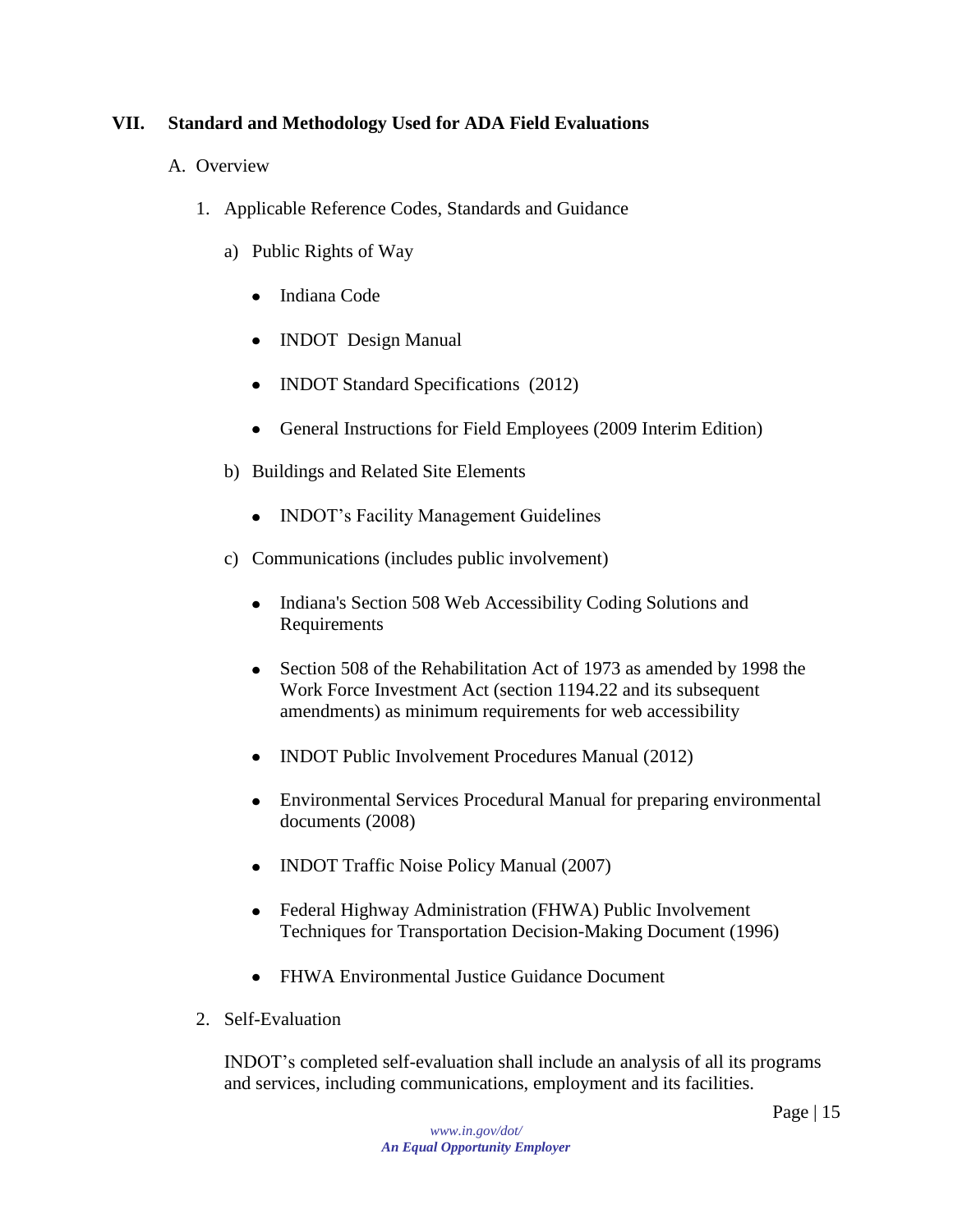INDOT plans to complete its ADA self-evaluation and implement its transition plan in five phases.

 $\bullet$ Phase I Internal Program Evaluations

Status: Ongoing

INDOT conducts reviews of its major programs areas on an annual basis. The Title VI/ADA Program Manager reviews each program area assessment submitted by the Title VI/ADA Liaisons and consults the various Title VI/ADA Liaisons to discuss options for improving INDOT's ADA compliance efforts.

The 2012 internal reviews revealed that there is a continued need for internal training regarding the nondiscrimination requirements and data collection techniques to verify that INDOT is proactively preventing discriminatory outcomes in the delivery of its services and/or otherwise eliminating discrimination in its programs and activities.

The Title VI/Program Manager will continue to meet with the Title VI/ADA Liaisons and Interdisciplinary Team members to coordinate implementing the recommendations outlined in this Transition Plan. Furthermore, the Title VI/ADA Coordinator will assist the Title VI/ADA Liaisons and Interdisciplinary Team members in revising their policies, documenting their compliance efforts and collecting qualitative and qualitative data.

• Phase II Field Evaluations

Status: Completed

INDOT completed its self-inventory of its public rights-of-way in 2013. INDOT did not include resurfacing projects in the scope because ADA issues seldom arise during resurfacing projects. Pursuant to an agreement between INDOT and the Indiana Division of the FHWA dated December 14, 2009, the Indiana Division of the FHWA has not required INDOT to implement ADA upgrades to projects where surface treatments thickness is ¾ inch or less. The agreement revised Indiana Design Manual section 51-1.08 and became effective March 3, 2010. See INDOT Design Memorandum No. 09-33 available at:

[http://www.in.gov/dot/div/contracts/standards/memos/2009/0933-pc.pdf.](http://www.in.gov/dot/div/contracts/standards/memos/2009/0933-pc.pdf)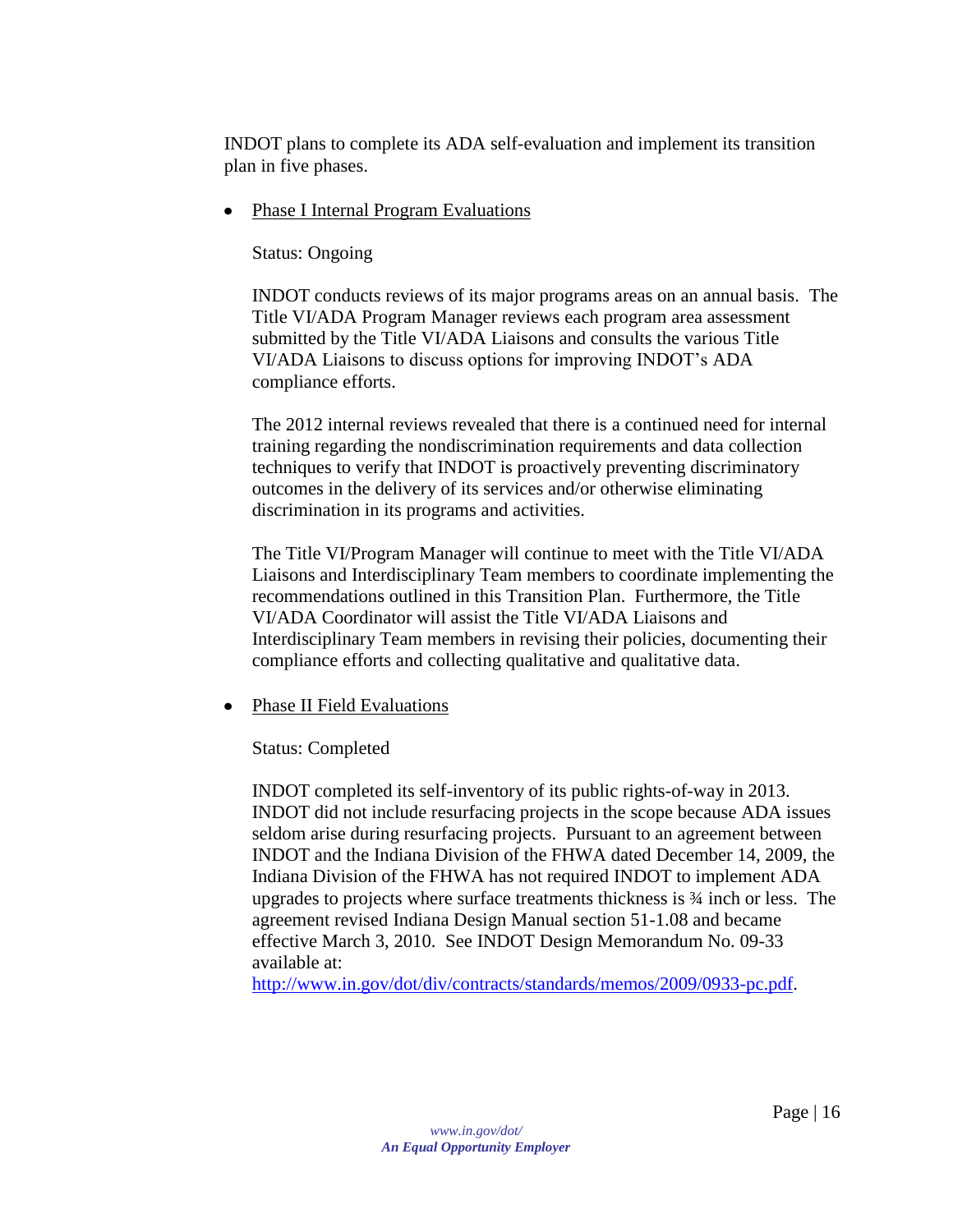• Phase III Review of Sub-recipients for ADA Compliance via Annual Pre-Award Certification

Status: In Process

In March 2012, INDOT began requiring LPAs to complete the INDOT Pre-Award Annual Certification and Assurance (Pre-Award Certification) by June 30 for the following federal fiscal year (FFY) (October 1 –September 30). INDOT requires that LPAs complete the survey as a condition of being awarded federal financial assistance. The LPA must certify that it will provide information when required, and where applicable, it will conduct its programs and operate its facilities in compliance with all requirements imposed by or pursuant to 42 USC 2000d to 2000d-4, 49 CFR Part 21, 23 CFR 200, 49 CFR 27, 28 CFR Part 35, and 42 USC 12101-12213.

LPAs complete the Pre-Award Certification by registering for a User ID and Password for the INDOT Technical Application Pathway (ITAP). The Pre-Award Certification is a self-reporting tool accessible online via the following link: [https://itap.indot.in.gov/.](https://itap.indot.in.gov/)

INDOT will use the information the LPAs report via the Pre-Award Certification as an assessment tool to determine whether an LPA is in compliance with Title VI, the ADA and Section 504. INDOT will analyze the responses and use the information provided to ascertain instances where INDOT may be able to provide technical assistance to help LPAs fulfill their Title VI, ADA and Section 504 obligations and maintain compliance.

Based on the information received, INDOT may select LPAs who fail to complete the LPA Annual Pre-Award Certification & Assurance or who are otherwise in noncompliance for an onsite compliance review.

Additionally, INDOT will use the information provided to screen LPAs before letting to ensure that the LPAs have a complete self-inventory for their public facilities and if applicable, an ADA Transition Plan.

INDOT's Title VI/ADA Program Manager will coordinate with the LPA/MPO Grant Administration Division to monitor LPA compliance. INDOT will use its 18-month letting list to identify LPAs that fail to complete the Pre-Award Certification or do not have an ADA transition plan or inventory. LPAs identified as out of compliance will receive written notification of the need to come into compliance from the Title VI/ADA Program Manager. LPAs will have 10 calendar days to submit their Pre-Award Certification and demonstrate their good faith effort to comply with the ADA and other related nondiscrimination laws. LPAs that fail to voluntarily comply or show a documented good faith effort to comply will receive a final determination of noncompliance, a copy of which the Title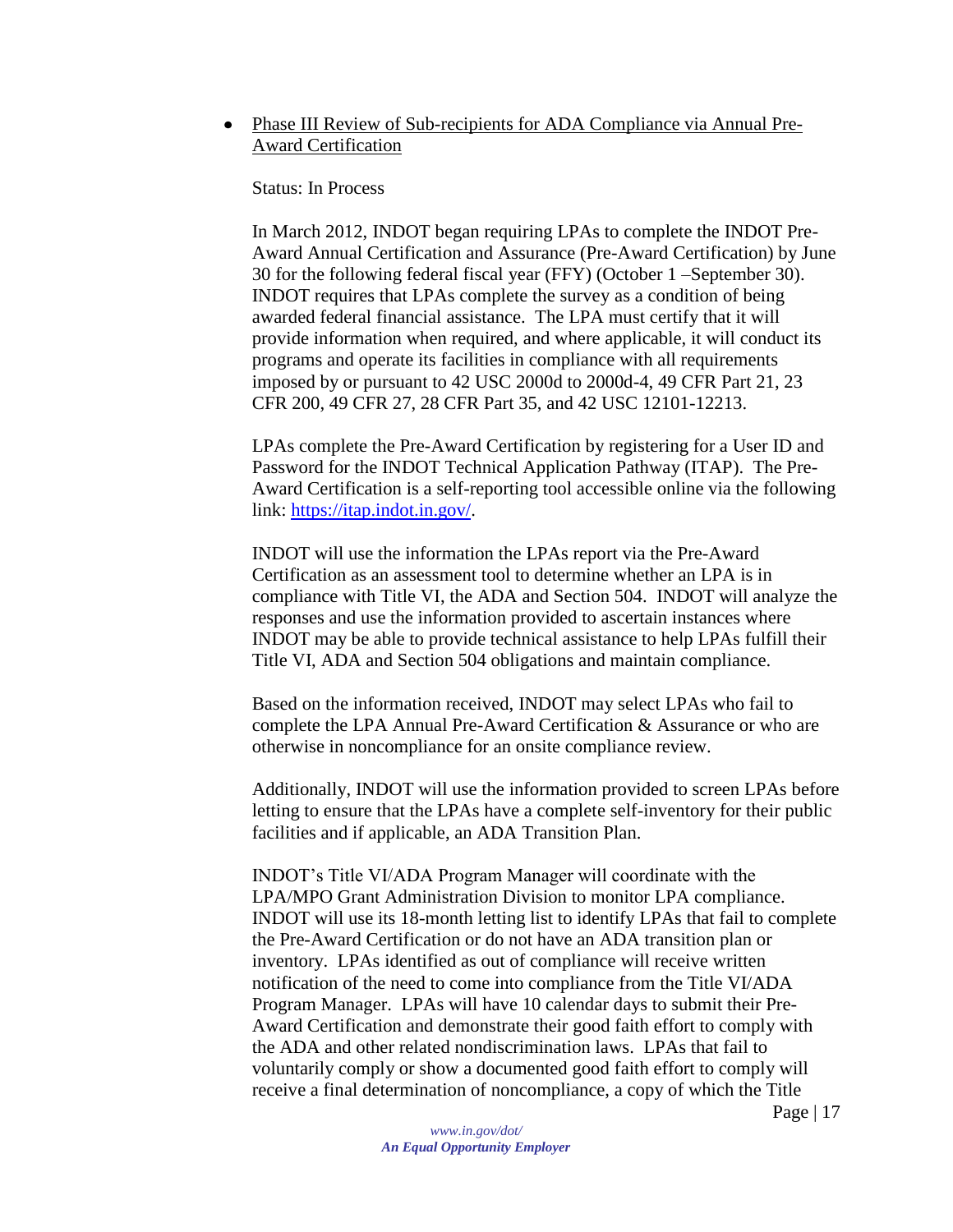VI/ADA Program Manager will forward to the Indiana Division Office of the FHWA. Additionally, INDOT will defer the projects of LPAs that fail to comply pending the LPA coming into compliance.

The Title VI/ADA Program Manager will review the documentation submitted by the LPA and evaluate whether the LPA provided substantive evidence of making a good faith effort to comply with the nondiscrimination laws based on the following factors:

- Whether the LPA has a Title VI Coordinator who oversees the LPAs compliance with Title VI of the Civil Rights Act of 1964, and, if applicable, an ADA coordinator, responsible for overseeing compliance with the nondiscrimination laws as they relate to persons with a disability;
- Whether the LPA disseminates to participants, applicants, employees, unions and contractors/consultants a nondiscrimination policy statement that states that the LPA does not discriminate on the basis of disability in admission or access to, treatment or employment in its programs or activities;
- Whether the LPA notifies the public and other interested parties that the LPA will provide auxiliary aids, upon request;
- Whether the LPA has a grievance or complaint procedure that provides for prompt and equitable resolution of complaints (if applicable);
- Whether the LPA has developed and/or adopted accessibility standards, specifications and design details;
- Whether the LPA has a complete self-evaluation and inventory of all of its facilities, programs, policies and activities to evaluate whether there access barriers for persons with disabilities; and
- Whether the LPA has a plan for removing the access barriers identified in its inventory that includes a budget and schedule for improvements.

In the summer of 2013, INDOT will commence conducting compliance reviews of its LPAs throughout the state. INDOT will select a few LPAs for review giving priority to conducting compliance reviews with LPAs who have transportation projects with the greatest potential impact on those groups covered under Title VI, the ADA and Section 504. Additionally, INDOT will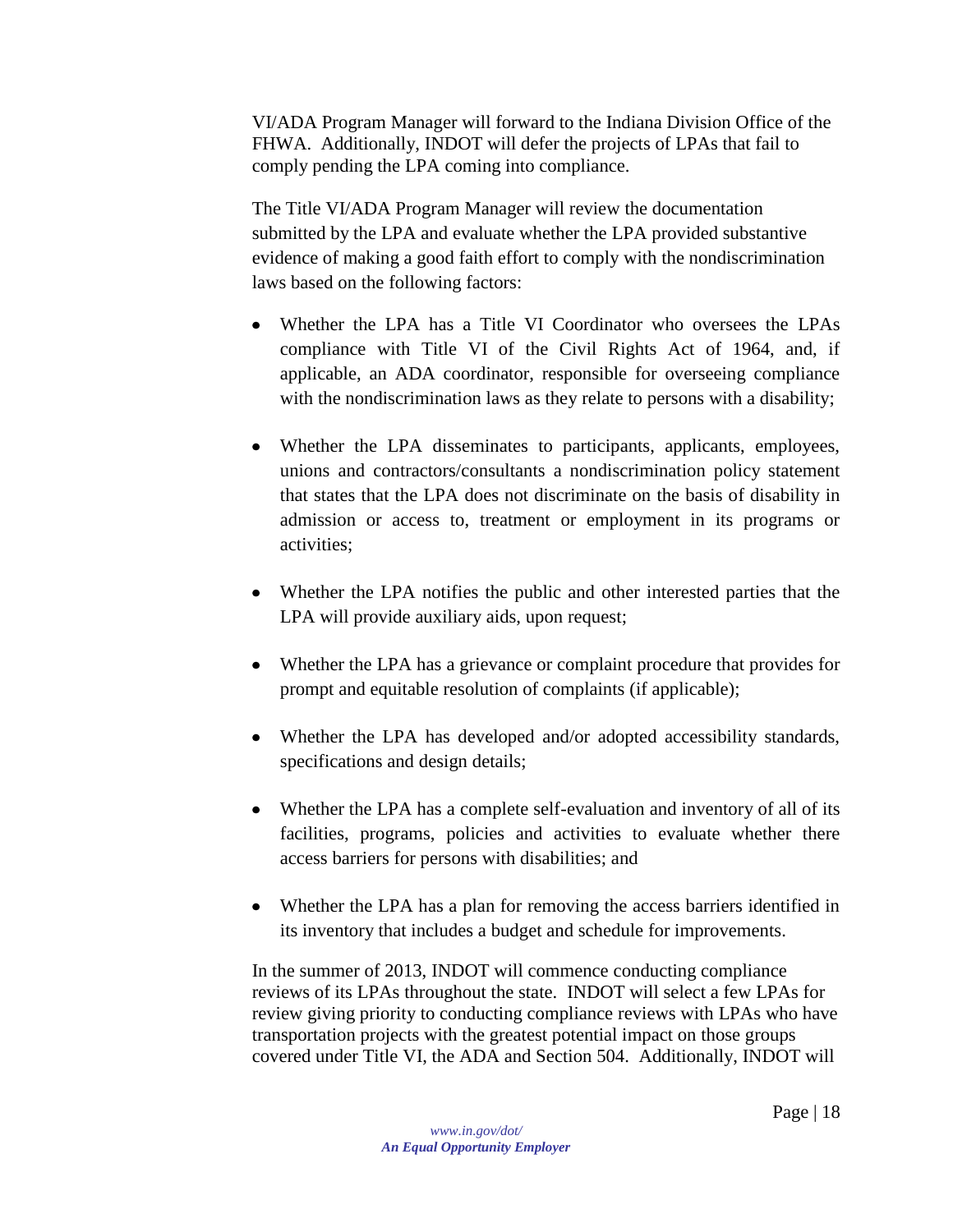select LPAs for review based on documented specific evidence of existing or suspected noncompliance.

The LPA Annual Pre-Award Certification outlines the basic requirements to ensure nondiscrimination in LPA transportation projects and is a preview of the process, procedures and policies and that INDOT expects an LPA to follow in the event INDOT's EOD selects an LPA for a compliance review. INDOT will report the information collected to the FHWA.

• Phase IV Review and Map Upcoming Projects to Incorporate ADA Compliance into the Early Stages of INDOT Projects

Status: In Process

The Title VI/ADA Program Manager will consult with Long Range Planning, Modeling & Traffic Counting and Environmental Services to coordinate the inclusion of the self-inventory and ADA Transition Plan findings in the planning process. Furthermore, INDOT will develop a procedure to address the required ADA Transition Plan improvements through the asset management process.

• Phase V Summary of Baseline Compliance

Status: In Process

When INDOT commenced its ADA self-inventory in 2011, the agency expected to complete the inventory of its public rights-of-way by the close of 2012; however, the district personnel did not complete the district field evaluations until mid-January 2013.

As such, INDOT did not have complete data at the time of this report to provide a complete analysis of the ADA self-inventory. Therefore, INDOT will supplement this ADA Transition Plan in 2014 with the complete analysis of the data collection.

- <span id="page-18-1"></span><span id="page-18-0"></span>B. Field Evaluations
	- 1. Inventory Methodology

The purpose of the field evaluation of INDOT's facilities is to create a baseline of existing pedestrian facilities within the state.

- <span id="page-18-2"></span>2. Summary of Areas Surveyed and Priorities
	- a) Roadway Segments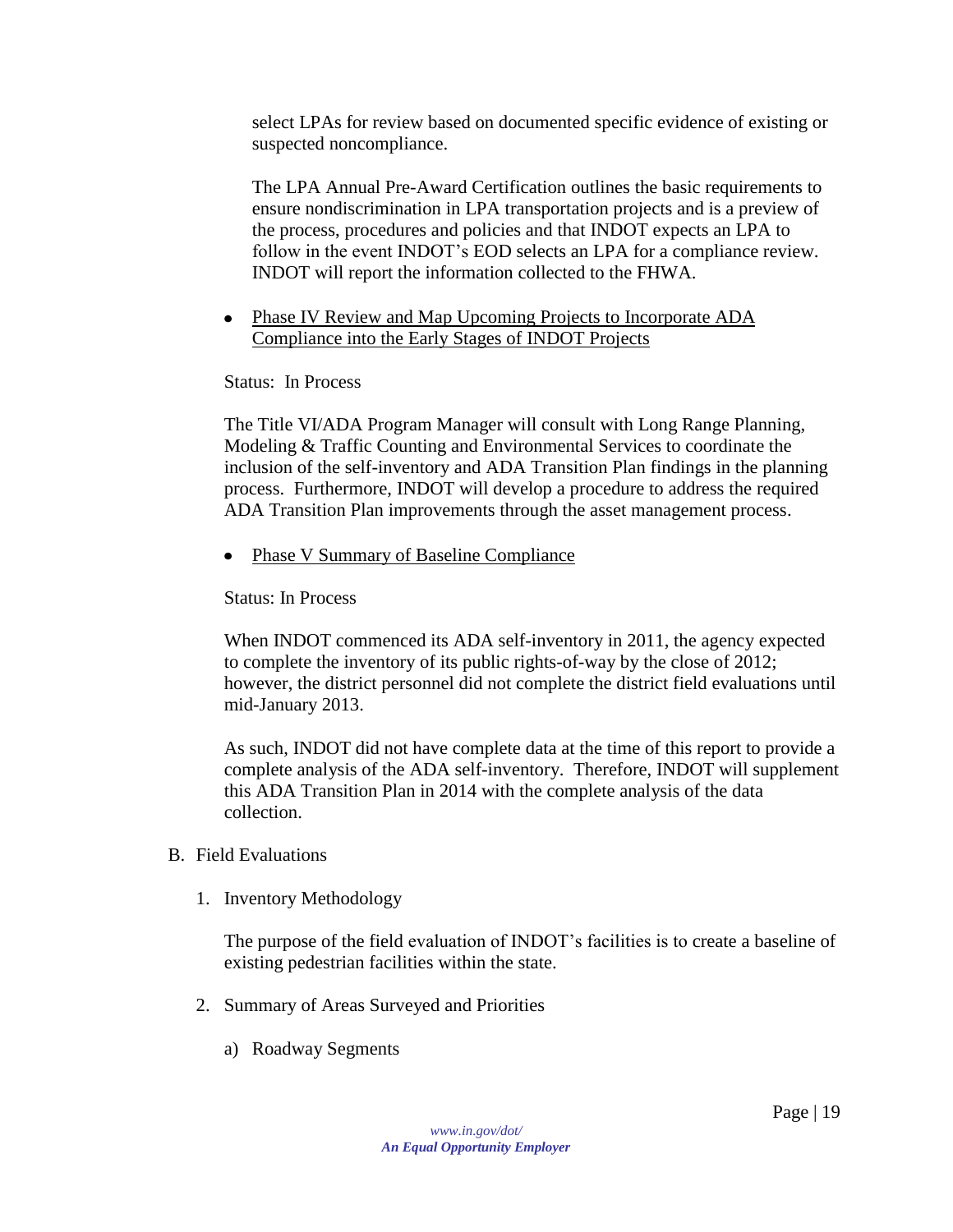Level 1 (High Priority)

- Major roadways and intersections along arterials and thoroughfares with a minimum 80-foot wide right of way; and
- Intersections and roadway segments serving Level 1 buildings such as:
	- o State owned buildings
	- o Schools (approximately ¼ mile radius for the main streets)
	- o Hospitals, health clinics and health centers
	- o Public housing and homeless shelters, including senior facilities and rehabilitation facilities
	- o Law enforcement facilities
	- o Transportation hubs (bus lines and transit stations)
	- o State parks
	- o Prisons

Level 2 (Intermediate Priority)

- Streets with a minimum 60-foot wide right of way and other roadways and  $\bullet$ intersections along these highways; and
- Intersections and roadway segments serving Level 2 buildings such as:  $\bullet$ 
	- o Shopping malls, supermarket and strip retail centers
	- o Major employments sites
	- o Housing complexes, including apartments

#### Level 3 (Low Priority)

- Single family residential areas;
- Industrial areas; and
- Any area not classified as Priority Level 1 or 2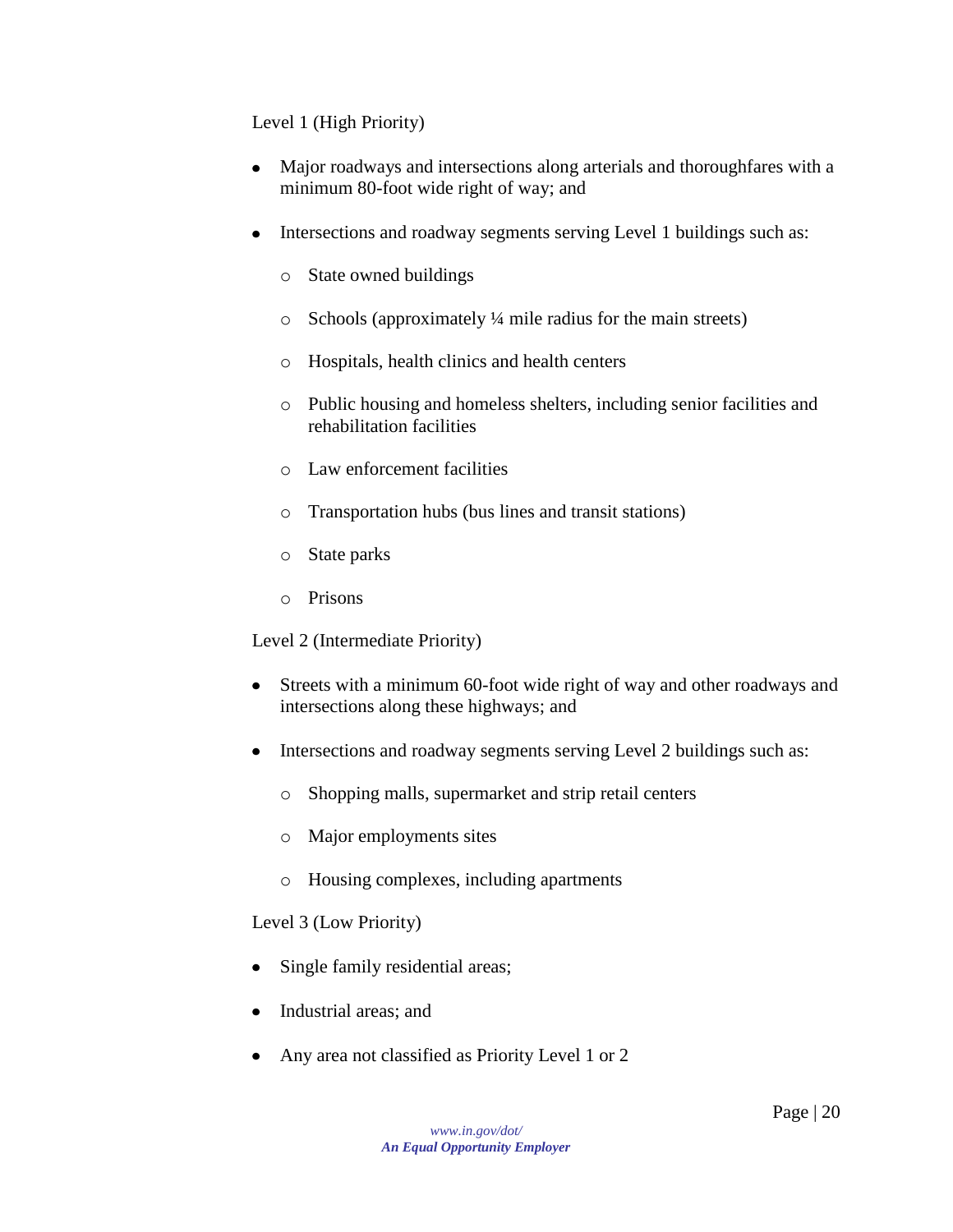b) Buildings and Related Site Elements

INDOT conducts ongoing building assessments; however, this report shall not include buildings that do not provide programs, services or activities to the public and are restricted to authorized personnel.

<span id="page-20-0"></span>3. Public Rights-of Way ADA Field Evaluation

A completed ADA field evaluation consists of: (1) a detailed review of the project plan and design; (2) an onsite visit to the location; and (3) a team of trained ADA field evaluators using a detailed survey questionnaire to capture the measurements of specific elements to evaluate ADA compliance in accordance with the applicable design standards. A copy of the ADA field evaluation form used by INDOT is included in the Appendix.

INDOT completed the ADA field evaluation forms manually at the district level. Electronic copies of the ADA evaluation forms are stored in SharePoint. The EOD staff input information and findings entered into an Excel spreadsheet for review. INDOT is in the process of developing an application that will allow field evaluators to enter data directly into INDOT's computerized Work Management System (WMS). WMS is INDOT's official inventory system used to record and monitor all of INDOT's assets exclusive of its fleet vehicles. Initially, INDOT planned to have the WMS operational in 2012; however, because of limited staffing, INDOT did not complete the development of the WMS application on schedule.

As INDOT remedies the ADA deficiencies identified during the self-evaluation, INDOT will update its self-inventory. Additionally, INDOT's Title VI/ADA Program Manager will periodically update INDOT's transition plan to include information showing INDOT's compliance efforts.

INDOT's ADA field evaluation team members evaluated each facility under the requirements of the 2010 ADA standards and where the 2010 ADA standards were silent, as a best practice, they used the Proposed Accessibility Guidelines for pedestrian facilities in the Public Right of Way (PROWAG). Currently, the PROWAG is in the rulemaking stage; however, FHWA has indicated that that the PROWAG may be used as a best practice for areas not fully addressed by the ADAAG. The PROWAG is not the standard. It cannot become the standard until it is adopted by the U.S. Department of Justice and the U.S. Department of Transportation. The PROWAG is consistent with the ADA's requirement that all new facilities (and altered facilities to the maximum extent feasible) be designed and constructed to be accessible to and useable by people with disabilities.

<span id="page-20-1"></span>4. ADA Data Collection Items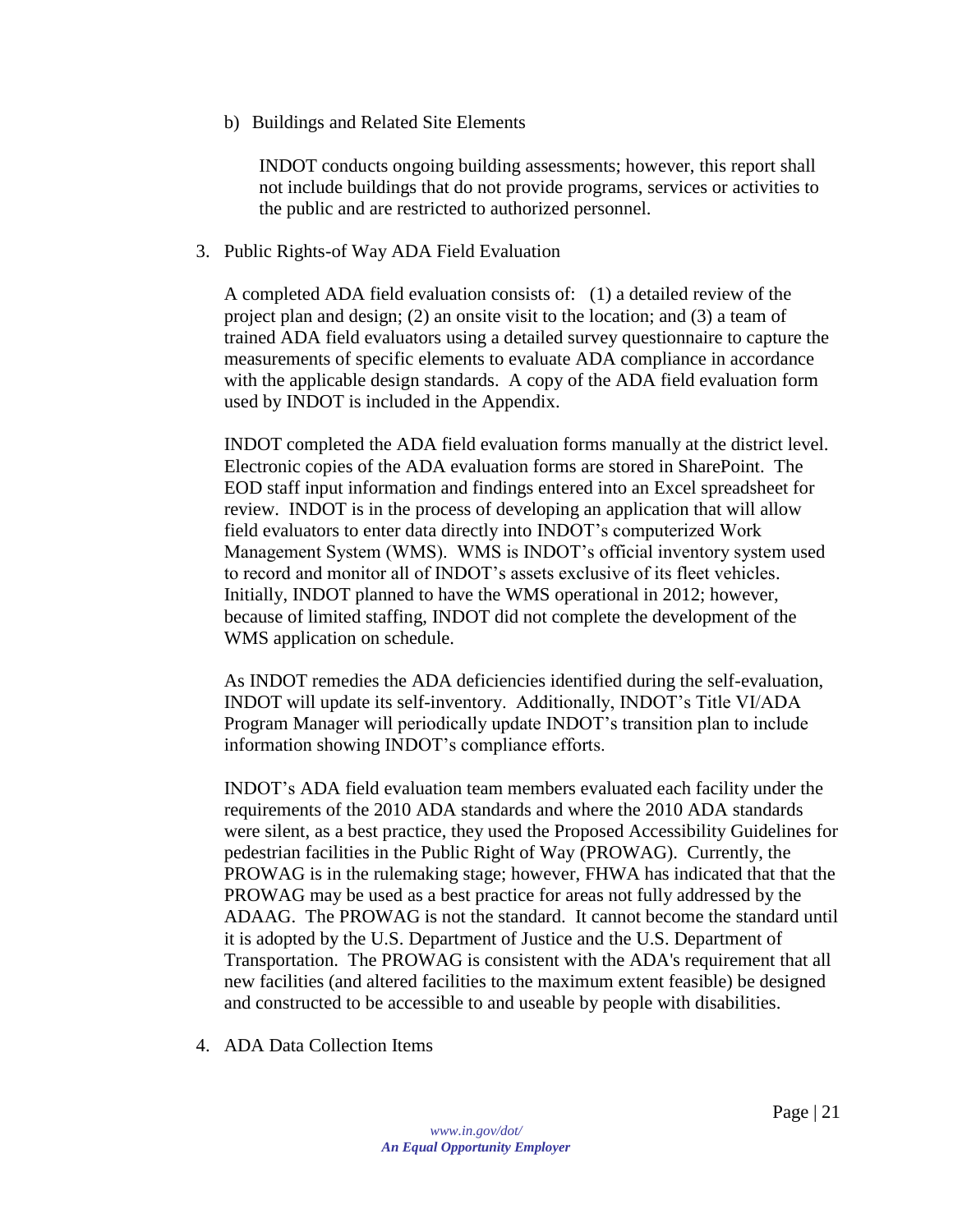The ADA field evaluation teams collected and analyzed the following data during the pilot project:

a) Roadway Segments

#### **Crosswalks**

- Whether crosswalks are present at any or all crossings
- If present, the width, type, islands and access for persons with disabilities

#### Curb Ramps

- Whether curb ramps are present at any of the corners within the intersection
- Whether truncated domes are present
- If truncated domes are present, the dome location, size, type and color
- Slopes (Running, Cross, Side, Transition)
- Whether or not the surface is slip resistant
- Width

#### Directional Corner of Intersection

• NE, SE, SW, NW (assigned within the nearest 45 degrees)

#### Intersection Geometry

- Whether the intersection is a standard right angle, T-shaped, Y-shaped, skewed or any other irregular geometry
- Whether there are pedestrian islands and right turn lanes

#### Islands

• If present, whether there are curb ramps and push buttons

#### Obstructions and Obstacles

Whether there are abrupt changes in sidewalk level of greater than  $\frac{1}{2}$  inch,  $\bullet$ paving obstructions or accessibility obstacles immediately adjacent to the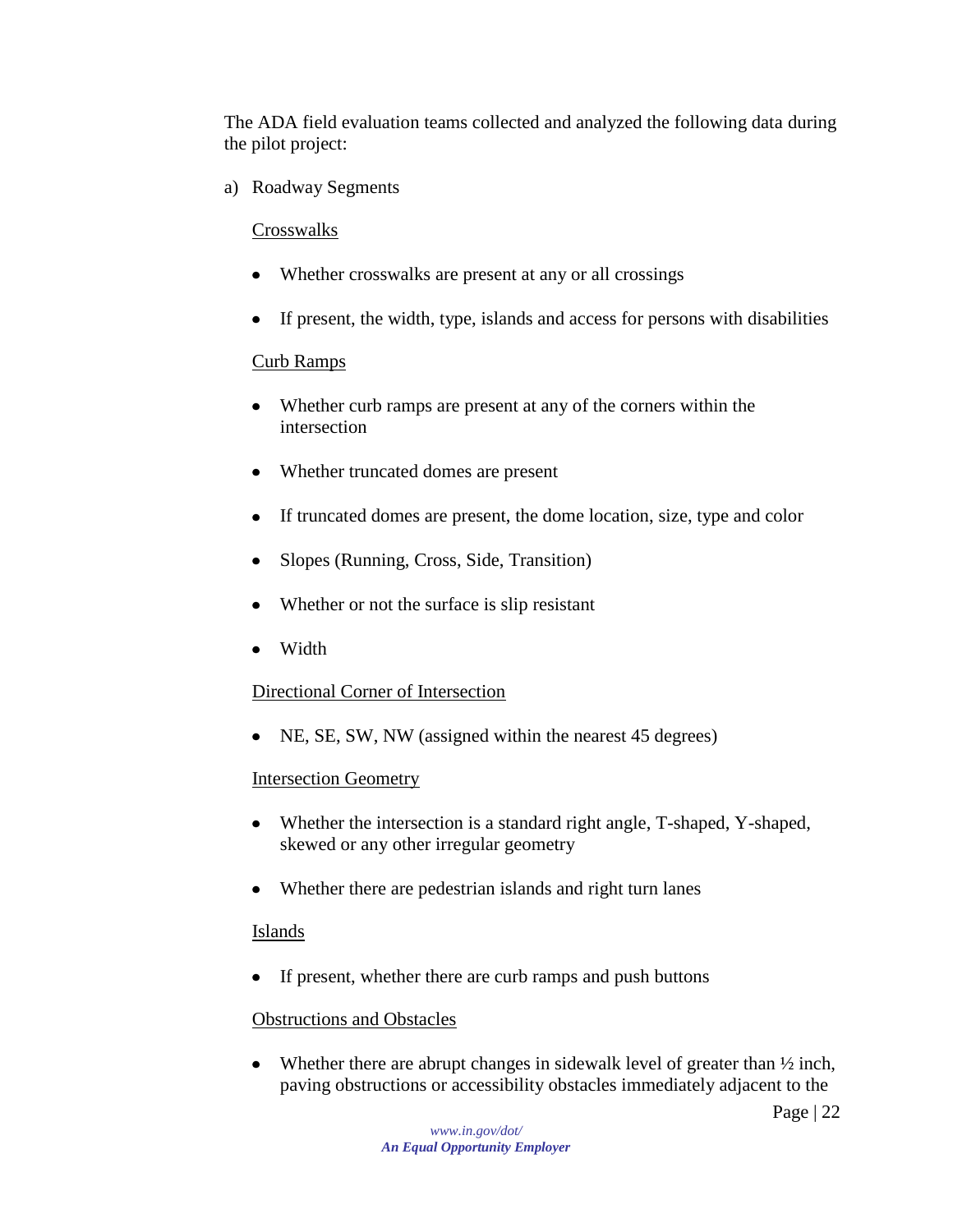corner. Evaluators will record information regarding any obstacles near a corner (e.g. utility pole, traffic light pole, drain inlet, fire hydrant, street furniture and newsstands.)

#### Pedestrian Signals

- Whether visual and accessible pedestrian signals are present
- If present, the type, size, height and location of the actuator buttons
- The location parameters  $\bullet$
- Whether the pedestrian push button is parallel to the crosswalk alignment

#### Sidewalks

- Whether a sidewalk leading to and from the curb is present
- If present, the paved sidewalk width at the intersection
- b) Buildings and Related Site Elements

#### Accessible Approach and Entrance

- Whether the route of travel (exterior path that a person with a disability must take to access the good and services) is accessible
- Whether the parking and drop off areas are accessible
- <span id="page-22-0"></span>5. Self-Evaluation Database

Upon completion of the updates to WMS, INDOT self-evaluation data shall be maintained using INDOT's official inventory and asset management system.

<span id="page-22-1"></span>6. Field Evaluator Duties

The basic duties for sidewalks and intersections include:

- Traveling to the assigned project area;
- Visually inspecting, measuring and recording observations using a calibrated level (digital or electronic), a 25-50 foot tape measure and standard data collection form;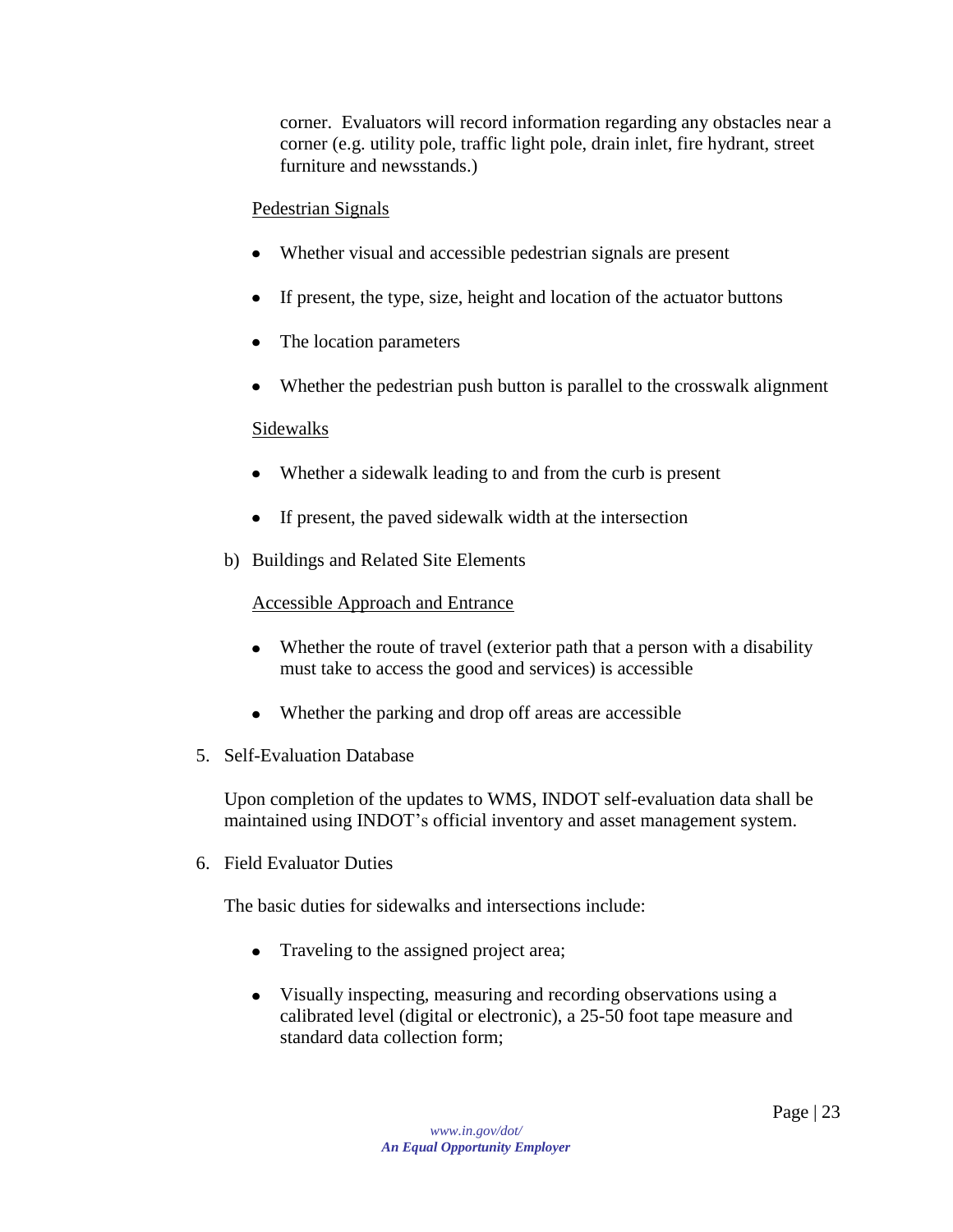- Reporting to the Title VI/ADA Program Manager at regular intervals or when the assigned locations were completed, returning completed data forms and obtaining new assignments; and
- Exercising sound discretion and judgment consistent with the ADA and INDOT's policies when encountering unusual circumstances.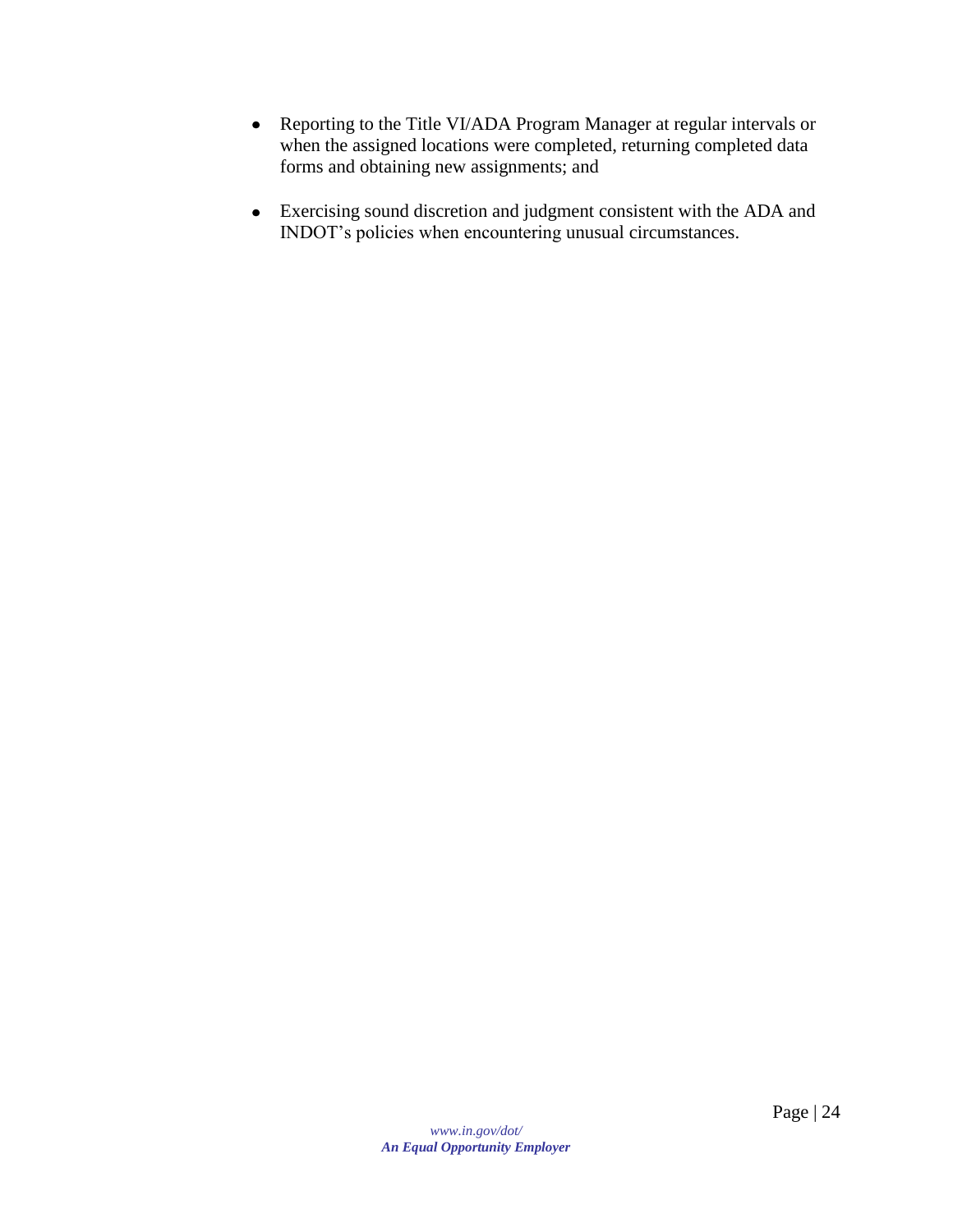#### <span id="page-24-0"></span>**VIII. Summary of INDOT Self Evaluation Findings**

In the 2010 Civil Rights Program Assessment Report (Assessment Report) of INDOT that included 28 questions related to the ADA and Section 504, FHWA rated INDOT as needing improvement in several areas.

Specifically, FHWA rated three of the 28 items evaluated as red (noncompliant), 14 as yellow (needs improvement) and 11 as green (operating in according to regulatory requirements).

FHWA made the following recommendations to INDOT to bring the agency into compliance with the regulatory requirements:

- Establish specific timelines and actions needed to complete the task of completing an ADA Self-Inventory and Transition Plan;
- Coordinate with MPOs to clarify the requirements for ADA Transition Plans, update the local guidance document of procedures and ensure all public facilities, projects and programs are accessible to persons with disabilities;
- Draft and disseminate a 504/ADA nondiscrimination policy statement;
- Complete an ADA self-inventory of current services, policies and practices to determine if modifications are necessary to achieve/improve program accessibility;
- Complete and ADA Transition Plan; and
- Monitor sub-recipient ADA and Section 504 compliance.

In the two years since receiving this report from FHWA, INDOT has continued to strive to improve its compliance efforts; however, the agency recognizes that there is still a continued need for improvement.

Of the recommendations include in the report, INDOT has made substantial profess in meeting the two recommendations identified as most important by the FHWA. The first recommendation was to complete an ADA Transition Plan. INDOT updated its ADA transition plan in 2012. INDOT made the plan available for public comment in 2012. INDOT continues to work aggressively toward updating and implementing its ADA Transition Plan. The second recommendation was to monitor and audit INDOT sub-recipients. As previously mentioned in this Transition Plan, INDOT commenced reviewing its LPAs for ADA and Section 504 compliance in 2012. Additionally, INDOT is in the process of developing additional means for conducting more intensive audits of its sub-recipients for ADA and Section 504 compliance.

INDOT revisited the FHWA report and the Technical Assistance Tool used to gather data for the report in preparing this 2013 ADA Transition Plan Update. INDOT completed the ADA/Section 504 Technical Assistance Tool that appears in this plan using its own best judgment without consultation with the FHWA based on the results of its internal reviews of its core programs and activities.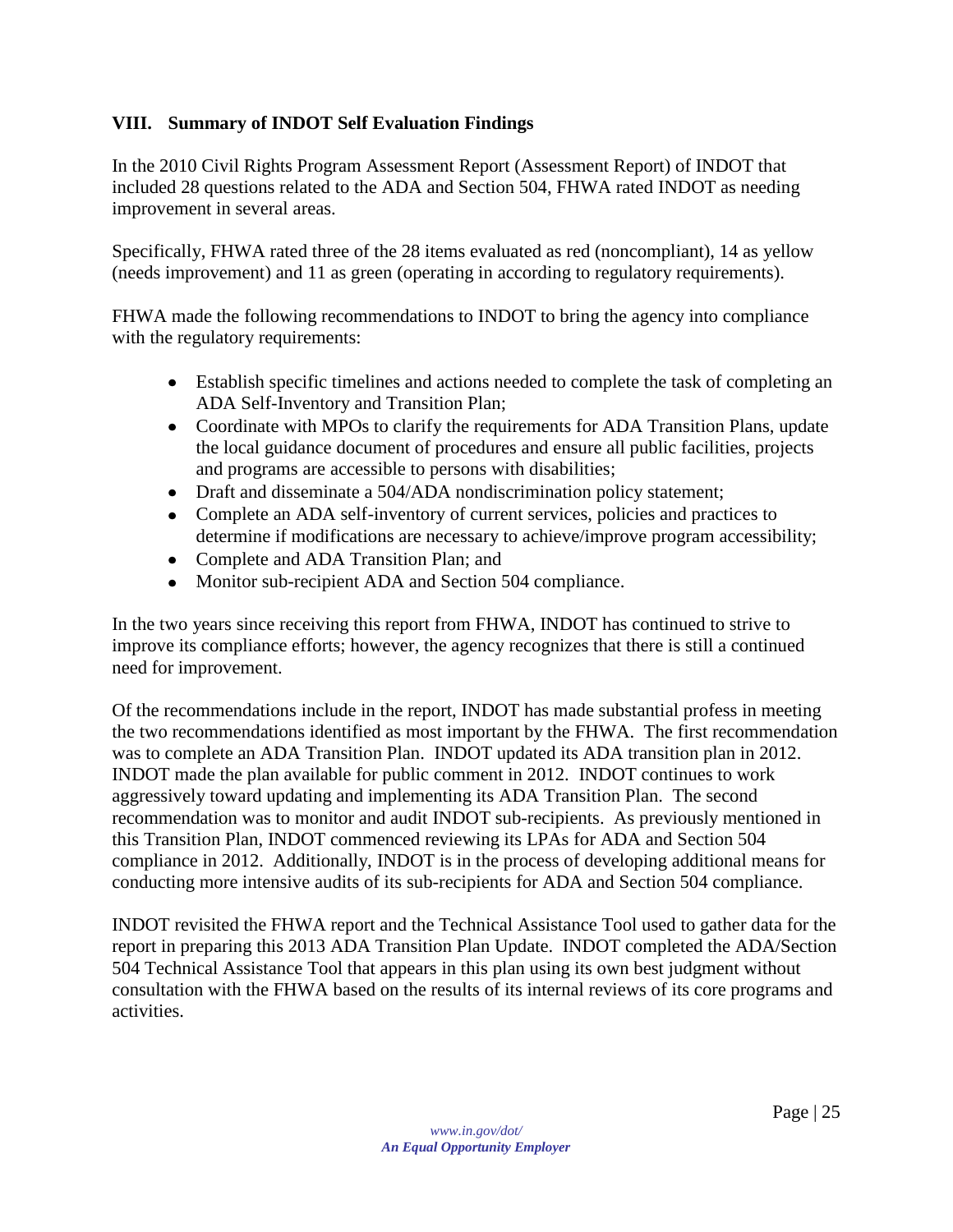# *State Transportation Agency (STA) Responsibilities*

<span id="page-25-0"></span>

|                  | A. General Requirements (Subpart A and B):                                                                                                                                                                                                                                                                                                                      | <b>Yes</b> | No |  |
|------------------|-----------------------------------------------------------------------------------------------------------------------------------------------------------------------------------------------------------------------------------------------------------------------------------------------------------------------------------------------------------------|------------|----|--|
| 1.               | Does the STA have a 504/ADA coordinator? (28 CFR 35.107(a) & 49 CFR 27.13(a))                                                                                                                                                                                                                                                                                   | ✓          |    |  |
| $\overline{2}$ . | Does the STA have an internal grievance procedure that allows for quick and prompt<br>solutions for any complaints based on alleged noncompliance with 504/ADA? (Note:<br>"Grievance procedure" refers to a process for external complaints) (28 CFR 35.107(b) &<br>49 CFR 27.13(b))                                                                            | ✓          |    |  |
| 3.               | Does the STA keep on file for at least one year all complaints of noncompliance with ADA<br>and 504 received? (49 CFR 27.121(b))                                                                                                                                                                                                                                | ✓          |    |  |
| 4.               | Has the STA drafted and disseminated to participants, applicants, employees, unions, and<br>contractors/consultants a non-discrimination policy statement that states that the STA<br>does not discriminate on the basis of disability in admission or access to, or treatment or<br>employment in its programs or activities? (28 CFR 35.106 & 49 CFR 27.15)   |            |    |  |
|                  | 5. Does the non-discrimination policy statement also identify the name, title, office address<br>and office telephone number of the 504/ADA Coordinator? (28 CFR 35.107(a) & 49 CFR<br>$27.15(a)$ and (b))                                                                                                                                                      | ✓          |    |  |
| 6.               | Has the STA conducted a self-evaluation of its current services, policies, and practices,<br>and the effects thereof, to determine necessary modifications to achieve program<br>accessibility? (28 CFR 35.105 & 49 CFR 27.11(c)(2)(i-v))                                                                                                                       | ✓          |    |  |
| 7.               | If so, did the STA provide an opportunity to interested persons, including individuals with<br>disabilities or organizations representing individuals with disabilities, to participate in the<br>self-evaluation process by submitting comments? (28 CFR 35.105(b) & 49 CFR<br>27.11(c)(2)                                                                     |            |    |  |
| 8.               | Has the recipient established a system for periodically reviewing and updating the<br>evaluation? (49 CFR 27.11 (c)(2)(v))                                                                                                                                                                                                                                      |            |    |  |
| 19.              | Does the STA maintain in operable working condition those features of facilities and<br>equipment that are required to be readily accessible to and usable by persons with<br>disabilities? (Note: includes STA buildings and public rights-of-way facilities such as<br>sidewalks, curb ramps and accessible pedestrians signal) (28 CFR 35.133)               |            |    |  |
|                  | 10. Does the STA monitor sub-recipients who receive STA assistance (local governments,<br>contractors, consultants) to ensure compliance with Title II ADA and 504 with respect to<br>STA funded (both Federal and State) projects and programs that the sub-recipients<br>implement? (28 CFR 35.130 (b)(1)(v) & 49 CFR 27.7 (V))                               |            |    |  |
|                  | 11. Does the STA provide a written assurance to the FHWA that it will not discriminate on the<br>basis of disability in the provision of its programs, services, activities, and facilities, and<br>that it will be in compliance with Section 504 and all of its requirements? (Note: this can<br>be included in the Title VI assurance to FHWA) (49 CFR 27.9) |            |    |  |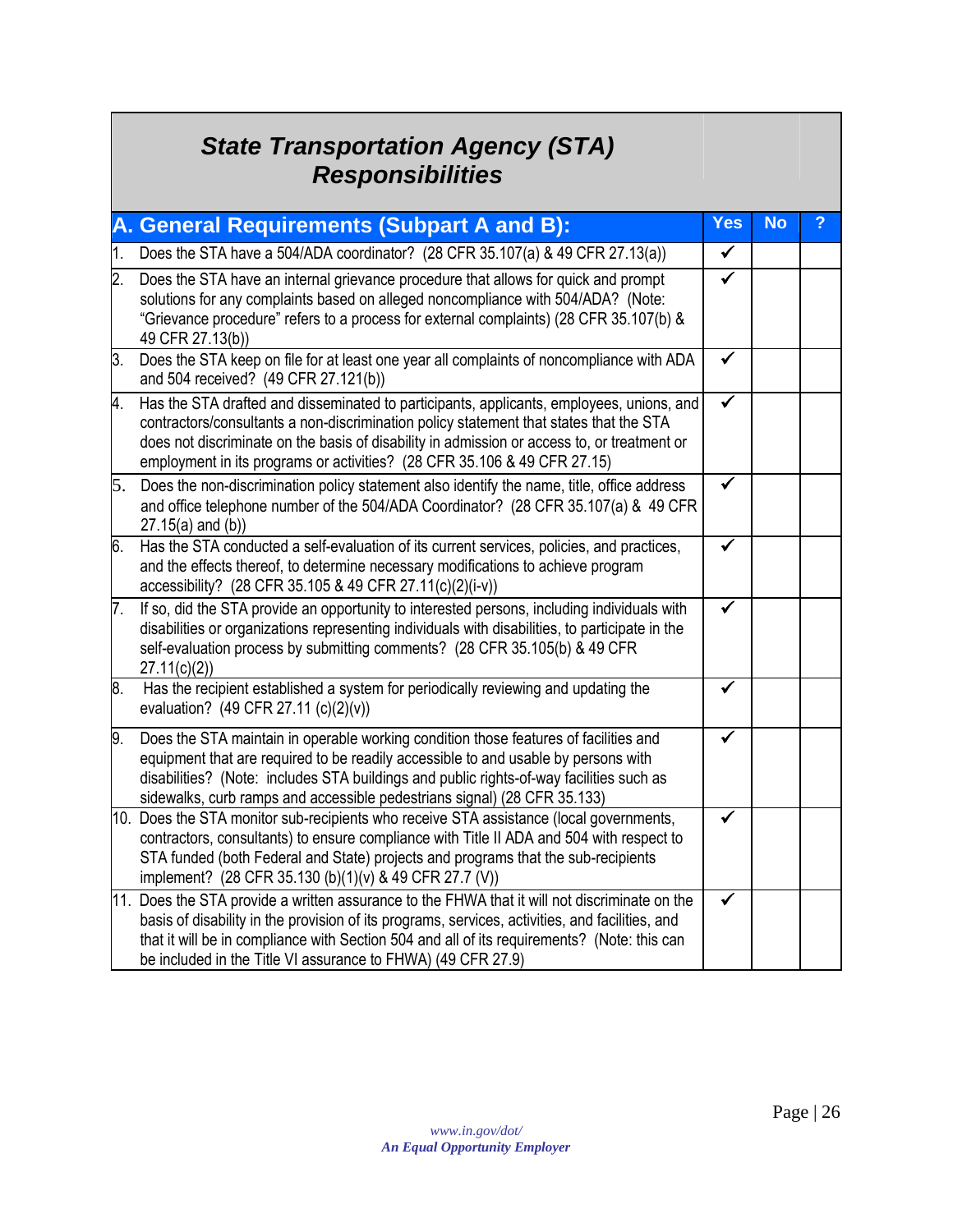<span id="page-26-0"></span>

|    | <b>B. Program and Facility Accessibility (Subpart D)</b>                                                                                                                                                                                                                                                                                                                                                                                                                                                                                           | <b>Yes</b> | <b>No</b> | ? |
|----|----------------------------------------------------------------------------------------------------------------------------------------------------------------------------------------------------------------------------------------------------------------------------------------------------------------------------------------------------------------------------------------------------------------------------------------------------------------------------------------------------------------------------------------------------|------------|-----------|---|
|    | <b>Title II ADA Transition Plan Requirements</b>                                                                                                                                                                                                                                                                                                                                                                                                                                                                                                   |            |           |   |
| 1. | Has the STA developed and implemented a transition plan that outlines which structural<br>modifications must be made to those programs and services that are not accessible? (28<br>CFR 35.150(d) & 49 CFR 27.11)                                                                                                                                                                                                                                                                                                                                  |            |           |   |
| 2. | Has the STA also developed a curb ramp installation schedule as part of the transition<br>plan for pedestrian facilities it owns, operates and/or maintains? (28 CFR 35.150(d)(2))                                                                                                                                                                                                                                                                                                                                                                 |            | ✔         |   |
| 3. | If so, did the STA provide an opportunity to interested persons, including individuals with<br>disabilities or organizations representing individuals with disabilities, to participate in the<br>transition plan process by submitting comments? (28 CFR 35.150(d)(1) & 49 CFR<br>27.11)(c)(2)                                                                                                                                                                                                                                                    |            |           |   |
| 4. | Is the transition plan available for public inspection? (28 CFR 35.150(d)(1) & 49 CFR<br>27.11)                                                                                                                                                                                                                                                                                                                                                                                                                                                    | ✔          |           |   |
| 5. | Has the STA modified any policies or practices that do not meet Section 504 according to<br>a schedule or sequence that includes milestones or measures of achievement? (49 CFR<br>$27.11$ (c)(2)(iii))                                                                                                                                                                                                                                                                                                                                            |            |           |   |
| 6. | Has the STA taken appropriate remedial steps to eliminate the effects of any<br>discrimination that resulted from previous policies and practices? (49 CFR 27.11)<br>(c)(2)(iv)                                                                                                                                                                                                                                                                                                                                                                    |            |           |   |
| 7. | Does the STA have a process to analyze an existing program, service or benefit for<br>determinations of "undue" financial or administrative burdens, or fundamental alteration to<br>the program, service or benefit that comports with the criteria for making such<br>determinations in 28 CFR 35.150 (a)(3) and 28 CFR 35.164? (Note: A process to<br>conduct undue burden determinations is not required but is a best practice. However, the<br>documentation of an undue burden determination by an STA is required by these<br>regulations) |            |           |   |
| 8. | Does the STA build new facilities and alter existing ones (both pedestrian ROW and STA<br>buildings) in accordance with the Americans with Disabilities Act Accessibility Guidelines<br>(ADAAG) and Appendix A of 49 CFR 37? (28 CFR 35.151 (c) and 49 CFR 27.3 (b))                                                                                                                                                                                                                                                                               | ✓          |           |   |
| 9. | Does the STA have a process and procedure for the installation of accessible features on<br>the pedestrian rights-of-way (curb ramps, accessible pedestrian signals, etc.)?                                                                                                                                                                                                                                                                                                                                                                        | ✔          |           |   |
|    | 10. Does the STA provide accessible highway rest areas and pedestrian underpasses,<br>overpasses and ramps that are newly constructed or altered with Federal aid? (49 CFR<br>27.75                                                                                                                                                                                                                                                                                                                                                                |            |           |   |
|    | 11. Does the STA have a process for making technical infeasibility determinations for new<br>construction and alterations that comports with the criteria in ADAAG 4.1.1 (5) and<br>4.1.6(J)?                                                                                                                                                                                                                                                                                                                                                      |            |           |   |
|    | 12. Does the STA install curb ramps or other sloped areas at any intersection having curbs or<br>other barriers to entry from a street level pedestrian walkway, when streets, roads,<br>highways or crosswalks are newly constructed or altered, or when the crosswalk is<br>constructed with Federal aid? (28 CFR 35.151 (e)(1)(2) and 49 CFR 27.75 (a)(2))                                                                                                                                                                                      |            |           |   |
|    | 13. Is the STA installing detectable warnings in the form of truncated domes in curb ramps<br>when roadways with pedestrian facilities are altered? (ADAAG 4.29 and FHWA policy<br>guidance (May 2002))                                                                                                                                                                                                                                                                                                                                            |            |           |   |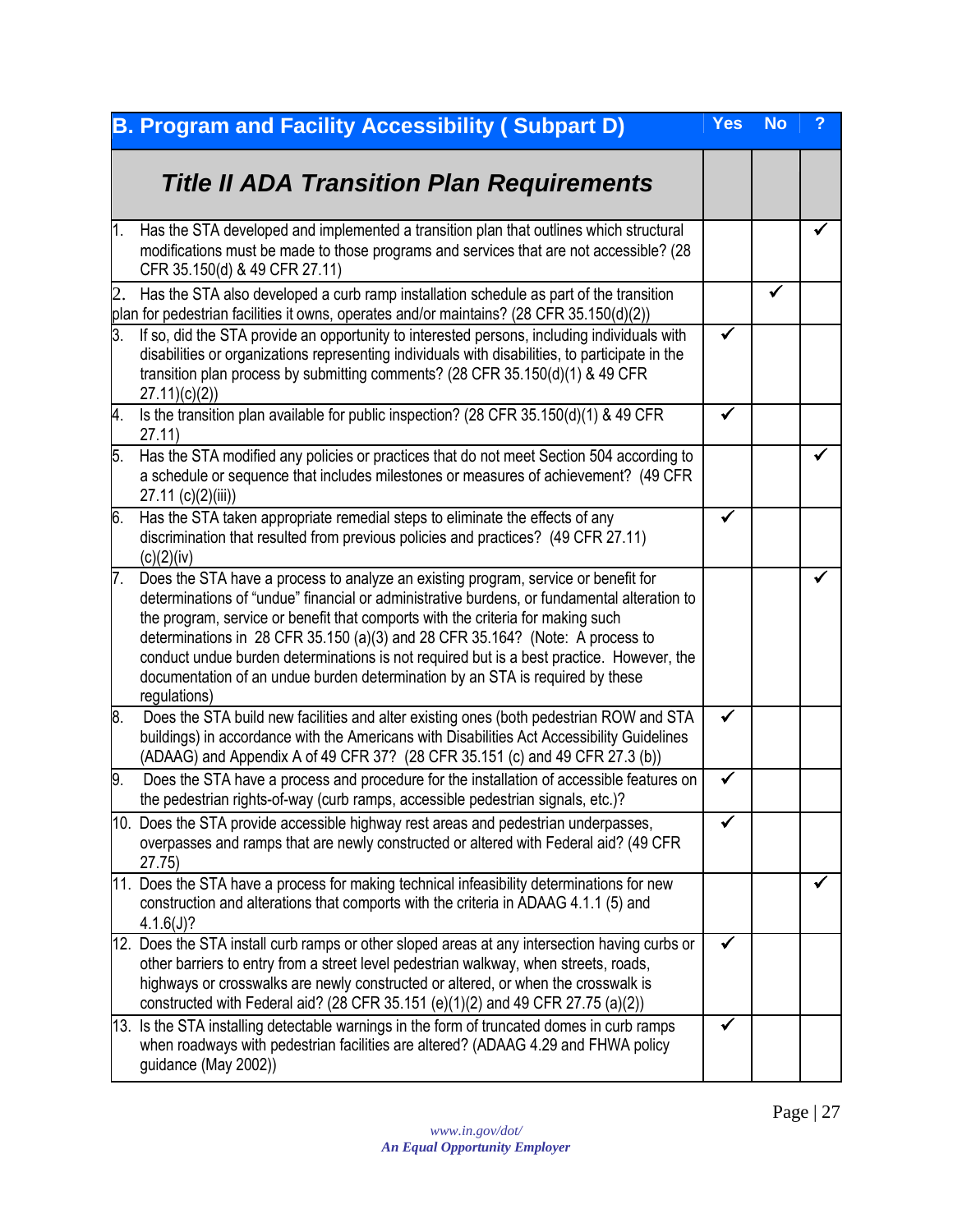Explanations:

Item Number 2:

Although INDOT completed the field evaluations of its facilities, it has not completed inputting the data into an appropriate database to review and analyze the information collected by the field evaluators. Currently, EOD staff must manually input the data collected by the field evaluators. Once the EOD staff completes inputting the data into the database INDOT will generate a curb ramp schedule that includes:

- A list of prioritized specific locations targeted for retrofit;
- Dates for retrofits will begin and the actual date of completion of the retrofit;
- A schedule for any other related accessible features; and
- Data regarding the estimated cost and actual cost of the retrofits.

Upon completion of the updates to WMS, the information will be imported into INDOT's official inventory and asset management system.

Item Number 5:

INDOT is in the process of modifying several of its policies, practices and manuals to comply with the ADA or Section 504, including the INDOT design manual, design standards, planning and Environmental Services National Environmental Policy Act (NEPA) Process. INDOT has and will continue to collaborate with the Indiana Division Office of FHWA in this effort.

Item Number 7:

INDOT does not have a process to analyze an existing program, service or other benefit for determinations of undue financial or administrative burdens, or fundamental alteration to the program, service or benefit that comports with the criteria for making such determinations in 28 CFR 35.150(a)(3) and 28 CFR 35.164. Although a process is not required under the law, INDOT recognizes that since the agency would be required to provide documentation of any undue burden determination, it would be a best practice to have an established procedure. INDOT is in the process of developing such a process.

Item Number 11:

INDOT does not have a process for making technical infeasibility determinations for new construction and alterations. INDOT is in the process of developing such a process.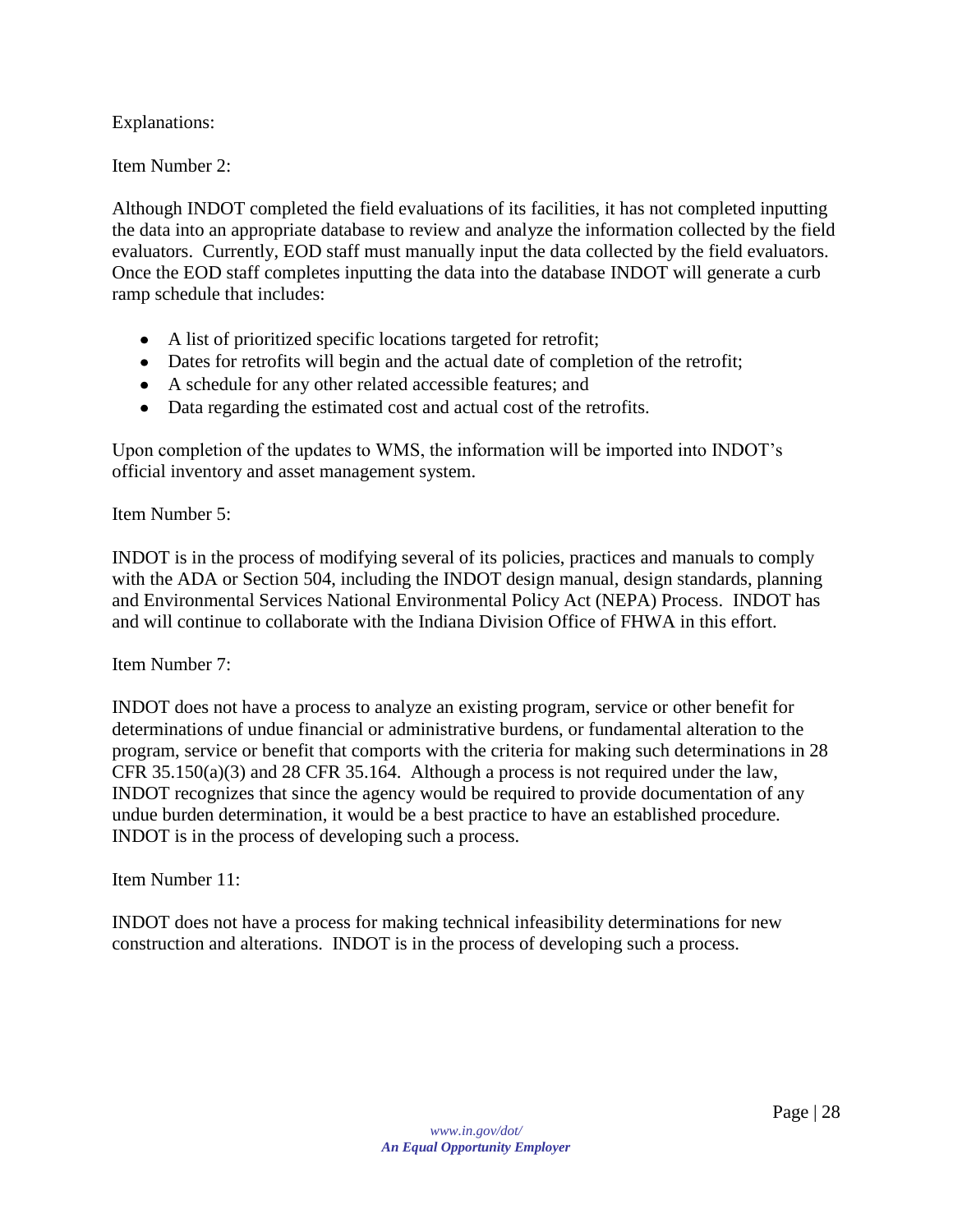|    | <b>C. Communications (Subpart E)</b>                                                                                                                                                                                     | <b>Yes</b> | <b>No</b> | ာ |
|----|--------------------------------------------------------------------------------------------------------------------------------------------------------------------------------------------------------------------------|------------|-----------|---|
|    | Does the STA provide auxiliary aids (sign language interpreters, readers, Braille, large<br>print text) upon request, to STA program participants with disabilities? (28 CFR 35.160<br>$(b)(1)$ and 49 CFR 27.7(c))      |            |           |   |
| 2. | Does the STA notify the public and other interested parties that auxiliary aids will be<br>provided, upon request (e.g., via public meeting announcement)? (28 CFR 35.160 (a), 28<br>CFR 35.163 (a), and 49 CFR 27.7(c)) |            |           |   |
| 3. | Is the STA website and all of its contents accessible to individuals with hearing or visual<br>impairments? (28 CFR 35.160 (a), 28 CFR 35.163 (a), and 49 CFR 27.7(c))                                                   |            |           |   |
| 4. | Can hearing impaired individuals contact the STA via TTD/TTY phone line or an equally<br>effective telecommunications system such as a relay service? (28 CFR 35.161 and 49<br>CFR 27.7(c))                              |            |           |   |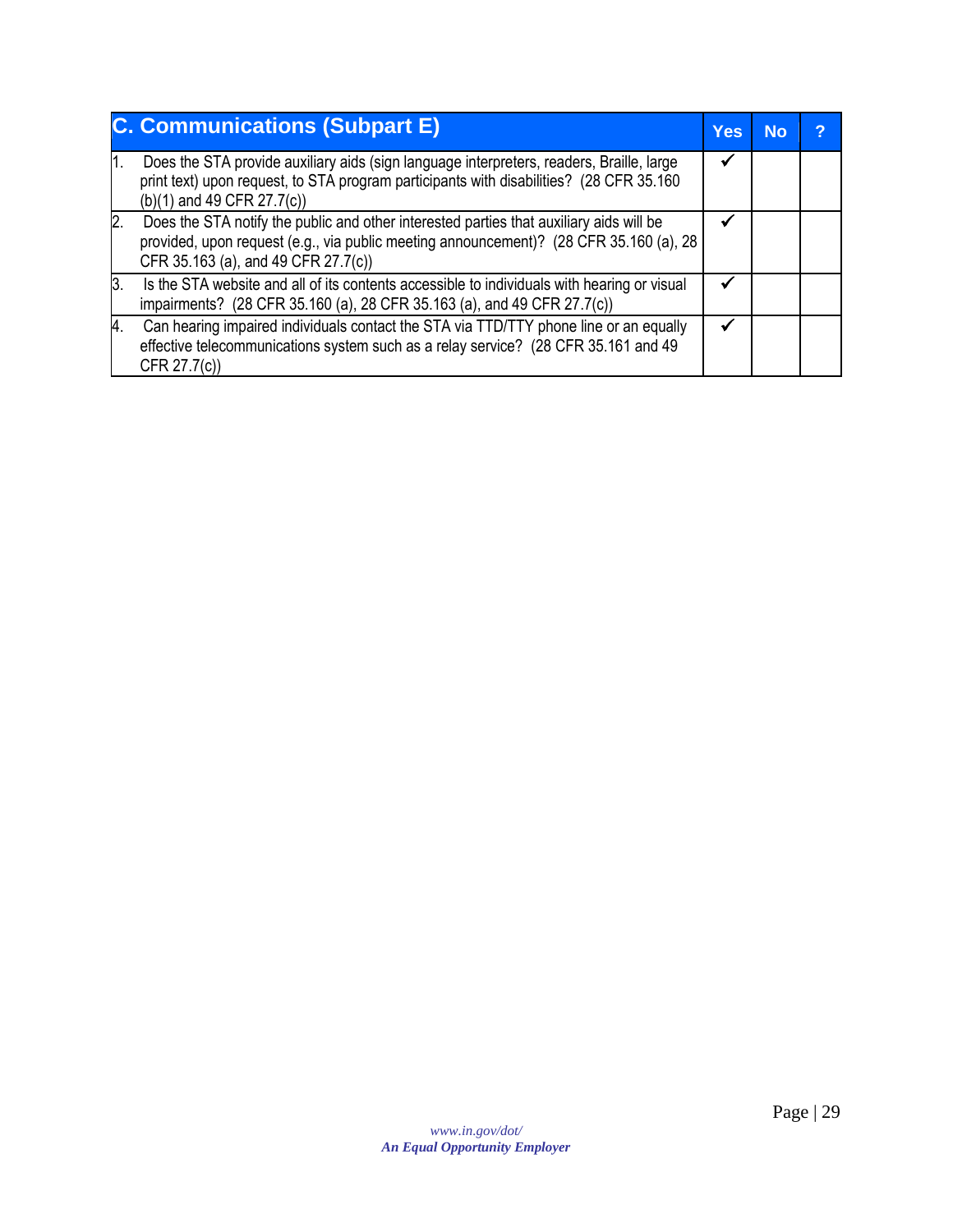INDOT continues to refine the assessment tool developed in 2011 to monitor its core program areas and assist the Title VI/ADA Program Manager and Directors in reporting their respective division compliance efforts.

As part of the assessment process, all core division and program areas submit an annual report to the Title VI/ADA Program Manager to be used as an assessment tool to determine whether the division/program area is in compliance with the ADA and to ascertain instances where the Title VI/ADA Program Manager may provide training and technical assistance to help the division/program area achieve its goals and maintain compliance. Furthermore, the Title VI/ADA Program Manager periodically reviews the data collection procedures for each division/program area to ensure compliance with the ADA. Title VI/ADA Liaisons prepare and submit their respective reports annually by August 30.

A summary of INDOT's findings for 2012 appears below.

<span id="page-29-0"></span>A. ADA/504 Coordinator

The ADA/504 Coordinator is Latosha N. Higgins, Title VI/ADA Program Manager. The ADA/504 Coordinator office is located at 100 N. Senate Avenue, N750, Indianapolis, IN 46204.

#### <span id="page-29-1"></span>B. Assurances

INDOT's ADA assurances are included in its Title VI Assurances. Under its Title VI Assurances, INDOT guarantees that it will comply with Title VI of the Civil Rights Act of 1964 and all related laws such that no person in the United States shall on the grounds of race, color, sex, age, national origin, disability, or income status be excluded from participation in, be denied the benefits of, or be otherwise subjected to discrimination under any program or activity for which INDOT receives federal financial assistance from the United States Department of Transportation (DOT) including the FHWA. Additionally, INDOT's contracts and agreements with subrecipients include a statement of written assurance by the sub-recipient that it will comply with the law and not discriminate based on disability in any of its programs, services, activities, or benefits extended to participants.

To ensure sub-recipients are aware of their duty to comply with Section 504, INDOT offers training and workshops throughout the state, includes relevant information on its website and conducts periodic reviews of its contractors and sub-recipients.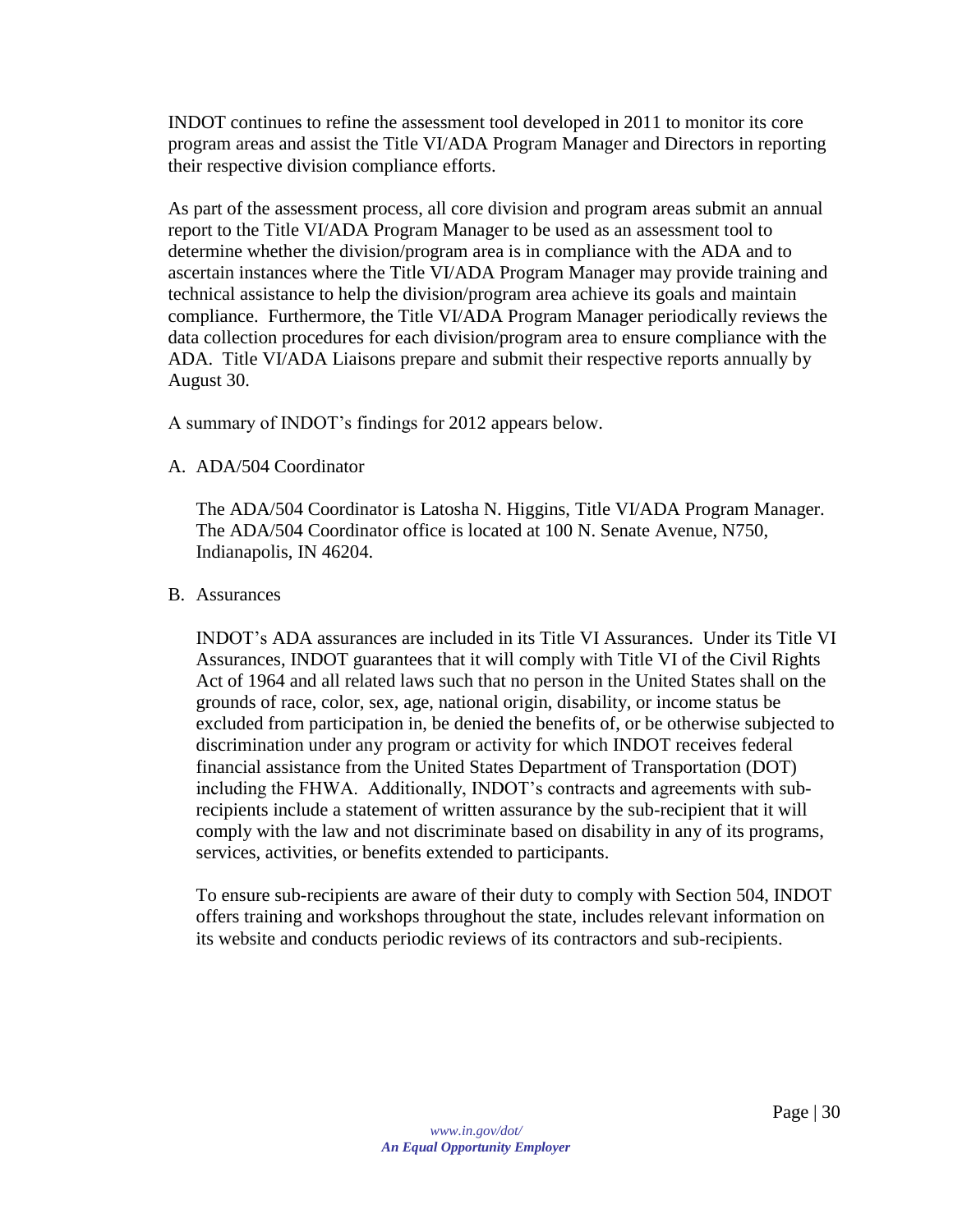<span id="page-30-0"></span>C. Public Notice of Nondiscrimination

INDOT continues to use its 2011 Notice of Nondiscrimination under the ADA and Section 504. INDOT's Title VI/ADA Program Manager will update the Notice of Nondiscrimination under the ADA and Section 504 when necessary to reflect a change in the Commissioner and/or Title VI/ADA Coordinator. It is INDOT's policy to update its notice of nondiscrimination if there is a change in the Commissioner, Title VI/ADA Program Manager or ADA/504 Coordinator. INDOT's notice of nondiscrimination is available on its website at: [http://www.in.gov/indot/files/NondiscriminationNotice.pdf.](http://www.in.gov/indot/files/NondiscriminationNotice.pdf)

Furthermore, INDOT provides a copy of its notice of nondiscrimination to all new hires. INDOT also distributes copies of the nondiscrimination notice at recruitment fairs, to scholarship applicants and to anyone who requests a copy. INDOT is constantly exploring new and varied ways to disseminate its notice of nondiscrimination.

#### <span id="page-30-1"></span>D. Complaint Process

INDOT's external complaint form and a brief description of the complaint procedures are available online and in print. INDOT's complaint process includes due process protections for the complainant and the respondent and provides for prompt and equitable resolution of complaints.

Under its complaint policy, INDOT will promptly investigate all properly submitted complaints of alleged discrimination. INDOT will also attempt to resolve such complaints and take corrective action upon a finding of a substantiated complaint. INDOT will submit its final investigative report to FHWA within 60 days of receiving a complaint. INDOT's complaint process provides a procedure for appeal of all unsubstantiated claims of discrimination.

<span id="page-30-2"></span>1. Complaint Investigation Procedures

The Title VI/ADA Program Manager will make a determination to accept, reject or refer to the appropriate federal/state agency a complaint within seven calendar days of its receipt. INDOT will determine whether the person or entity purportedly engaged in the alleged discriminatory act is an INDOT sub-recipient (the legal entity to which a sub-award is made and which is accountable to INDOT for the use of the funds provided). If the complaint does not specifically mention that the alleged discriminatory actor is an INDOT sub-recipient, INDOT may presume so in deciding whether to accept the complaint for further processing.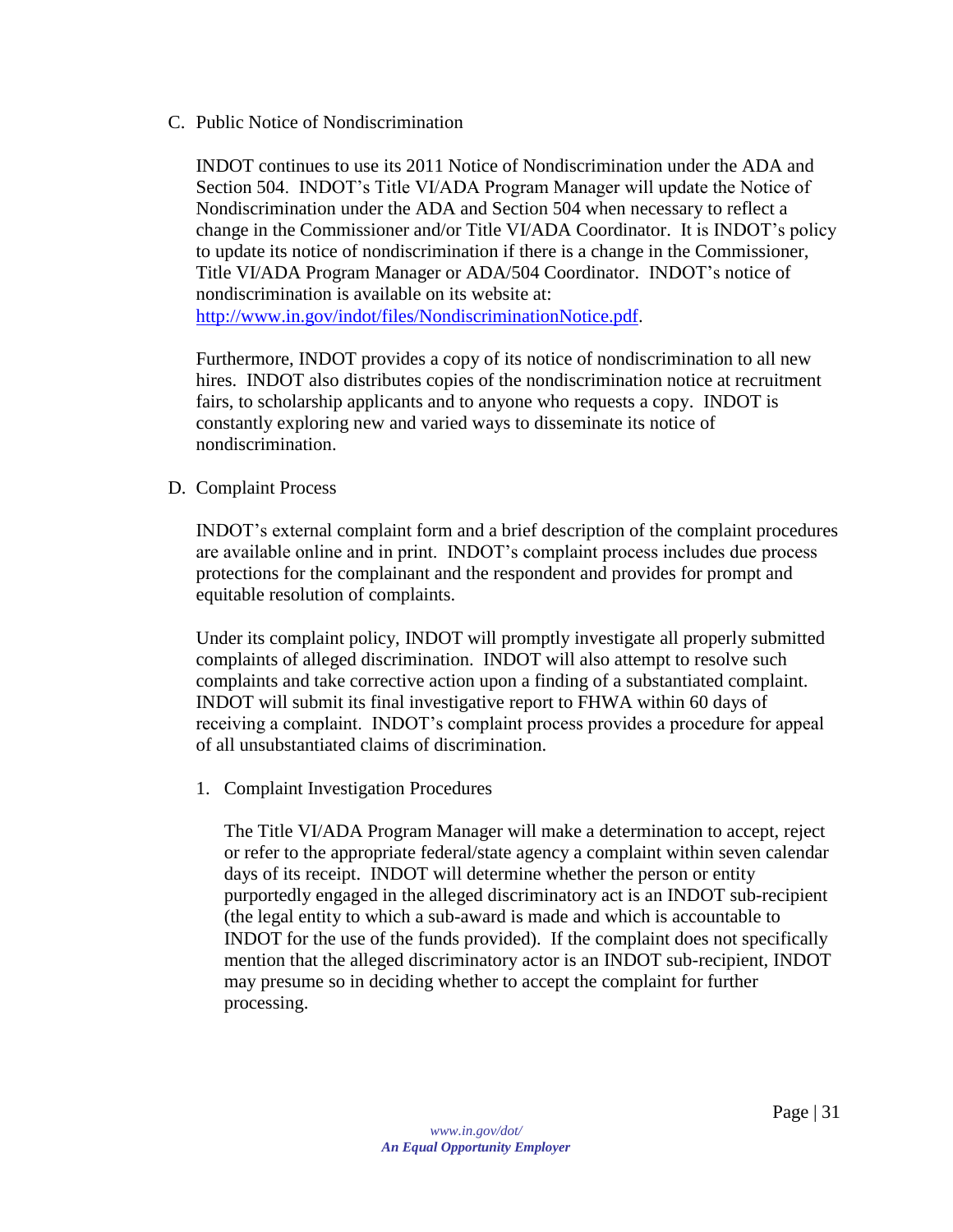These procedures apply to all complaints filed under Title VI of the Civil Rights Act of 1964 and its related statutes, regulations and directives, the ADA and Section 504. These procedures do not affect the right of the Complainant to file formal complaints with other state or federal agencies or to seek private counsel for complaints alleging discrimination. These procedures are part of an administrative process that does not provide for remedies that include punitive damages or compensatory remuneration for the Complainant.

INDOT will make every effort to facilitate a voluntary early resolution of complaints at the lowest level possible. The option of informal resolution may be used at any stage of the process. The Title VI/ADA Program Manager will make every effort to pursue a resolution of the complaint.

The Title VI/ADA Program Manager will refer all complaints against INDOT to the FHWA or the appropriate Federal agency.

<span id="page-31-0"></span>2. Who May File a Complaint

Any person who believes that he or she has been excluded from participation in, denied the benefits of or otherwise subjected to discrimination under any INDOT service, program or activity whether federally funded or not, based on their race, color, national origin, gender, age, disability, religion, ancestry, income status or Limited English Proficiency may file a complaint. A complaint may also be filed by a representative on behalf of such a person.

<span id="page-31-1"></span>3. Timeliness of Complaints

For a complaint against INDOT or a sub-recipient to be considered timely, it must be filed within 180 calendar days after the alleged incident has occurred. INDOT may waive the 180-day time limit for good cause at its discretion.

The file date of a complaint is the earlier of the postmark or date received by INDOT.

INDOT will determine on a case-by-case basis whether to waive the time limit for good cause. Good cause for a waiver shall include the following instances:

- Lack of Knowledge
	- o INDOT may waive the time limit in situations where the person on whose behalf the complaint was filed did not know of and could not have reasonably known of the violation during the 180-day time limit. The complaint must be filed within 60 days of complainant becoming knowledgeable of the violation.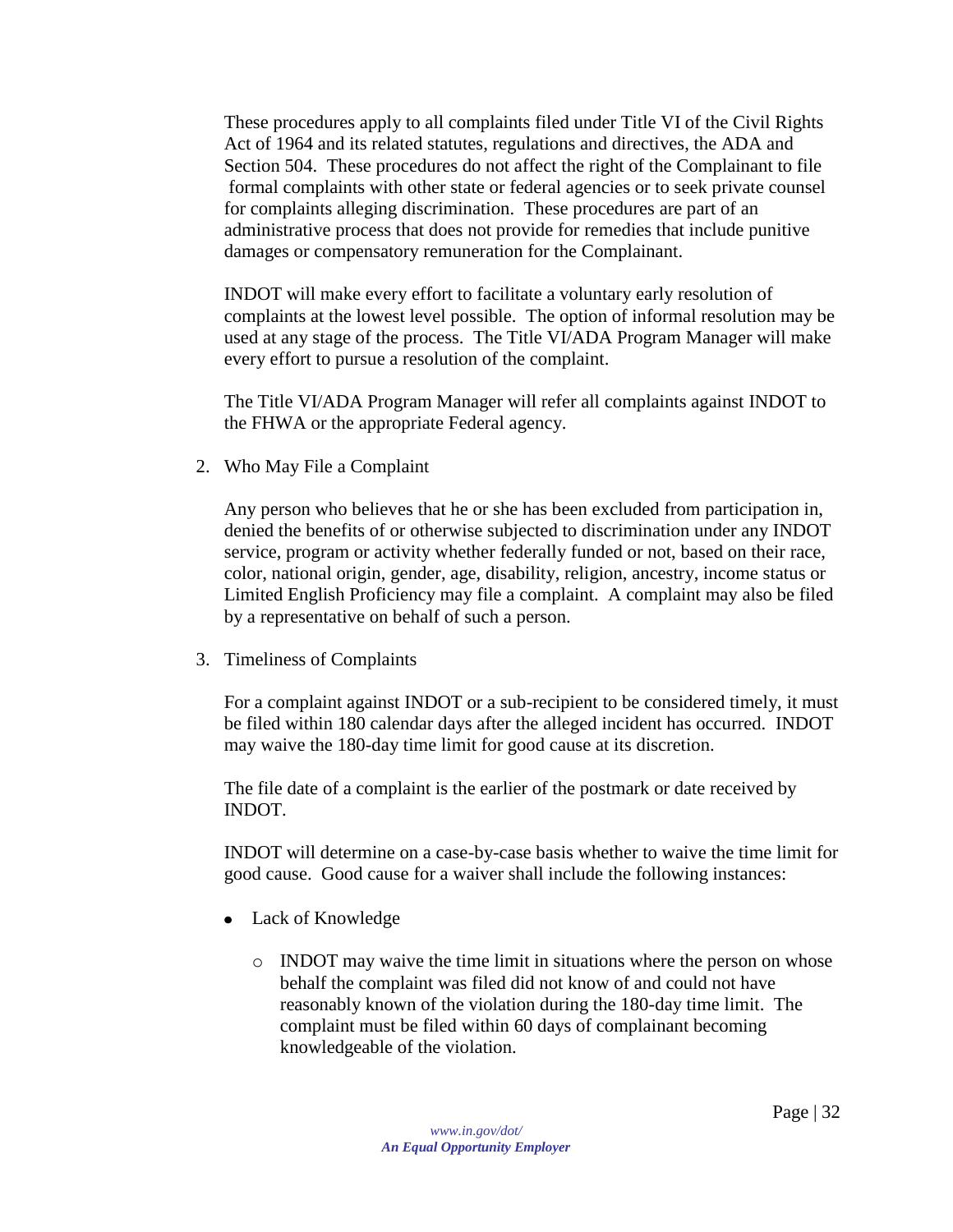- Incapacitation
	- o INDOT may also waive the time limit in situations where the person on whose behalf the complaint was filed was incapacitated because of illness or other incapacitating circumstances. The Complainant must provide independent documentation of the purported incapacitation. The complaint must be filed within 60 days after the period of incapacity ends.
- <span id="page-32-0"></span>4. Location/Availability of Complaint Forms

INDOT will make complaint forms available online via the INDOT website, in all district offices and at all rest parks. Additionally, persons may contact the Title VI/ADA Program Manager to request a copy of the complaint form via email, facsimile or United States mail. INDOT's Title VI/ADA Program Manager shall provide copies of its complaint form in alternative formats upon request.

<span id="page-32-1"></span>5. How to File a Complaint?

A complainant may file his or her complaint by mail, facsimile, or email. Any person with a disability may request to file his or her complaint using an alternative format. INDOT will acknowledge complaints received by fax or email and will process them once INDOT establishes the identity of the Complainant. Complainants must mail a signed, original copy of the fax or email transmittal to INDOT to begin the complaint process. INDOT does not require a Complainant to use the INDOT complaint form for submitting his or her complaint.

Title VI complaints should be directed to:

Latosha N. Higgins Title VI/ADA Program Manager Economic Opportunity Division Indiana Department of Transportation 100 N. Senate, Room N750 Indianapolis, IN 46204 [lhiggins@indot.in.gov](mailto:lhiggins@indot.in.gov) (317) 234-6142 (Phone) (317) 233-0891 (Facsimile)

<span id="page-32-2"></span>6. Elements of a Complete Complaint

A complete complaint is written and signed. INDOT must reduce verbal complaints to writing and provide them to the Complainant for confirmation, review and signature before processing. The complaint form is available for download from the INDOT website at: http://www.in.gov/indot/2750.htm.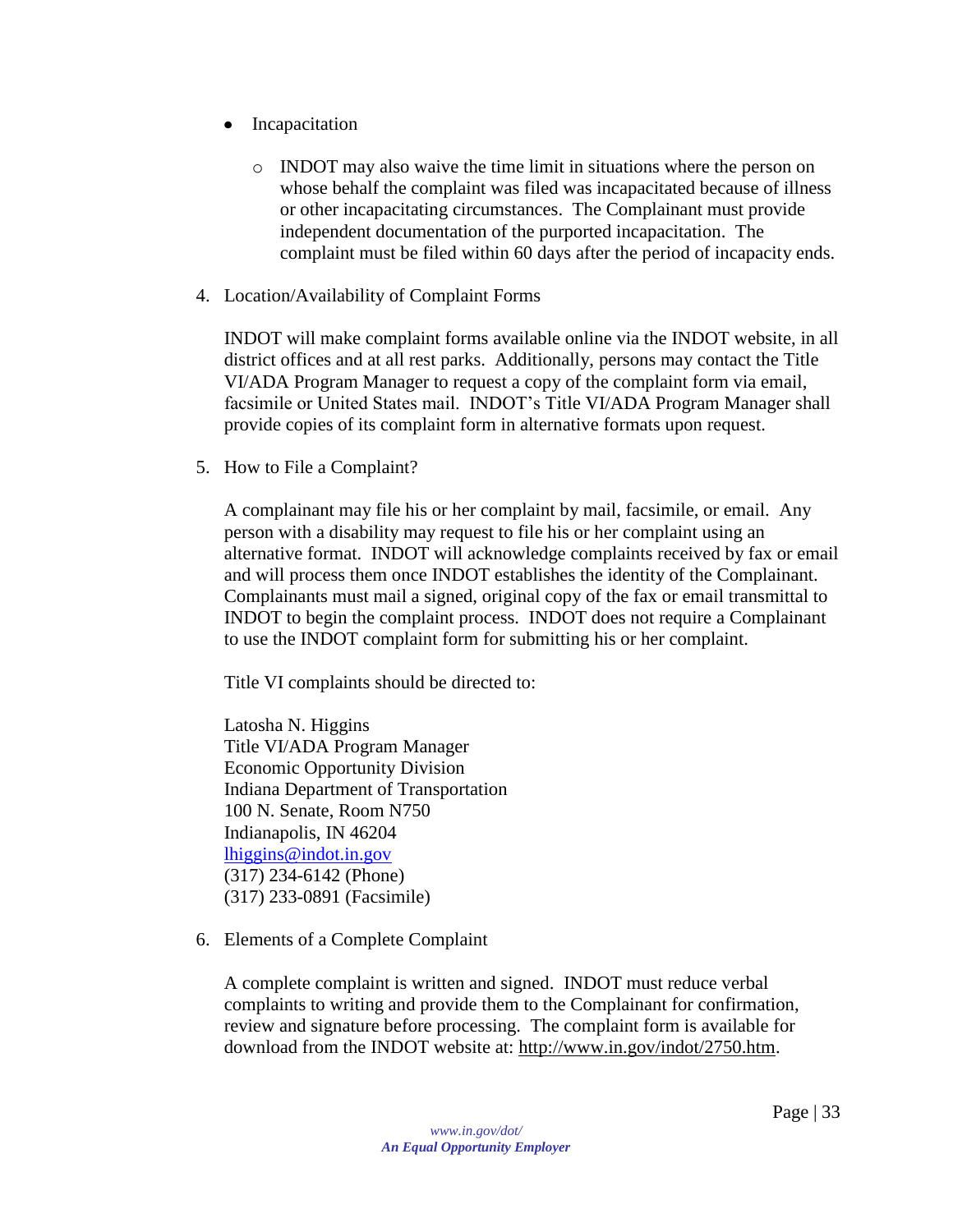Additionally, a complete complaint is filed within 180 calendar days of the alleged discriminatory act(s) and includes at minimum the following information:

- The full name and address of the Complainant;
- The full name and address of the Respondent (the individual, agency,  $\bullet$ department or program that allegedly discriminated against Complainant); and
- $\bullet$  A description of the alleged discriminatory act(s) that violated Title VI (i.e., an act of intentional discrimination or one that has the effect of discriminating on the basis of race, color, national origin, sex, age or disability) and the date of occurrence.

The following items are not acceptable as a complete complaint unless accompanied by a signed cover letter that specifically requests INDOT take action concerning the allegations:

- Anonymous complaints
- Inquiries seeking advice or information
- Newspaper articles
- Courtesy copies of court pleadings
- Courtesy copies of complaints addressed to other agencies
- Courtesy copies of internal grievances
- Oral complaints

The Title VI/ADA Program Manager shall notify the Complainant in writing if his or her complaint is incomplete and allot 15 calendar days for the Complainant to respond and provide the supplemental information needed to complete the complaint.

<span id="page-33-0"></span>7. Processing Complaints

The Title VI/ADA Program Manager will process all complaints. The Title VI/ADA Program Manager is responsible for:

1. Maintaining a log of all complaints. The Title VI/ADA Program Manager will note the complaint in the log by sequential case number based on the year, month and order in which INDOT received the complaint. For example,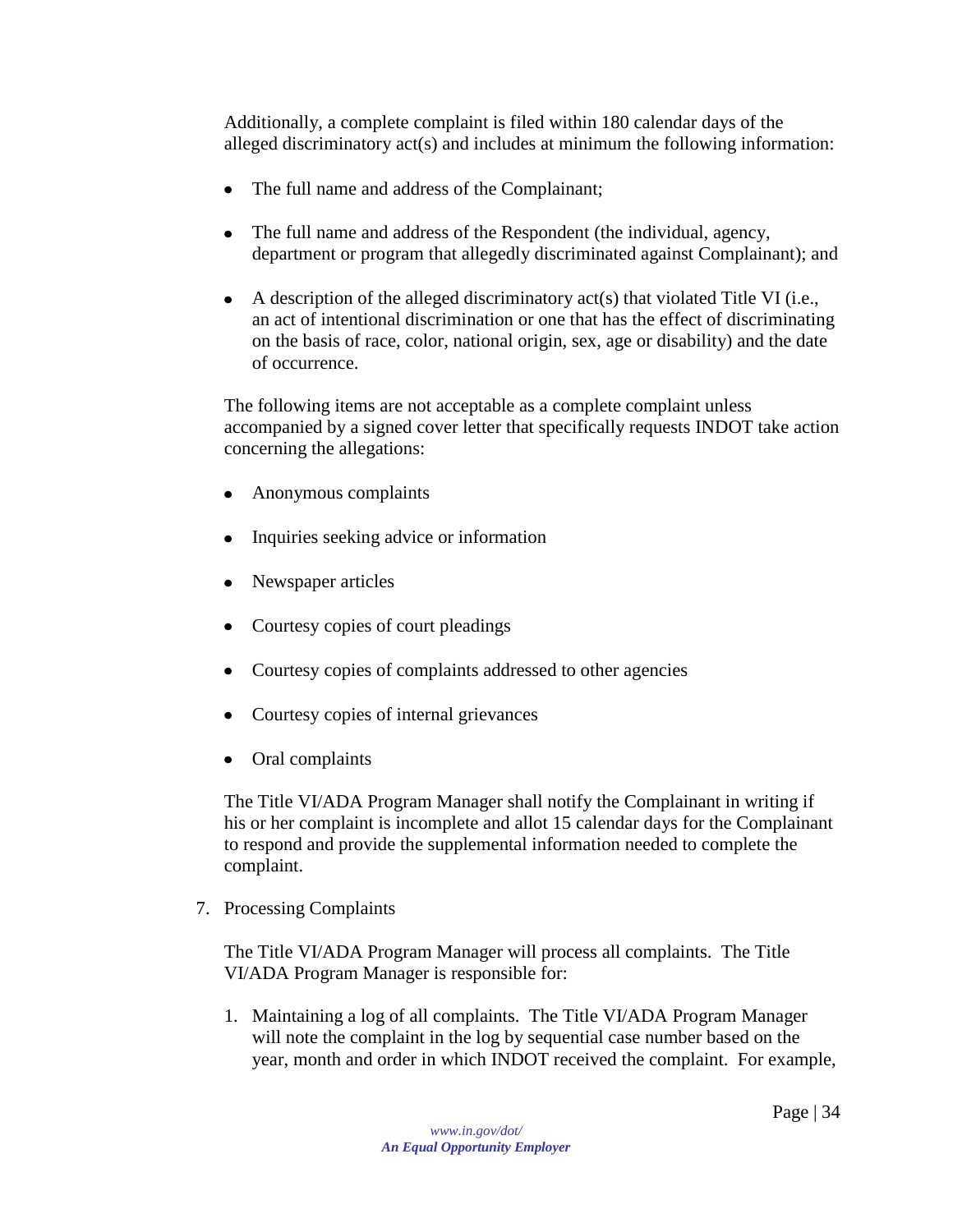if INDOT received its first complaint on March 4, 2013, the case number would be 2013-03-01.

- 2. Acknowledging receipt of the complaint and informing the Complainant of the action taken or proposed action to be taken to process the complaint in the form of an acknowledgement letter. The acknowledgement letter shall include a restatement of the complaint, brief statement of INDOT's jurisdiction over the sub-recipient, and contact information for the investigator assigned to conduct the investigation.
- 3. Providing written notice of the complaint to the FHWA within 10 working days of receipt of the complaint.
- 4. Forwarding a notice via certified mail to the Respondent informing them of the allegations, requesting a position statement and providing the name and telephone number of the Title VI Program staff person assigned to investigate the complaint.
- 5. Informing the Complainant that he or she has a right: (1) to have a witness or representative present during any interviews and (2) to submit any documentation he or she perceives as relevant to proving the allegations contained in the complaint.
- 6. Providing the Respondent an opportunity to respond to all aspects of the Complainant's allegations.
- 7. Determining which witnesses will be contacted and interviewed.
- 8. Contacting the Complainant at the conclusion of the investigation to provide the Complainant an opportunity to provide additional information before INDOT prepares its final report to be forwarded to FHWA.
- 9. Writing a confidential investigative report (IR) and forwarding a copy of the same to the FHWA. The IR shall not be disclosed to the Complainant or Respondent. The IR shall include the following: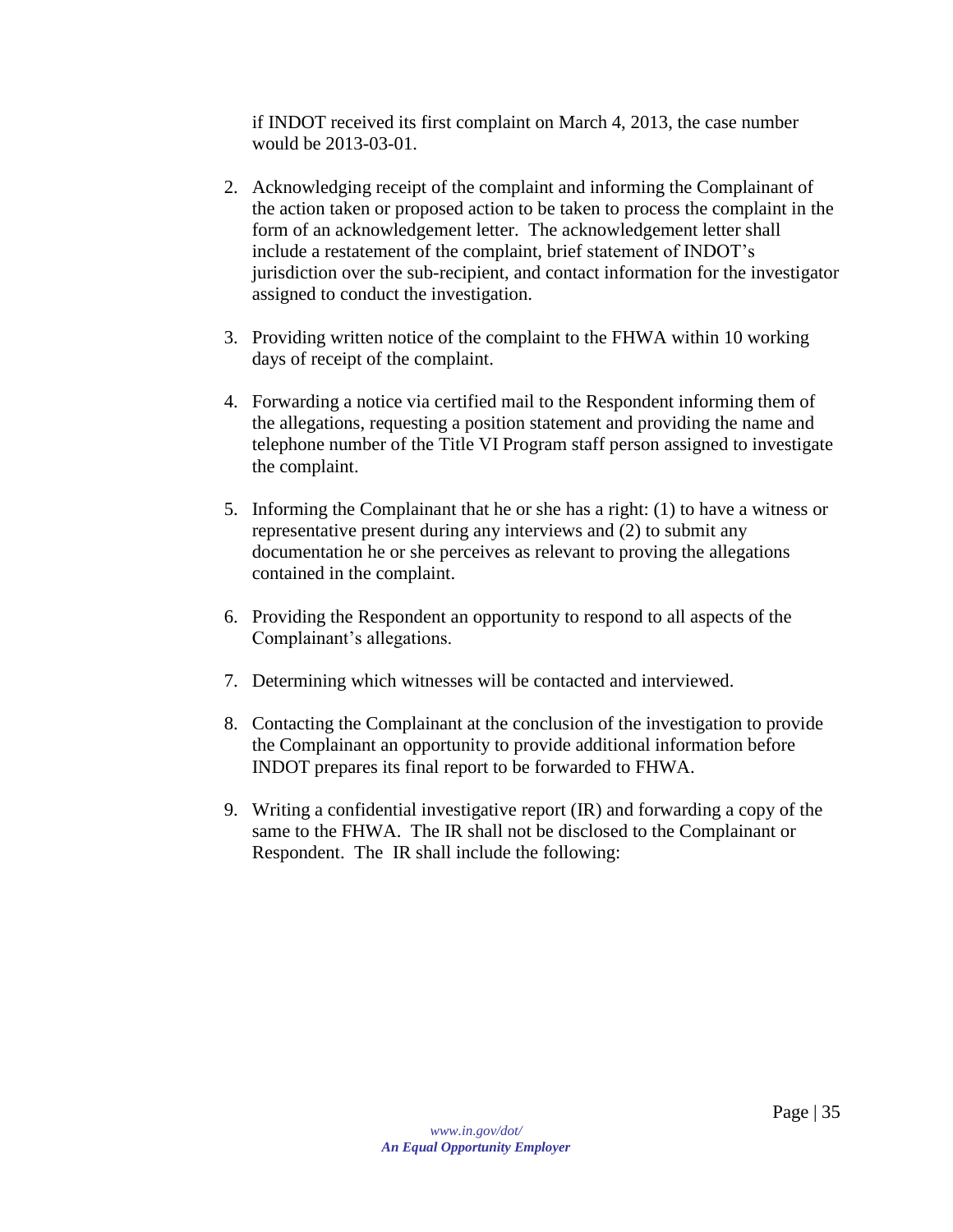- A summary of the written complaint;
- A brief description of the standard of review/methodology used to investigate the complaint;
- Summarized statements taken from witnesses:
- Findings of fact and an analysis of the evidence gathered. The analysis should address each allegation in the complaint and Respondent's position;
- A determination, based on the preponderance of evidence presented, of whether the complaint is substantiated or unsubstantiated; and
- Proposed corrective action for substantiated cases.
- 10. Drafting a Letter of Findings (LOF) and mailing the LOF to the FHWA, Respondent and Complainant (by certified mail) within 60 calendar days of the date INDOT received the complaint. The LOF will include the following:
	- A summary of the written complaint;
	- A brief description of the standard of review/methodology used to investigate the complaint;
	- Findings of fact and an analysis of the evidence gathered. The analysis should address each allegation in the complaint and Respondent's position;
	- A determination, based on the preponderance of evidence presented, of whether the complaint is substantiated or unsubstantiated;
	- Proposed corrective action for substantiated cases; and
	- A notice of the right to appeal to the FHWA with an outline of the procedures for appeal.
- <span id="page-35-0"></span>8. Corrective Action

If INDOT recommends corrective action, INDOT will give the Respondent 30 calendar days to inform INDOT of the actions taken for compliance. The Title VI/ADA Program Manager shall monitor Respondent's corrective action compliance.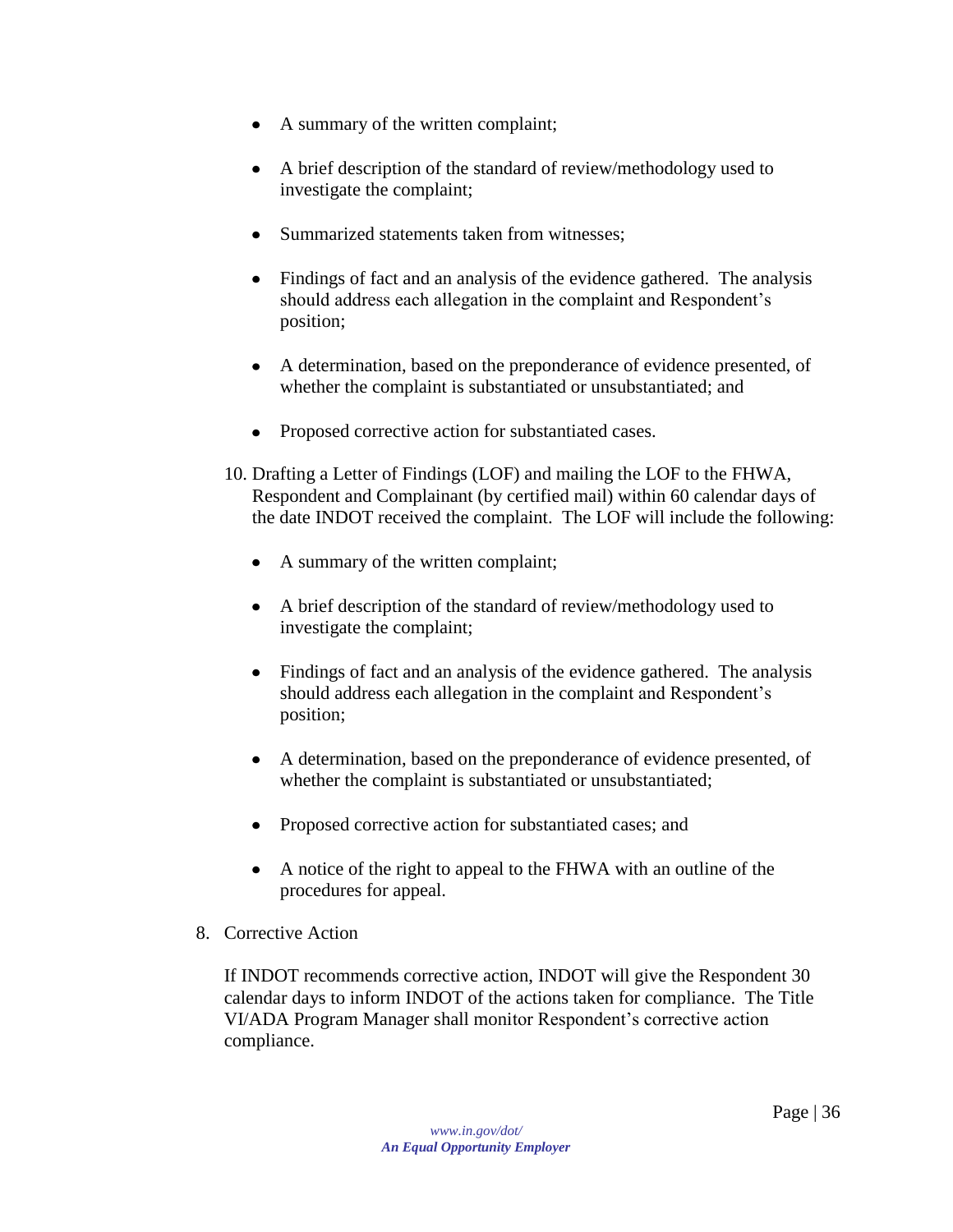Corrective action may include actions that the Respondent will complete at a future date after the initial 30 days and must include the projected time in which the Respondent will complete the action.

If the Respondent has not taken the recommended corrective action within the 30 day period allowed, INDOT will find the Respondent to be in noncompliance with Title VI and its implementing regulations. Noncompliance not corrected by informal means as described above may be subject to sanctions as per 49 CFR § 21.13.

<span id="page-36-0"></span>9. Pre-Investigative/Administrative Closures

It is the general practice of INDOT to investigate all complaints that are complete; however, INDOT may administratively close a complaint at its discretion. The types of complaints that may be administratively closed and will not be investigated include the following:

- Complaints that fail to state a claim or provide any substantial or coherent claim;
- Complaints that are outside the scope of INDOT's Title VI jurisdiction;
- Untimely complaints filed more than 180 days after the alleged discriminatory acts;
- Complaints voluntarily withdrawn by the Complainant;
- Complaints in which the investigation has been impaired by INDOT's inability to locate the Complainant;
- Complaints that are a continuation of a pattern of previously filed complaints involving the same or similar allegations against the same recipient or other recipients that repeatedly have been found factually or legally unsubstantiated by INDOT;
- Complaints containing the same allegations and issues that have been addressed in a recently closed complaint or compliance review conducted by INDOT;
- Complaints containing allegations that are foreclosed by previous decisions by the Federal courts, Department of Justice or INDOT policy determinations;
- Complaints filed for complainants or parties who refuse to cooperate with the investigation and whose lack of cooperation substantially impairs the completion of the investigation. In such circumstances, the Complainant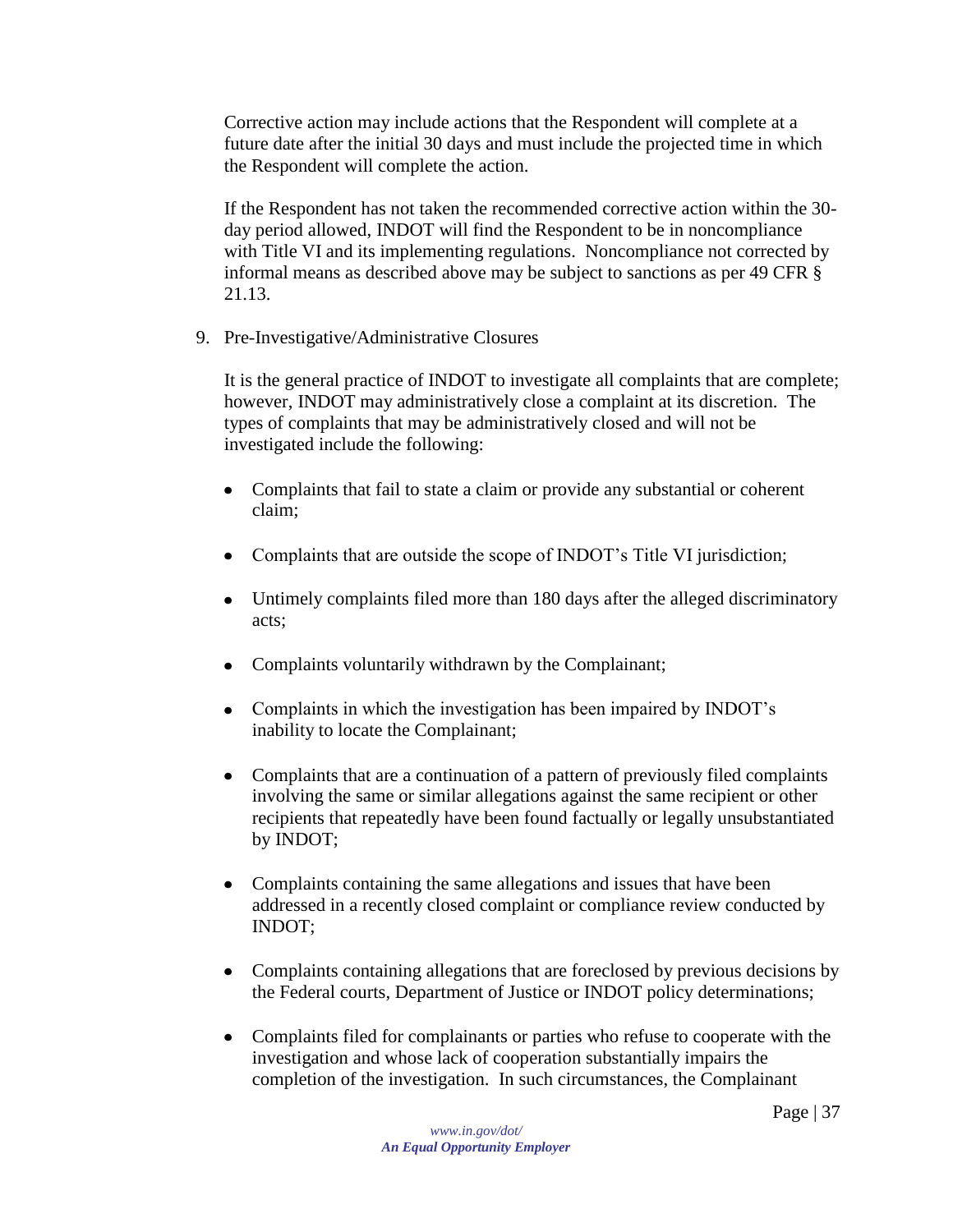should be contacted and advised that their lack of cooperation has hindered the investigation. Furthermore, the Complainant must be advised that continued failure to cooperate may result in an administrative closure of the complaint without further investigation;

- Complaints transferred to another agency for investigation; and
- Complaints where the death of a Complainant makes it impossible to  $\bullet$ investigate the allegations fully or the death of the Complainant forecloses the possibility of relief because the complaint involved potential relief solely for the Complainant or injured party.

INDOT shall notify Complainants in writing via certified mail when a determination is made to close a case administratively without further investigation. The notification shall include an explanation of the basis for the administrative closure.

<span id="page-37-0"></span>10. Appeals Procedures

The Complainant has the right to appeal to the FHWA any determination that results in an unsubstantiated claim. INDOT will convey to the Complainant the procedures for filing the appeal to the FHWA along with the Letter of Findings. The procedure for filing an appeal with FHWA is:

- a. Complainant must submit the appeal in writing to the Title VI/ADA Program Manager within 14 calendar days of receipt of INDOT's Letter of Findings.
- b. Complainant must cite in the appeal the specific portion(s) of the finding with which the Complainant disagrees and the reason(s) for the disagreement.
- c. INDOT will forward the appeal and the record within seven calendar days to FHWA for review.
- d. FHWA has 30 calendar days after the receipt of the appeal to complete its review.
- e. Written findings of FHWA are then sent to the Complainant and the INDOT Commissioner.

#### <span id="page-37-1"></span>11. Confidentiality

In accordance with DOT Order 1000.12, the Complainant's identity shall be kept confidential except to the extent necessary for carrying out an investigation. If an investigator determines that it is necessary to disclose the Complainant's identity to the Respondent or a third party, the investigator must first obtain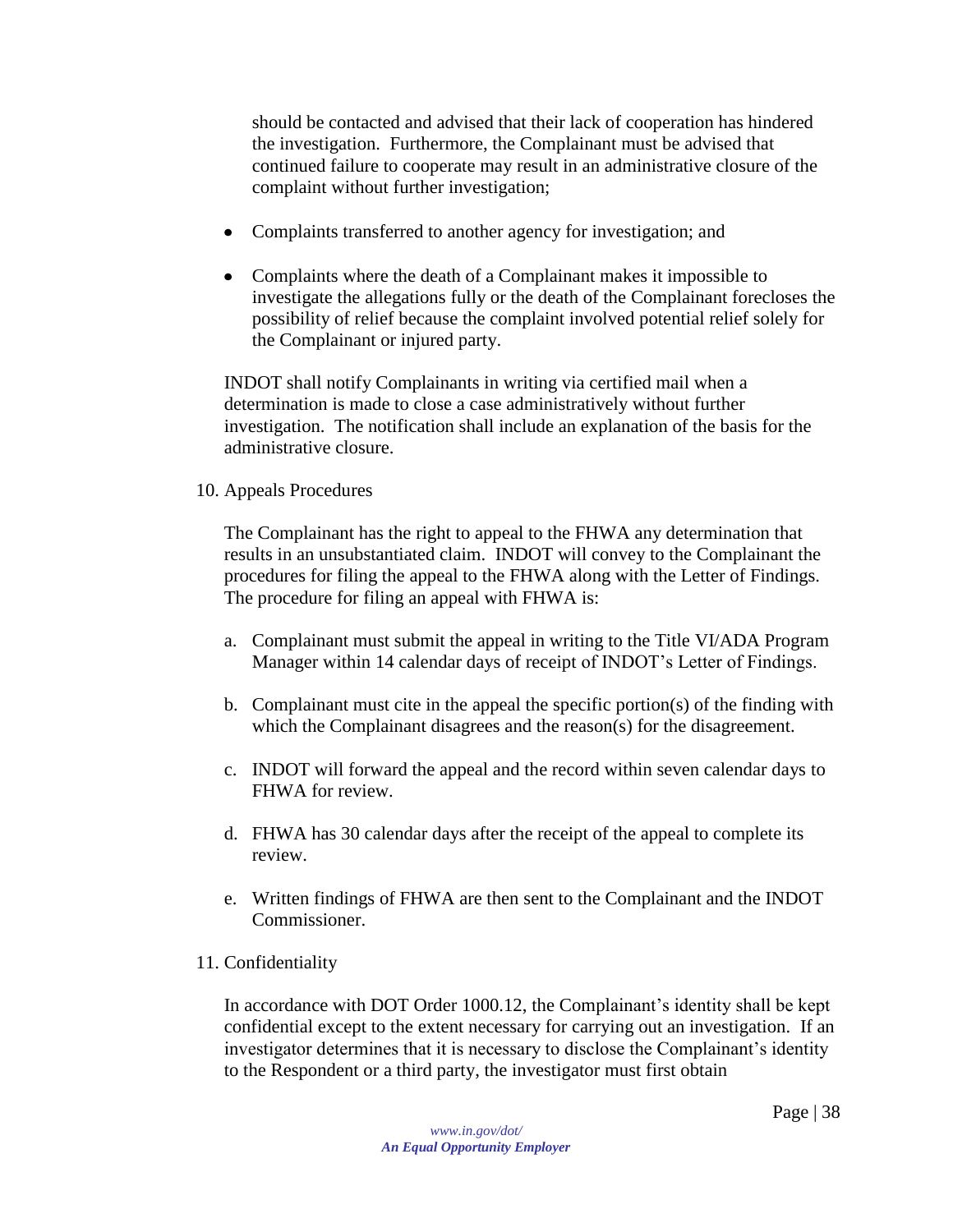Complainant's written permission. Furthermore, Complainant's written consent must be obtained before a copy of the complaint may be provided to Respondent or a third party.

<span id="page-38-0"></span>12. Records

INDOT's EOD shall maintain all records of an investigation in a confidential area for three years.

<span id="page-38-1"></span>13. Additional Filing Options

A complaint may also be filed with one of the following offices:

Indianapolis District EEOC Office 101 West Ohio Street, Ste 1900 Indianapolis, IN 46204 Phone: (800) 669-4000 Fax: (317) 226-7953 TTY: 1 (800) 669-6820

Indiana Civil Rights Commission 100 N. Senate Ave., Room N103 Indianapolis, IN 46204 Toll Free: 1 (800) 628-2909 Phone: (317) 232-2600 Fax: (317) 232-6560 Hearing Impaired: 1 (800) 743-3336

Federal Highway Administration Indiana Division 575 N. Pennsylvania St., Room 254 Indianapolis, IN 46204

- <span id="page-38-3"></span><span id="page-38-2"></span>E. Employee Relations/Human Resources
	- 1. Overview

The Human Resources Department, which is part of the Indiana State Personnel Department with staff embedded in INDOT, is responsible for recruiting a diverse pool of qualified candidates to fill INDOT vacancies. INDOT also provides ongoing staff training to ensure that all staff understands INDOT's policy of nondiscrimination based on disability. Additionally, during the application, interviewing, hiring and employment process INDOT provides reasonable accommodation to applicants and employees with disabilities.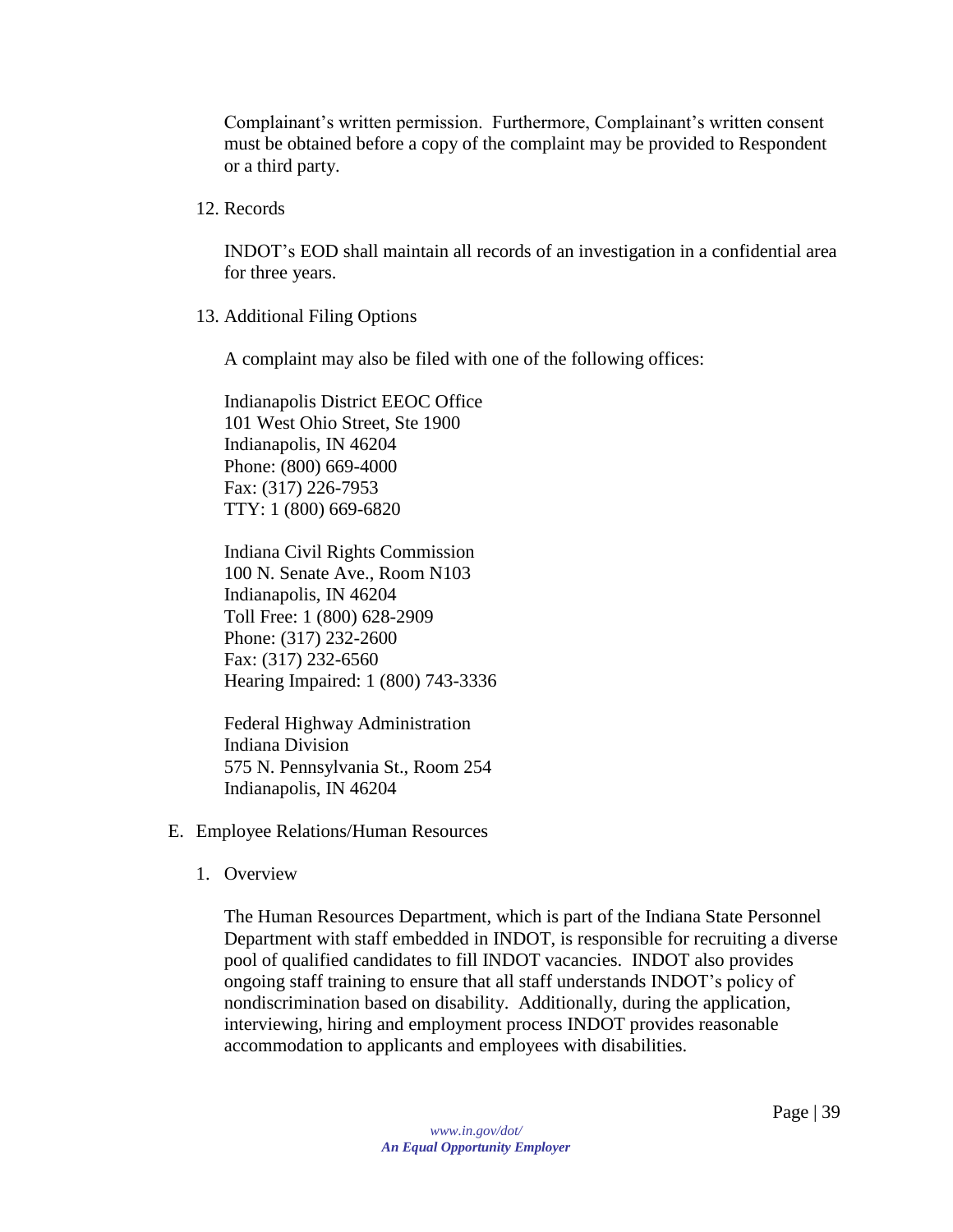<span id="page-39-0"></span>2. Policies and Procedures

A review of the Human Resources Department practices and policies revealed that the department has a policy that dictates information collected pursuant to a request for Family Medical Leave (FML) must be kept separate from personnel records or shared only in limited situations as authorized by the ADA and/or Section 504; however, there is not a written policy to require that all medical information, including pre and post-employment medical examinations and drug tests be kept separate. As a practice, the Human Resources Department keeps all medical information separate from personnel.

The Human Resources Department does collect affirmative action data; however, the department's data collection efforts do not currently include collecting affirmative action data regarding disabilities as it is not a requirement under the law.

The Human Resources Department is in the process of developing a process for accepting internal and external requests for reasonable accommodations from current employees and applicants.

Information regarding INDOT's responsibilities under the ADA are discussed during New Employee Onboarding.

- <span id="page-39-2"></span><span id="page-39-1"></span>F. Public Involvement
	- 1. Overview

The Communications Division manages INDOT's internal and external communications. Additionally, the Communications Division is a clearinghouse for all information supplied to the various media outlets and provides uniformity and control over all content. The Customer Service Center, which is part of the Communications Division, responds to, coordinates and manages all outside customer inquiries relating to Indiana transportation.

<span id="page-39-3"></span>2. Policies and Procedures

INDOT's policies and procedures for providing reasonable accommodations for persons with disabilities are contained in its August 2012 Public Involvement Procedures Policy Manual, which is available online at [www.in.gov/indot/2366.htm.](http://www.in.gov/indot/2366.htm) To accommodate individuals with hearing, speech, vision or mobility impairments, INDOT's requirements include:

(1) Holding public meetings and hearings in places accessible to individuals in wheelchairs;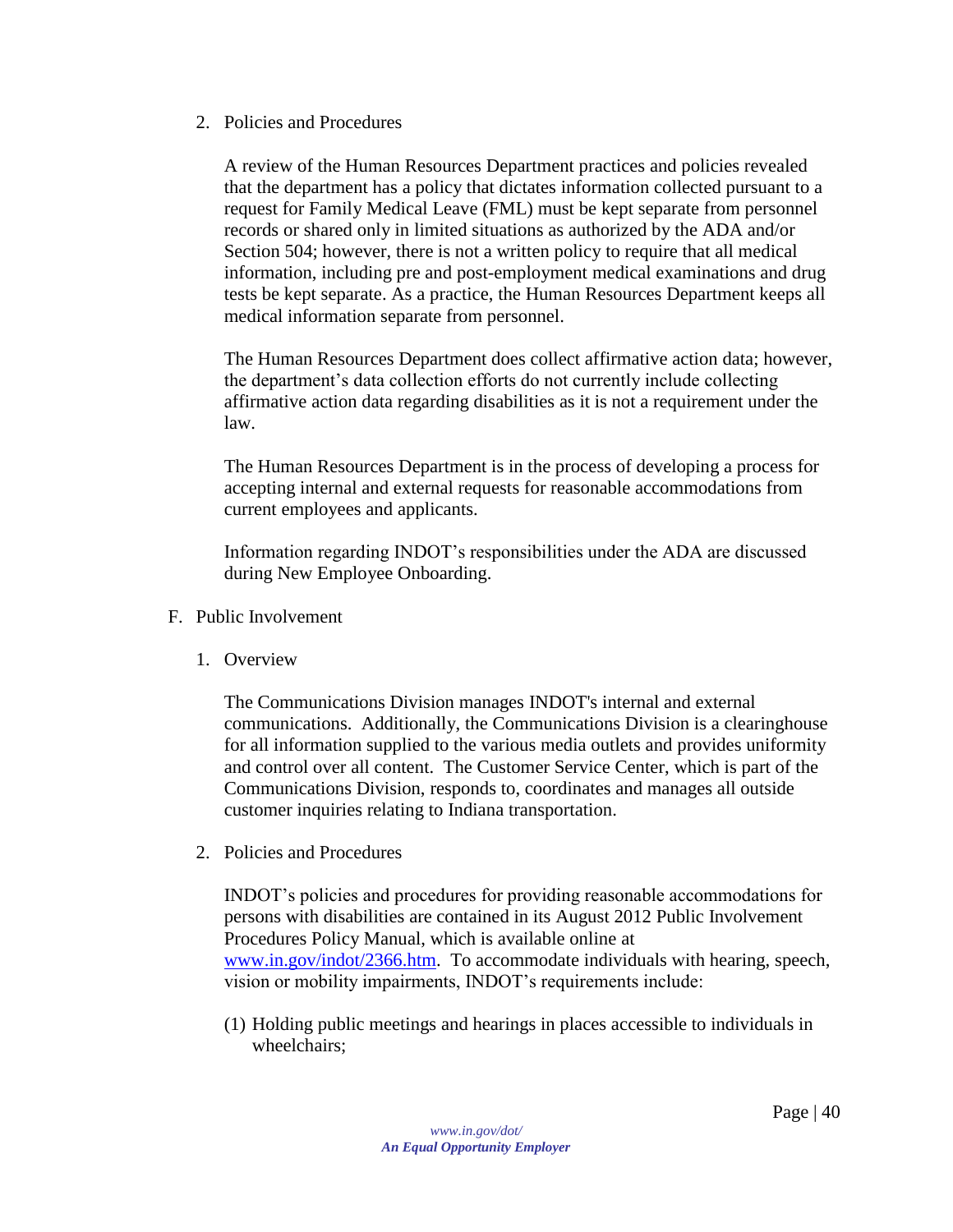- (2) Upon advance request, assisting people with physical disabilities who wish to participate and give testimony in public meetings and hearings. Such assistance shall include: the use of sign language interpreters, listening assistance mechanisms, a telecommunications device for the deaf, recording devises, or providing documents in an alternative (e.g. large print, tape recordings, Braille or electronic formats, or individuals to explain the content of visual displays); and
- (3) Providing a contact person's telephone number in all meeting and hearing notices and advertisements for individuals to contact regarding any requests for assistance or reasonable accommodation.
- <span id="page-40-0"></span>3. ADA Community Advisory Working Group

In July 2012, INDOT chartered its ADA Community Advisory Working Group and held its first meeting on October 10, 2012. INDOT created the ADA Working Group to provide an opportunity for interested persons, including individuals with disabilities, disability organizations and organizations representing individuals with disabilities, to participate in the self-evaluation process by submitting comment. The Title VI/ADA Program Manager facilitates the quarterly meetings of the ADA Working Group and coordinates with Communications to publicize the meetings.

<span id="page-40-1"></span>4. Website

The Title VI/ADA Program Manager periodically updates the INDOT website as needed with information and resources concerning INDOT's ADA compliance efforts. The website includes a link to the complaint form, relevant laws, INDOT's nondiscrimination statement, training schedules and a sub-recipient toolbox. The sub-recipient toolbox includes sample forms and answers to frequently asked questions for organizations, agencies, contractors, consultants, etc. who receive federal funds from INDOT.

Additionally, the website includes INDOT's nondiscrimination statement, ADA Working Group charter, meeting schedule, agendas and meeting minutes. The website also includes a listing of the ADA Working Group members and copies of related press releases announcing the formation of the working group and meeting dates.

Each visitor using the INDOT website has the right to obtain information and services independently, conveniently and in an alternate format upon request.

In accordance with Indiana Code 4-13.1-3, all state information, technology, equipment, software and systems used by the public or state employees complies with the accessibility standards of Section 50 of the Federal Rehabilitation Act of 1973 (Section 508).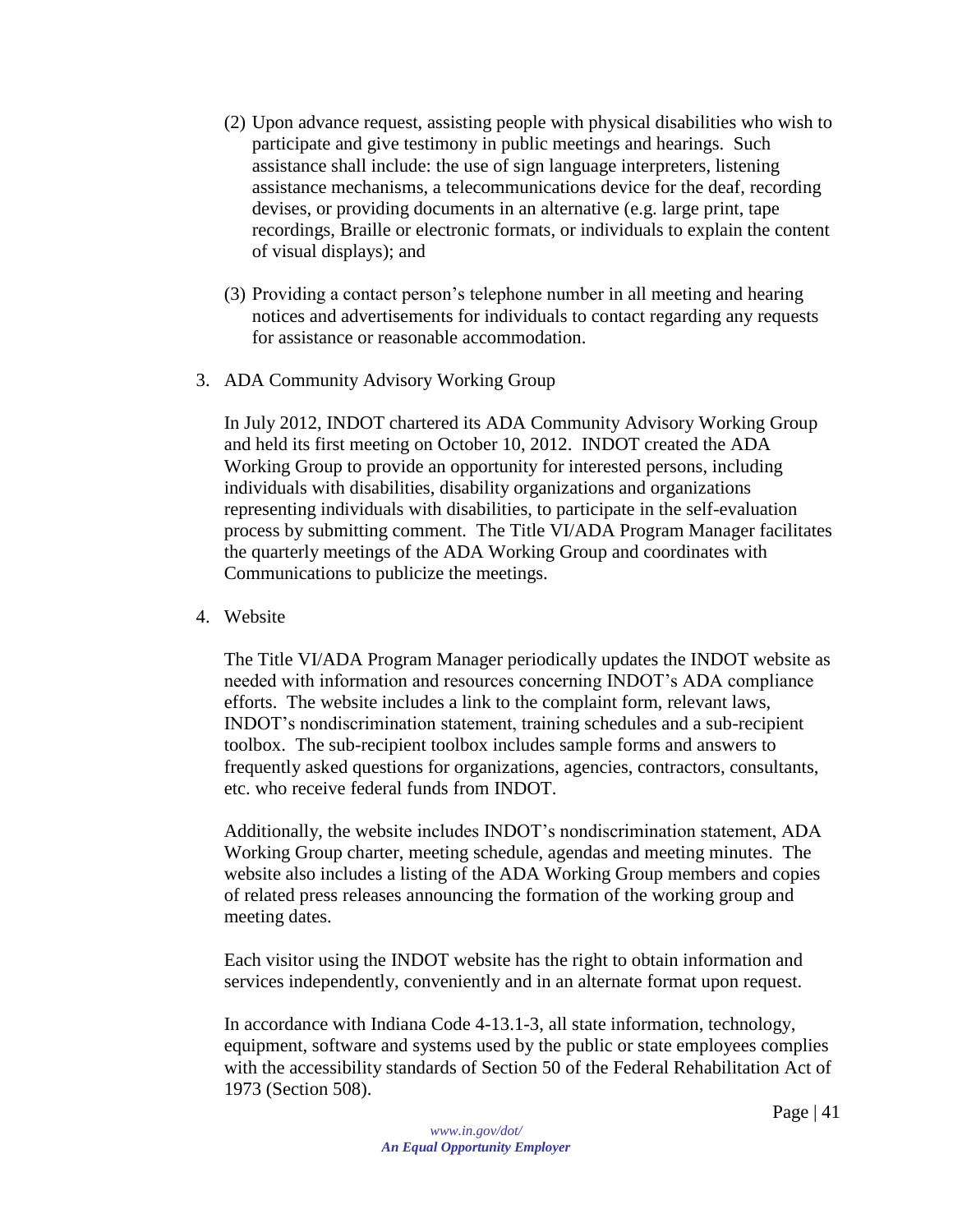With the guidance of the state's Assistive Technology Standards Group (ATSG) INDOT continues to work towards its commitment to ensure equal access to individuals with disabilities. INDOT's Communications Division, continually monitors the website content and makes modifications to remove accessibility barriers.

INDOT's website, which follows the standards set by the State of Indiana website IN.gov, includes a free screen reader and translation tool that requires a simple and secure download. Browsealoud by textHELP allows visually impaired users and foreign language speakers to use the IN.gov website without difficulty by reading aloud the users' page content, including HTML, PDF and Word files. Users can choose the language, pronunciations and voice that will read the website.

- <span id="page-41-1"></span><span id="page-41-0"></span>G. Effective Communication and/Auxiliary Aids
	- 1. Interpreters

The Communications Division addresses the needs of persons on a project specific basis. The Office of Communications coordinates with other agencies to identify people in the community who are able to provide translation and interpretation services.

<span id="page-41-2"></span>2. Telecommunications

INDOT does not currently provide TDD/TTY phone services for its public services that use telephones; however, INDOT does provide TDD/TTY phone service for its employees who request a reasonable accommodation during their employment.

- <span id="page-41-4"></span><span id="page-41-3"></span>H. Buildings and Related Site Elements
	- 1. Overview

INDOT did not receive any ADA complaints regarding is building and related site elements in 2011 or 2012.

According to the data collected by INDOT's Office of Facilities Management (Facilities Management), many of the older facilities that were compliant at the time of construction are not compliant with the current ADA requirements; however, it is INDOT's practice to bring its facilities into compliance when renovating buildings or upon hiring a person with a disability who requires a reasonable accommodation.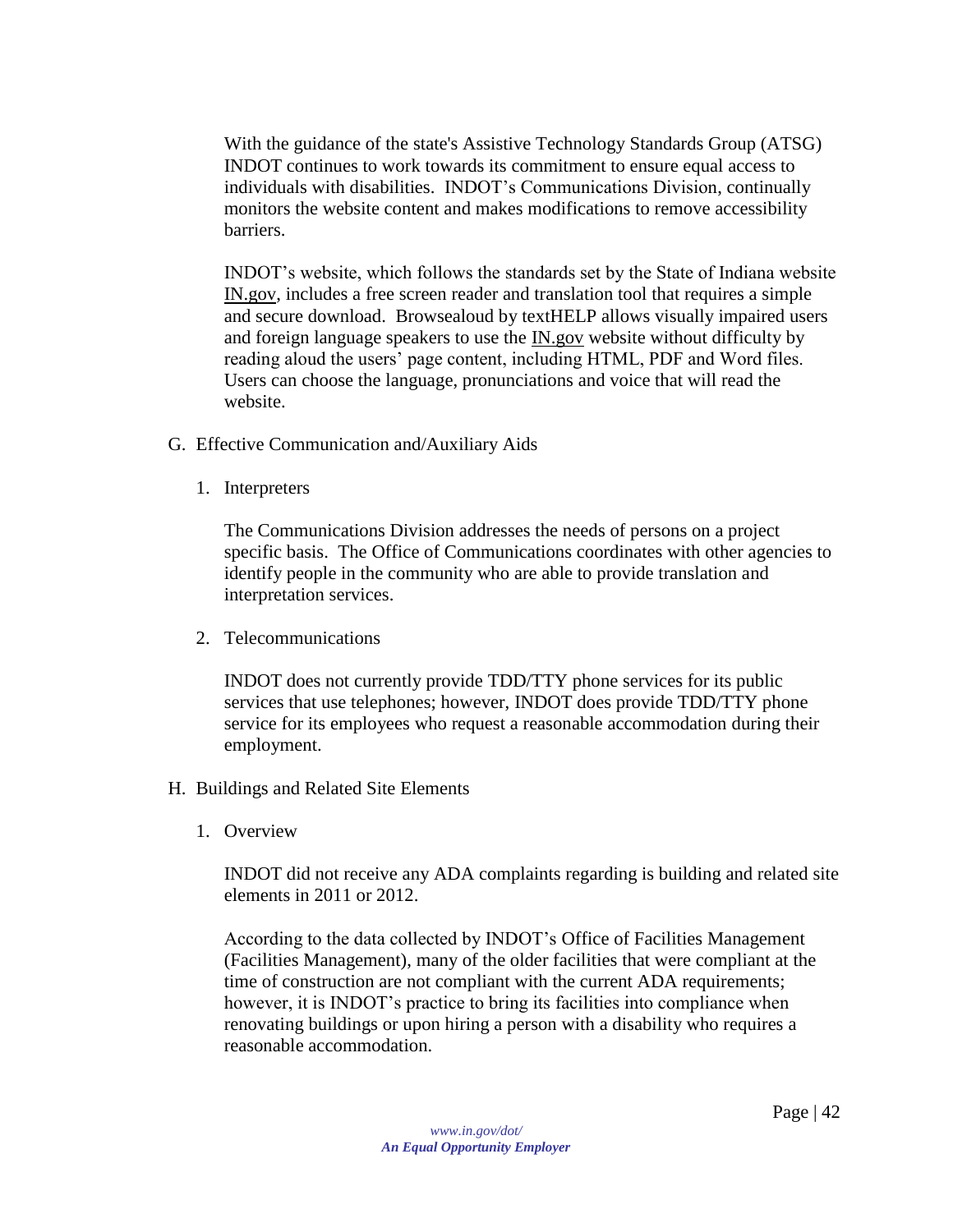Recently, INDOT replaced the Flat Creek Rest Area with the Auburn Rest Area, which is ADA compliant. Additionally, in the summer of 2013, INDOT will open a new Fort Wayne District Administrative Office and Aurora Sub-district building to replace the existing noncompliant facilities. INDOT will convert the old Fort Wayne Administrative building into a materials and testing building with accessible features.

Facilities Management did not receive any complaints regarding INDOT's facilities in 2012.

<span id="page-42-0"></span>2. Policies and Procedures

Building assessment data is stored in the facilities module of WMS. INDOT does not use the ADA Accessibility Guidelines (ADAAG) in their entirety; however, INDOT does include the ADAAG in its assessments. INDOT developed its building assessment standards from facility management guidelines specific to INDOT facilities. Facilities Management reviews INDOT's building assessment criteria annually to ensure compliance with the current ADA requirements.

INDOT's Facilities Long Range Plan (Long Range Plan) includes building upgrades. INDOT's central office administers and implements the Long Range Plan with input from its districts. The Long Range Plan uses specific criteria based on structure type to prioritize facilities with the greatest need for replacement to become ADA compliant. The schedule for building replacements is included in the Long Range Plan. INDOT's building replacement schedule is a 30-year plan.

<span id="page-42-1"></span>3. Funding

Ninety percent of INDOT's funding for weigh stations and rest areas comes from the FHWA. All other building improvements are 100% state funded, except weigh stations and rest areas.

I. Accessibility of Pedestrian Rights-of Way-Facilities (PROW)

<span id="page-42-2"></span>Due to the size and nature of the database used to inventory, store and analyze INDOT's ADA pedestrian right of way facilities data collect activities, INDOT did not list specific elements in, nor attach them to this ADA Transition Plan.

INDOT will update this plan with a complete summary of the compliance status of the inventoried ADA features that includes a listing the main elements surveyed once the EOD staff inputs the data submitted by each district into its database.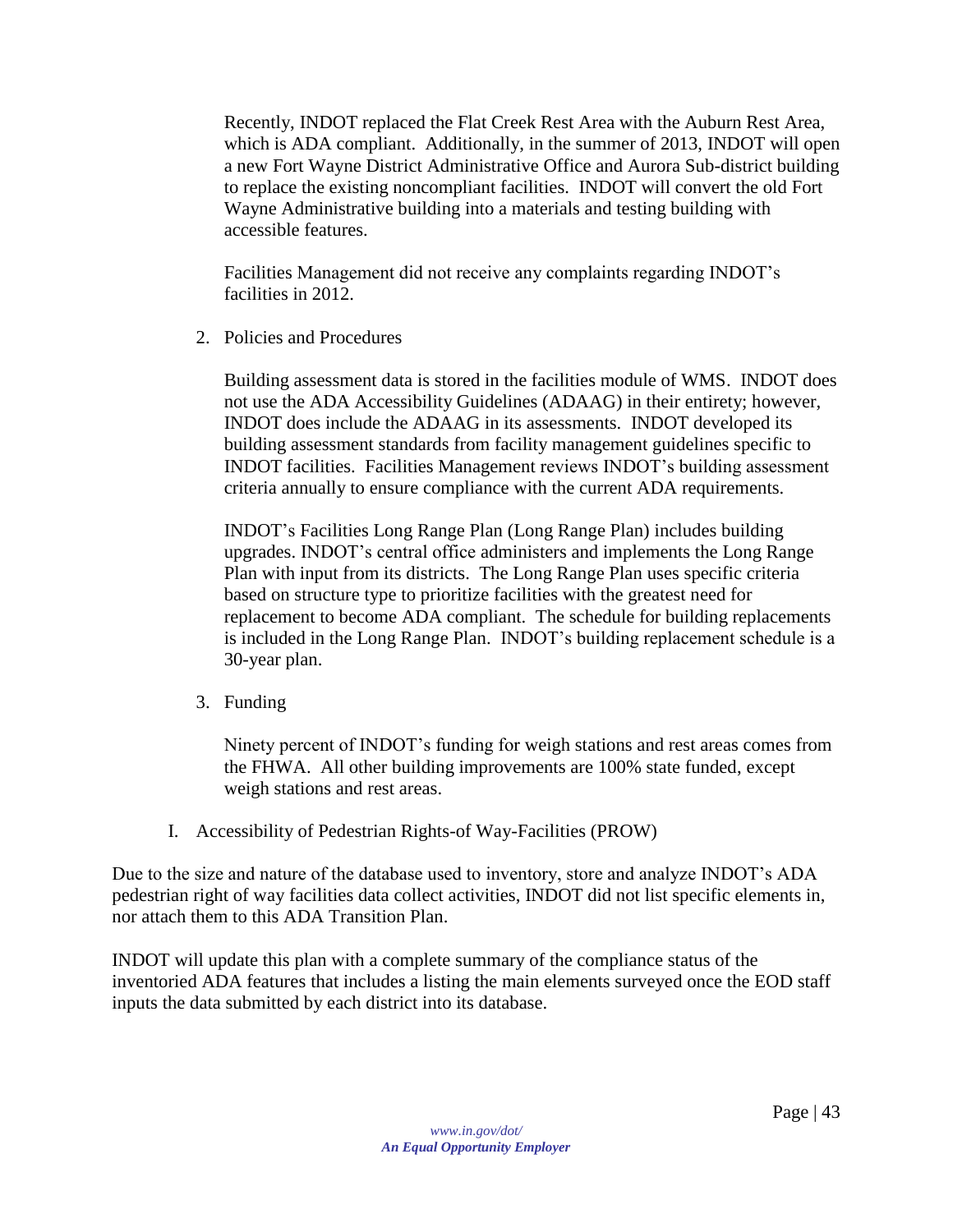#### J. Sub-recipients

<span id="page-43-0"></span>In March 2012, INDOT began collecting data regarding the compliance efforts of LPAs doing business with the agency via ITAP. INDOT sent three separate written notifications to the LPAs via the Indiana Local Technical Assistance Program email distribution list regarding its newly created Annual Pre-Award Certification. Additionally, in the fall of 2012, INDOT's district customer service representatives followed up via telephone and email with the LPAs to confirm that each LPA received notice of the requirement to complete the Pre-Award Certification in order to continue to be eligible for receipt of federal financial assistance through INDOT.

When completing the Pre-Award Certification, the LPAs are required to answer the following questions regarding their efforts to comply with the ADA and Section 504:

- Is there a designated ADA/Section 504 Coordinator?
- Is there an internal grievance procedure?
- Is there a nondiscrimination policy that identifies the name, title, office address and telephone number of the ADA/Section 504 Coordinator?
- Do public meeting announcements provide notification that auxiliary aids are available upon request?
- Are website and telephone services accessible to individuals with sight and hearing impairments?
- Has a self-evaluation of current services, policies, practices and the effects thereof been completed to determine necessary modifications to achieve program accessibility as required by 28 CFR 35?
	- o If so, when?
- Has the LPA developed and implemented a transition plan that outlines which structural modifications it must make to those programs and services that are not accessible?
	- o If so, when was the transition plan last updated?
	- o Where is the transition plan located?

INDOT encountered the following challenges in implementing this new system for LPAs to selfreport their compliance efforts:

- Multiple LPAs submitted duplicate electronic entries;
- Multiple persons within an LPA submitted responses for a single LPA with discrepancies in the data submitted;
- Multiple LPAs reported difficulty using the technology to request a user ID and set a password to access ITAP;
- Multiple LPAs reported concerns about reporting their noncompliance for fear of losing federal funding; and
- The majority of the LPAs failed to comply with the request by the deadline

INDOT's Title VI/ADA Program Manager will consult with INDOT's Management Information Systems department to resolve the technical challenges INDOT encountered. Additionally, INDOT's Title VI/ADA Program Manager will work closely with the LPA/MPO Grant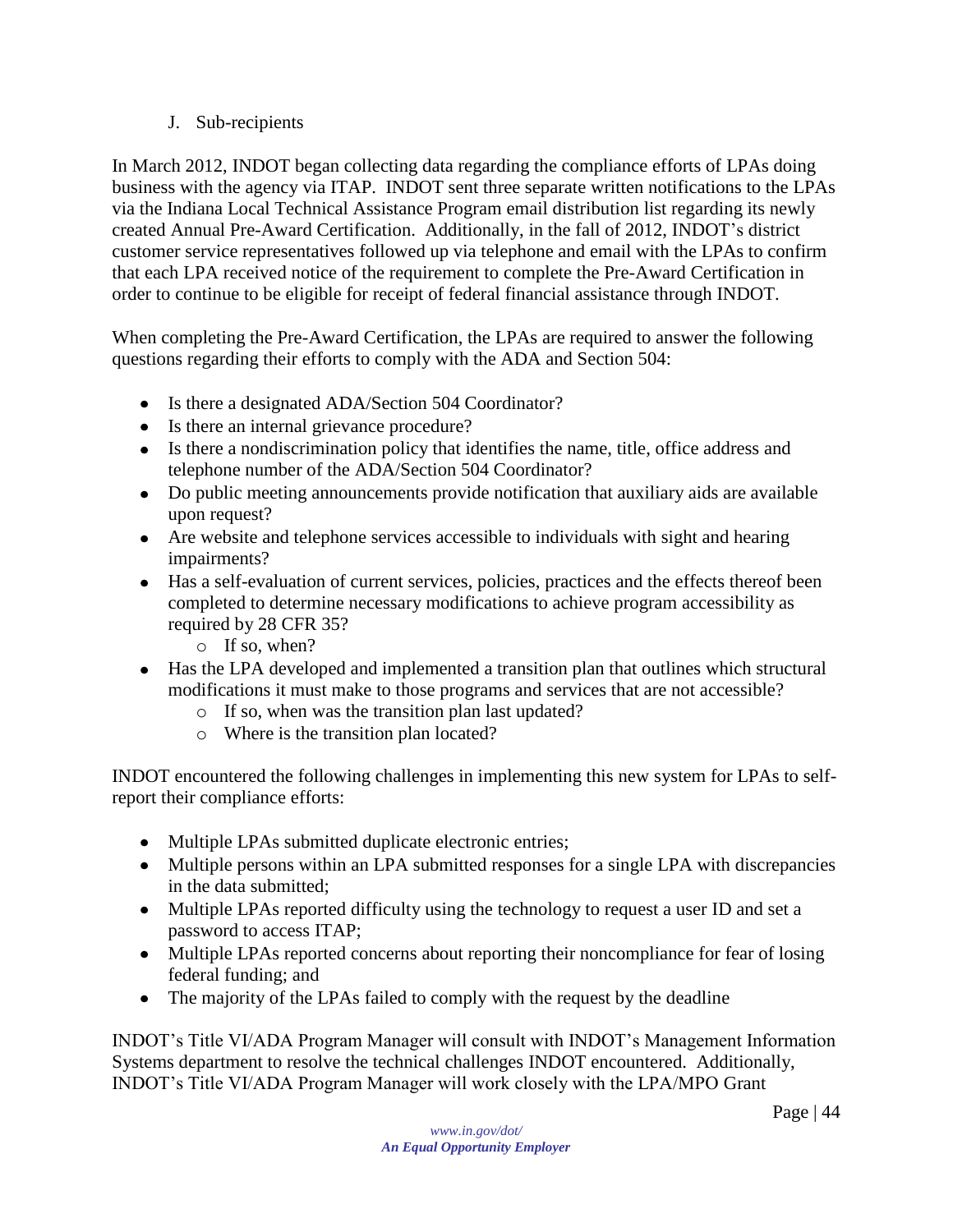Administration Department to develop improved educational outreach opportunities to train LPAs on how to complete the Pre-Award Certification accurately.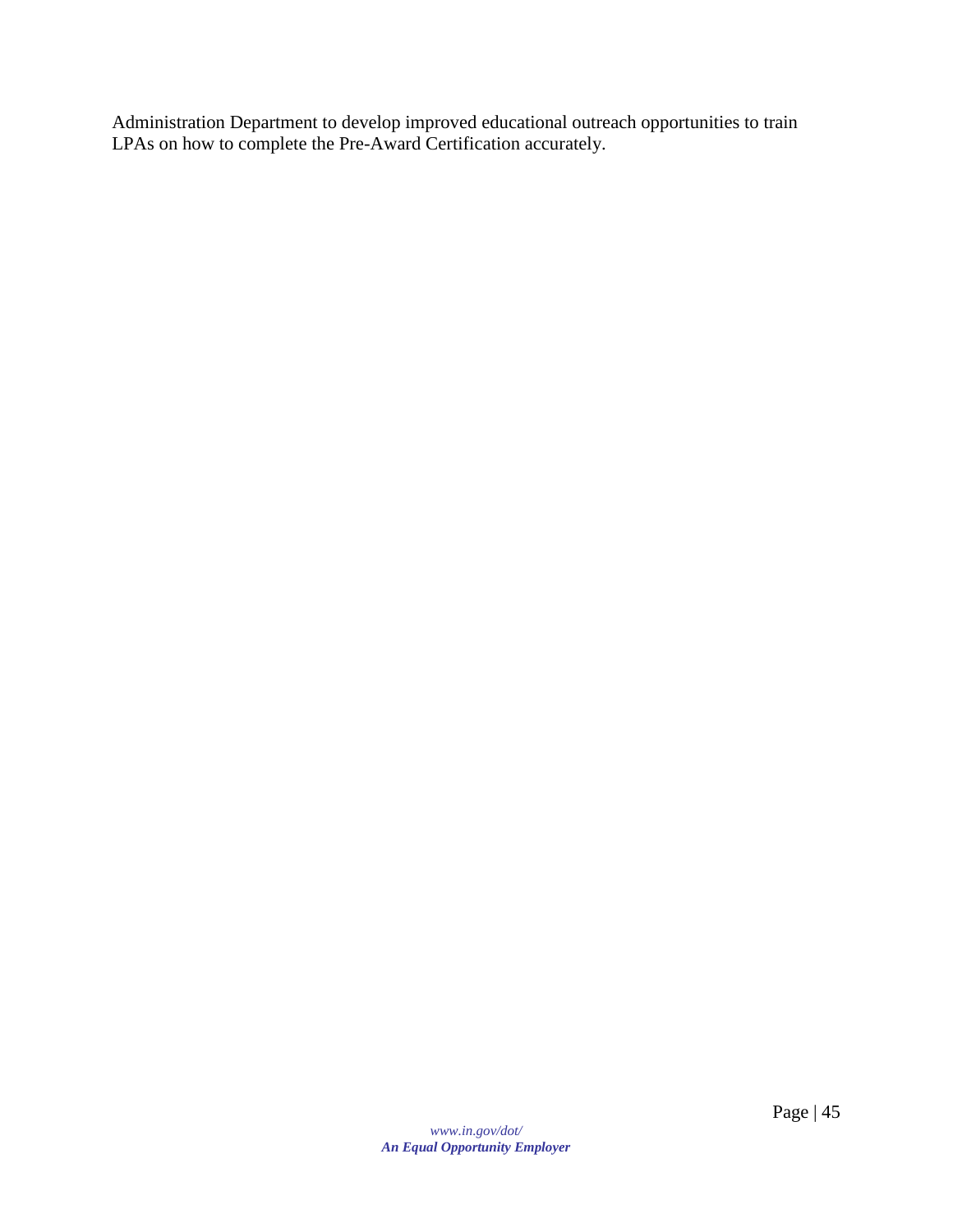#### <span id="page-45-0"></span>**IX. Accomplishments**

<span id="page-45-1"></span>Following the publication of its 2011 ADA Transition Plan, INDOT recognized the following accomplishments.

#### A. Publication of INDOT Notice of Nondiscrimination

In June 2012, INDOT printed a legal notice that included its ADA Notice of Nondiscrimination and a request for public comments regarding its transition plan in 15 newspapers throughout the state, including the minority media outlets. The list of newspapers appears below:

> Terre Haute Tribune Star – Terre Haute The Frost Illustrated\* – Fort Wayne The Gary Crusader\* - Gary The Herald Bulletin – Bloomington The Indiana Herald\* – Indianapolis The Indianapolis Recorder\* – Indianapolis The Indianapolis Star – Indianapolis The Journal Gazette – Fort Wayne The News Sentinel – Fort Wayne The Post Tribune – Gary Times of Northwest Indiana -LaPorte LaPorte Herald Argus - LaPorte The Star Press – Muncie The Courier Journal – Evansville The Journal Press- Southeastern Indiana \* Minority Newspaper

The Title VI/ADA Program Manager shall continue to coordinate having the notice of nondiscrimination published at least once a year and retain a copy of the publications in which the notice appears.

<span id="page-45-2"></span>B. Public Rights of Way

INDOT completed the field evaluations of its public rights-of-way in January 2013. As previously mentioned, while INDOT completed its field inventory, INDOT did not complete inputting all of the data collected during the ADA field evaluations into its database. The charts below are a sampling of the data recorded at the district level. The charts below represent data input into the database as of February 15, 2013. INDOT will make complete data available once it inputs all of the data into its database.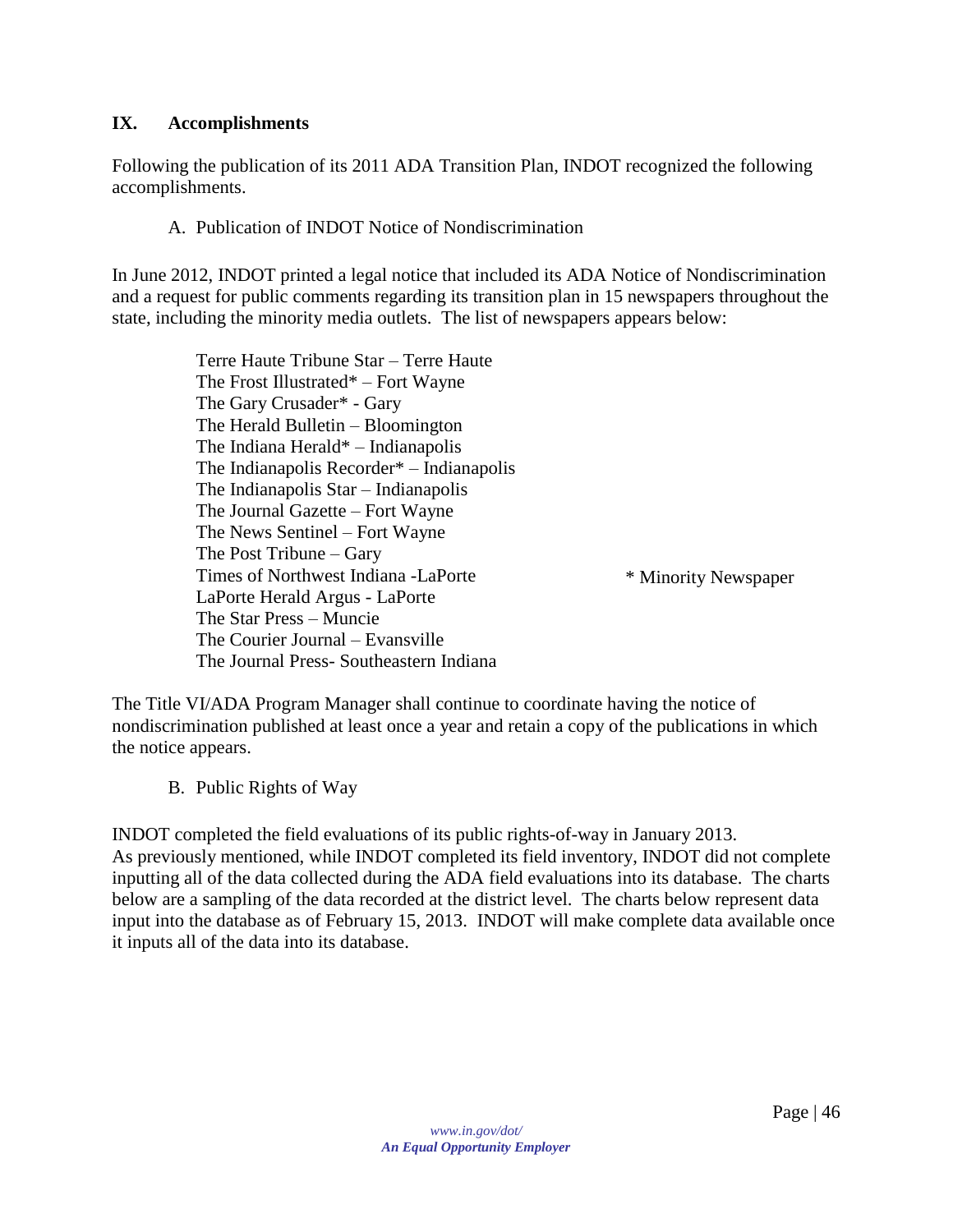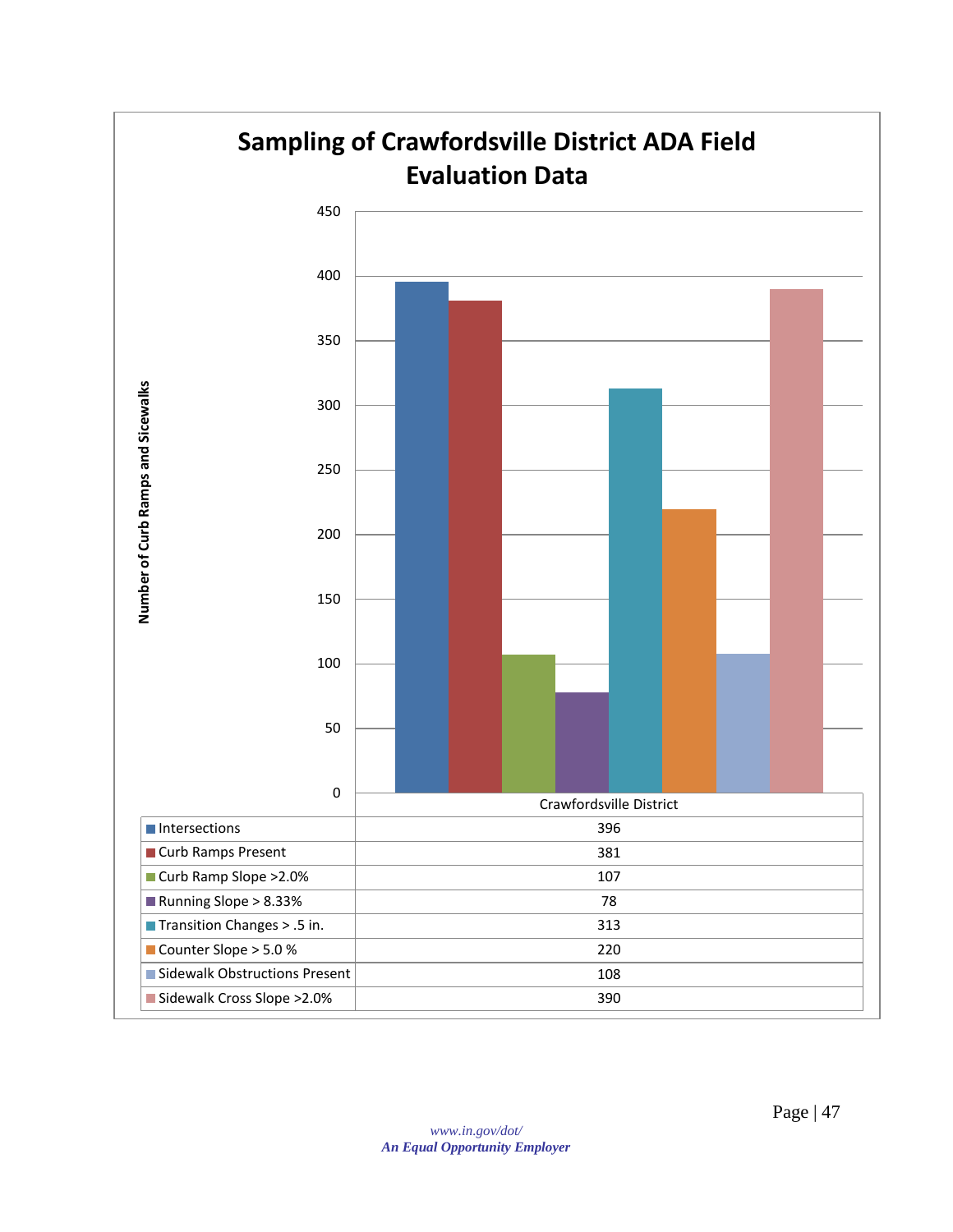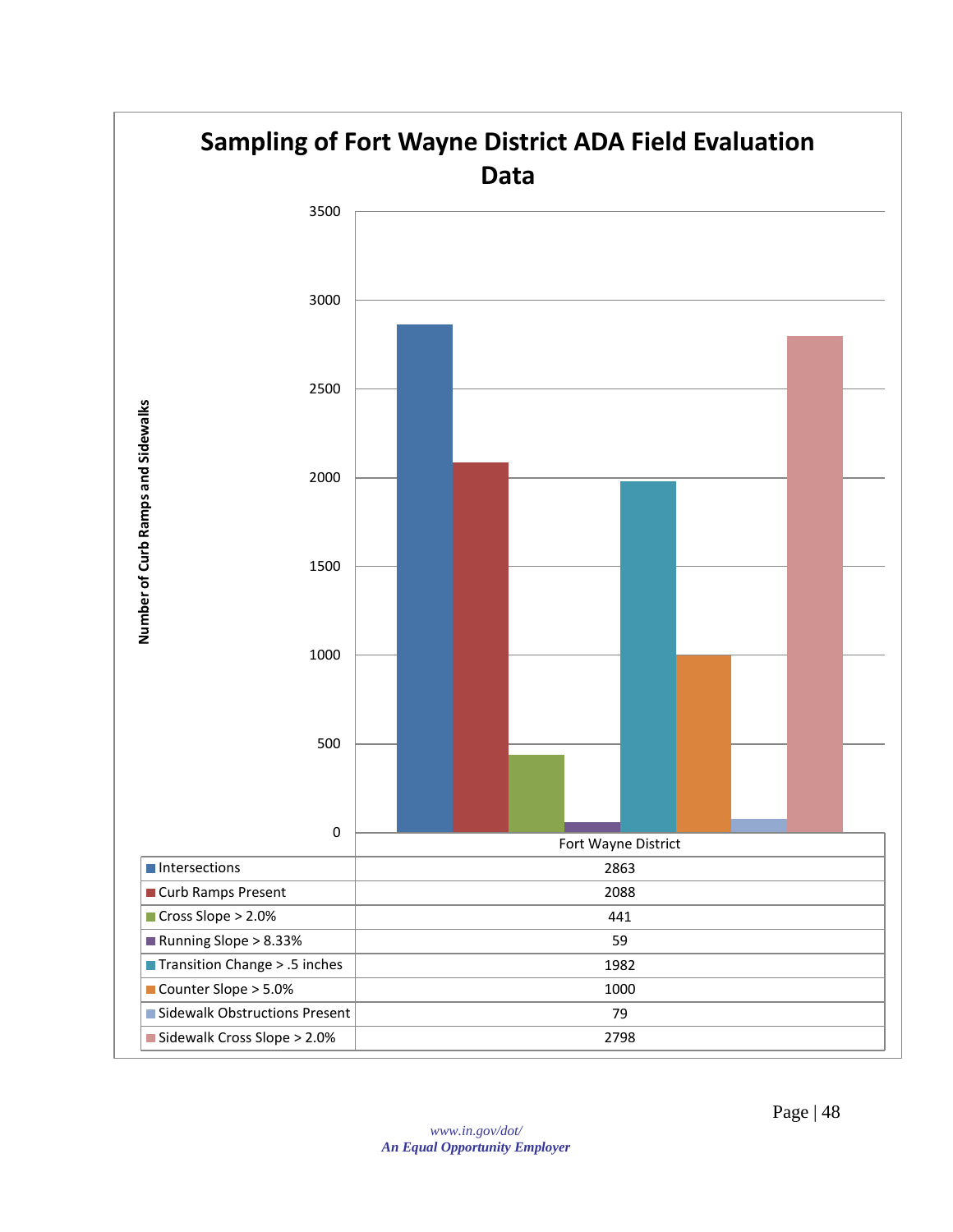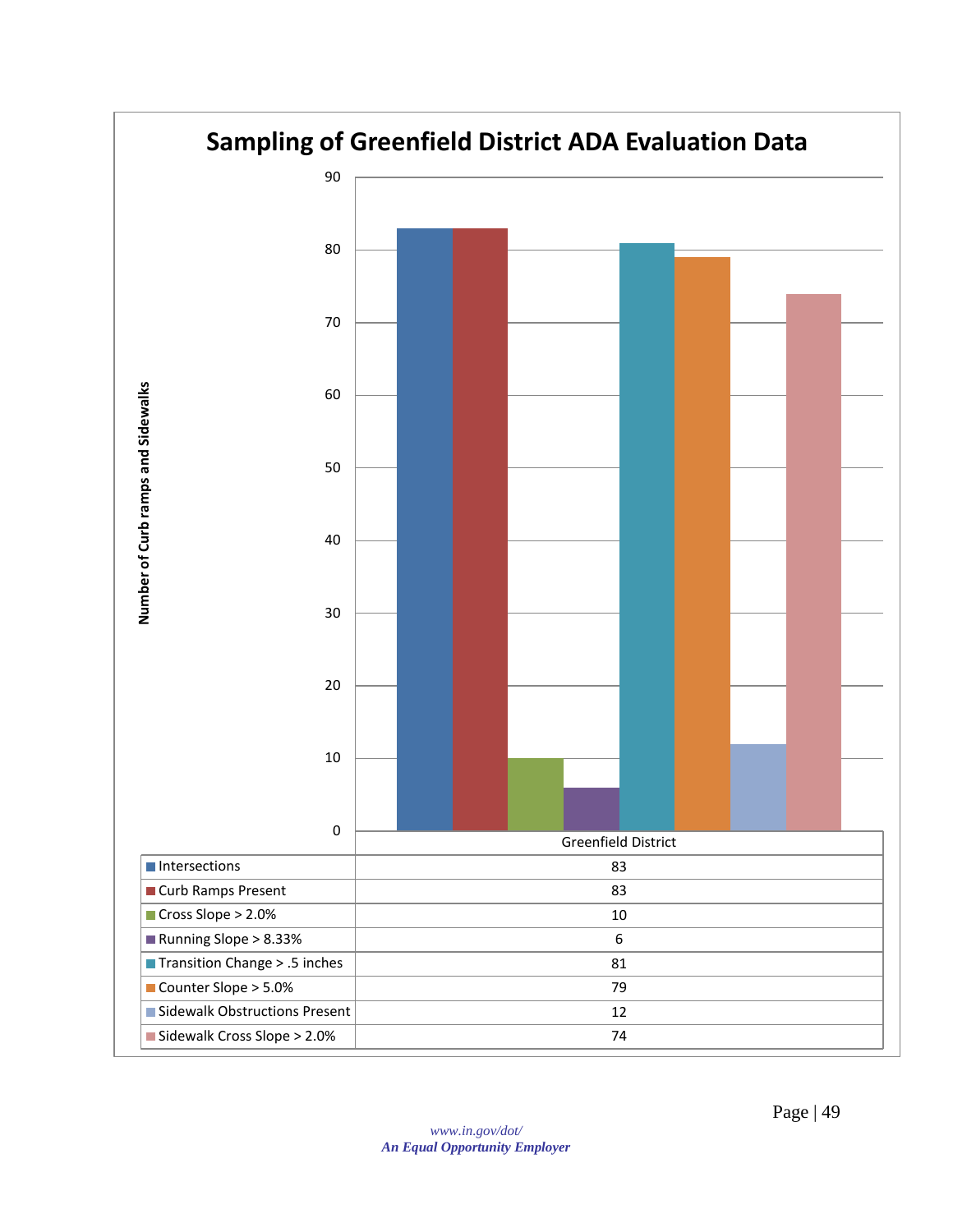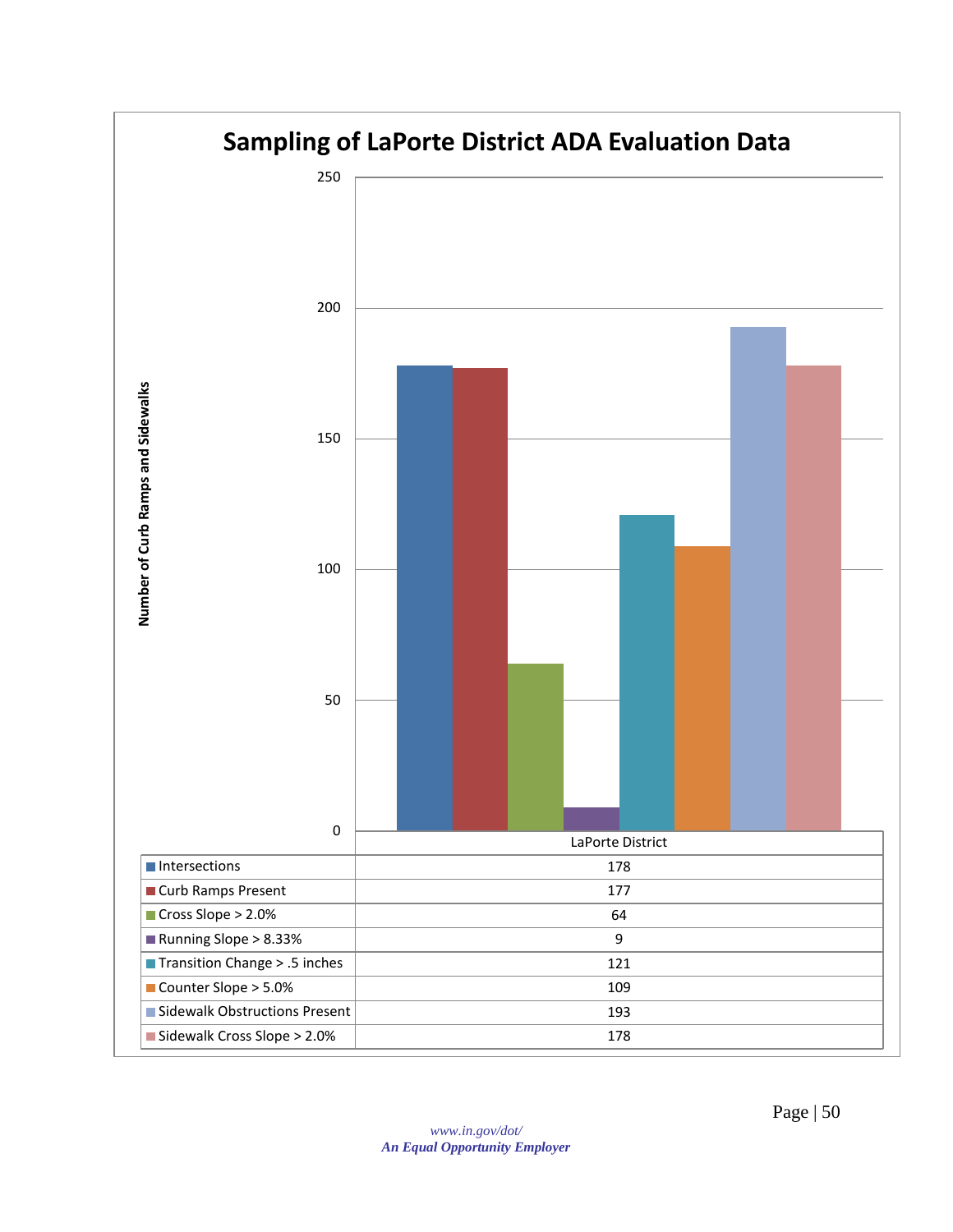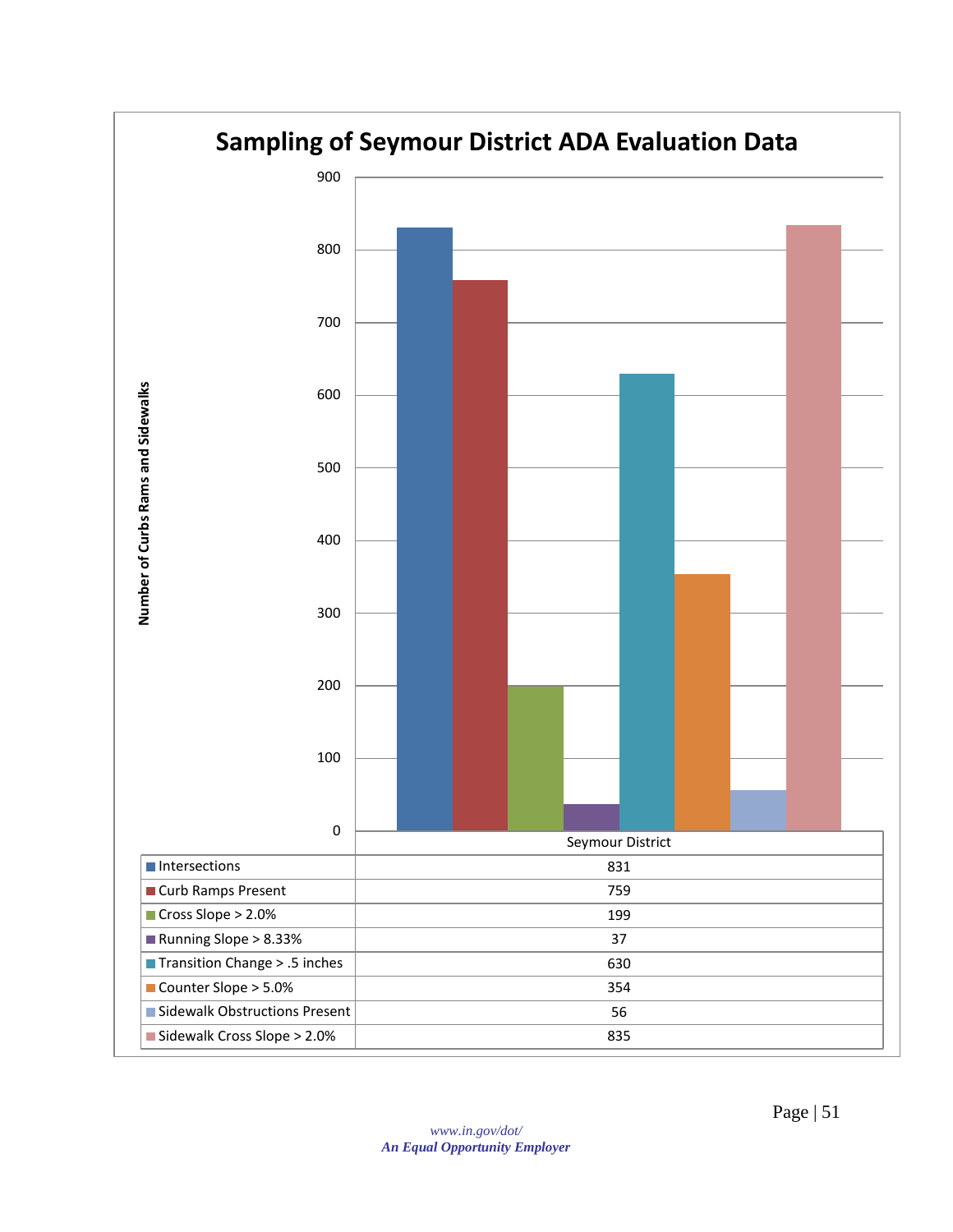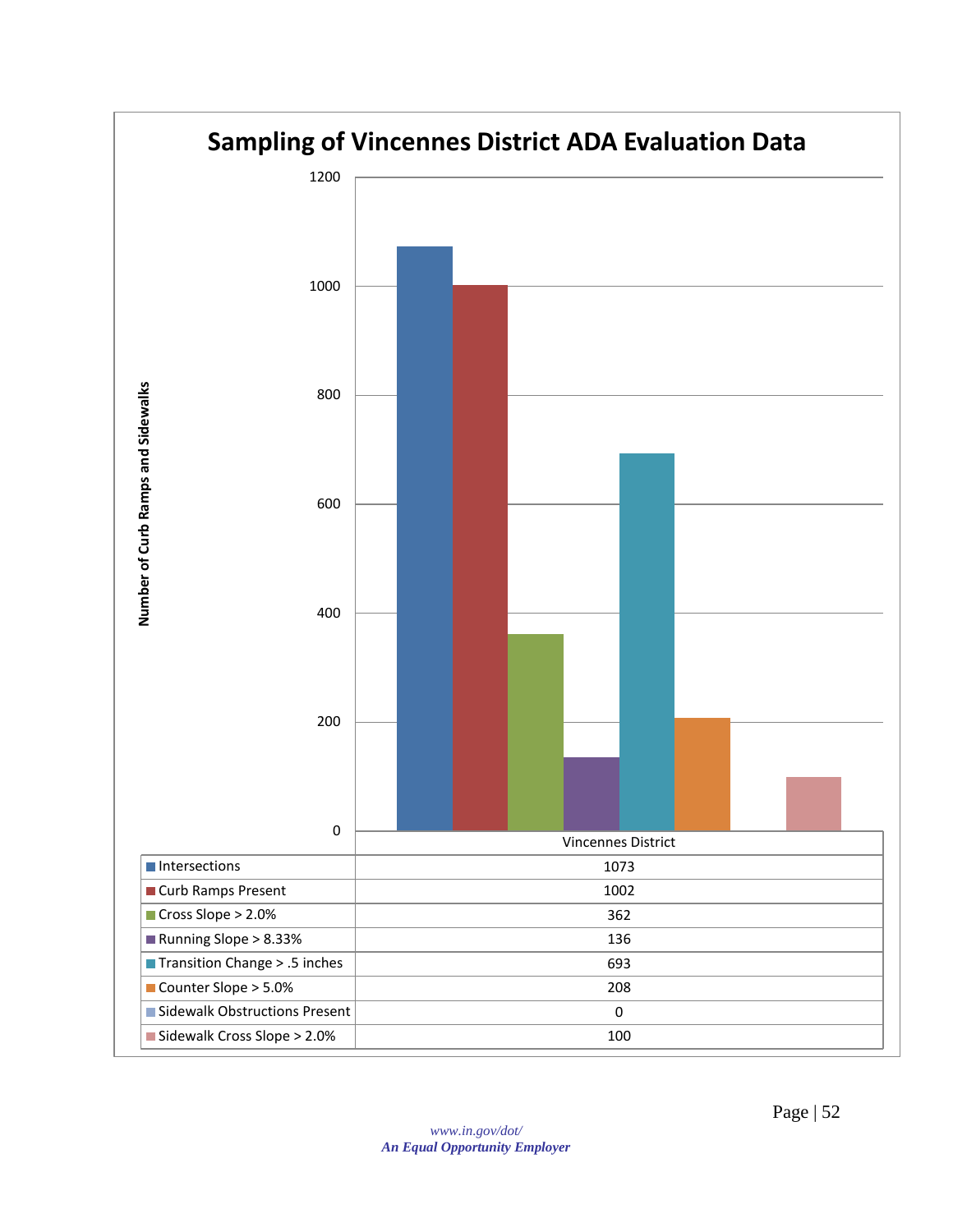C. Buildings and Related Site Elements

<span id="page-52-0"></span>INDOT replaced the Flat Creek Rest Area Building with the Auburn Rest Area Building. In 2013, INDOT will open a new Aurora sub-district building and Fort Wayne District Administrative Office. INDOT did not make any improvements to its structures in 2011 or 2012.

<span id="page-52-1"></span>D. Public Outreach

## 1. **Availability of Transition Plan for Public Comment**

<span id="page-52-2"></span>Additionally, in June 2012, INDOT placed print copies of its ADA Transition Plan in the following libraries:

- $\bullet$ Indiana State Library (ISL), 315 West Ohio Street, Indianapolis, IN 46202
- $\bullet$ Indiana State Library (ISL), Digital Catalog Web <http://www.in.gov/library/catalog.htm>
- Allen County Public Library, 900 Library Plaza, Fort Wayne, IN 46802
- Brown County Public Library, 205 Locust Lane, Nashville, Indiana 47448
- Jeffersonville Township Public Library, 211 East Court Avenue, Jeffersonville,  $\bullet$ Indiana 47130
- Michigan City Public Library, 100 East 4th Street, Michigan City, Indiana 46360
- East Chicago Public Library, 2401 East Columbus Drive, East Chicago, Indiana 46312
- West Lafayette Public Library, 208 West Colombia Street, West Lafayette, Indiana 47906
- Vigo County Public Library, One Library Square, Terre Haute, Indiana 47807
- Indianapolis Marion County Public Library, 40 East Saint Clair Street, Indianapolis, IN 46204

INDOT recognizes that not all residents have internet access. INDOT attempted to place print copies in libraries in cities and towns that based on the 2010 Census had larger concentrations of minorities, low income and elderly persons to ensure that INDOT included traditionally underserved populations in the public involvement process.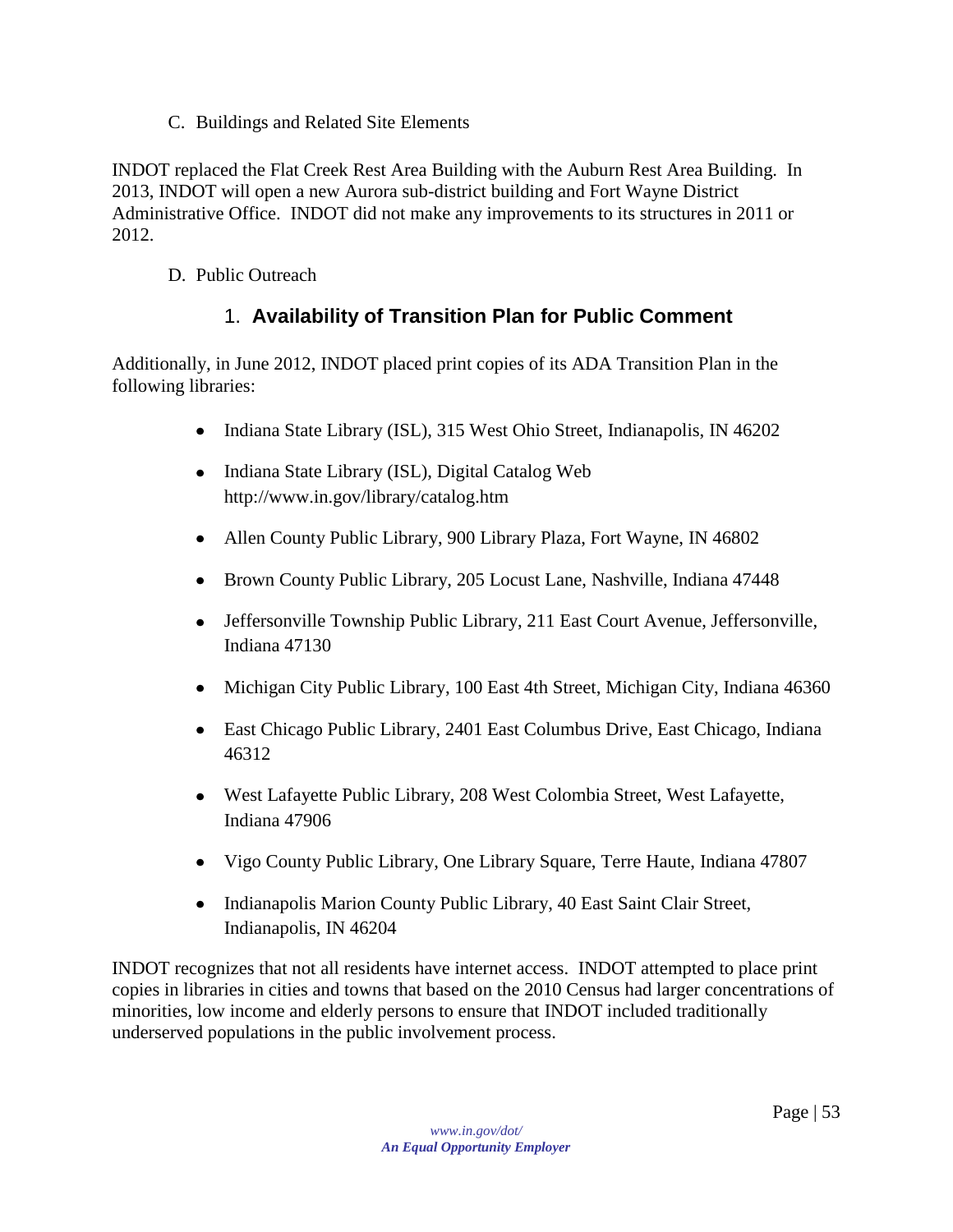Furthermore, INDOT sent out press releases notifying the public of the availability of its ADA Transition Plan for public inspection and comment. The Communications Department included information regarding the availability of INDOT's ADA Transition Plan for public inspection and comment on INDOT social media websites. In addition, INDOT placed a hard copy of its transition plan in each district office. INDOT also uploaded its ADA Transition Plan to the web for public review and inspection. INDOT is proactively exploring additional means for engaging the public and soliciting feedback.

# 2. **ADA Working Group Outreach Efforts**

<span id="page-53-0"></span>To increase public attendance at the ADA Working Group meetings, the Title VI/ADA Program Manager contacted each of the working group members to get their recommendations for individuals to invite to the meetings, which are open to the public. Then, the Title VI/ADA Program contacted each of the individuals recommended personally via US Mail or electronic mail. Furthermore, the EOD staff researched the Internet and Yellow Pages Directory to identify disability rights organizations and service providers. The Title VI/ADA Program Manager also sent personal written invitations to each of those individuals inviting them to attend the ADA Working Group meetings. The Title VI/ADA Program Manager is actively working to develop an internal database for INDOT to use to make ongoing contact with organizations and individuals interested in participating obtaining additional information about INDOT's ADA compliance efforts.

Furthermore, INDOT is using the skills and resources of its ADA Working Group members to distribute information. Sheri Caveda of Fifth Freedom indicated that her organization would assist INDOT by distributing information regarding ADA Working Group meetings via its extensive statewide listserv.

INDOT also extended invitations to the LPAs and MPOs to attend the ADA Working Group meetings via the LTAP listserv and through coordination with the LPA/MPO Grants Administration Division.

Seven of the ten ADA Working Group members attended the first meeting, which INDOT held on October 10 at the College Avenue Branch Library in Indianapolis, IN. Sixty-seven individuals attended the second quarterly meeting of the ADA Working Group on January 9, 2013, at the Allen County Library in Fort Wayne, Indiana.

The ADA Working Group members and the public shared the following comments with INDOT's Title VI/ADA Program Manager regarding INDOT and its ADA transition plan.

- INDOT should work with disability rights advocacy groups for training opportunities for the public.
- INDOT should engage the disability community differently and change its method of targeting the disability community.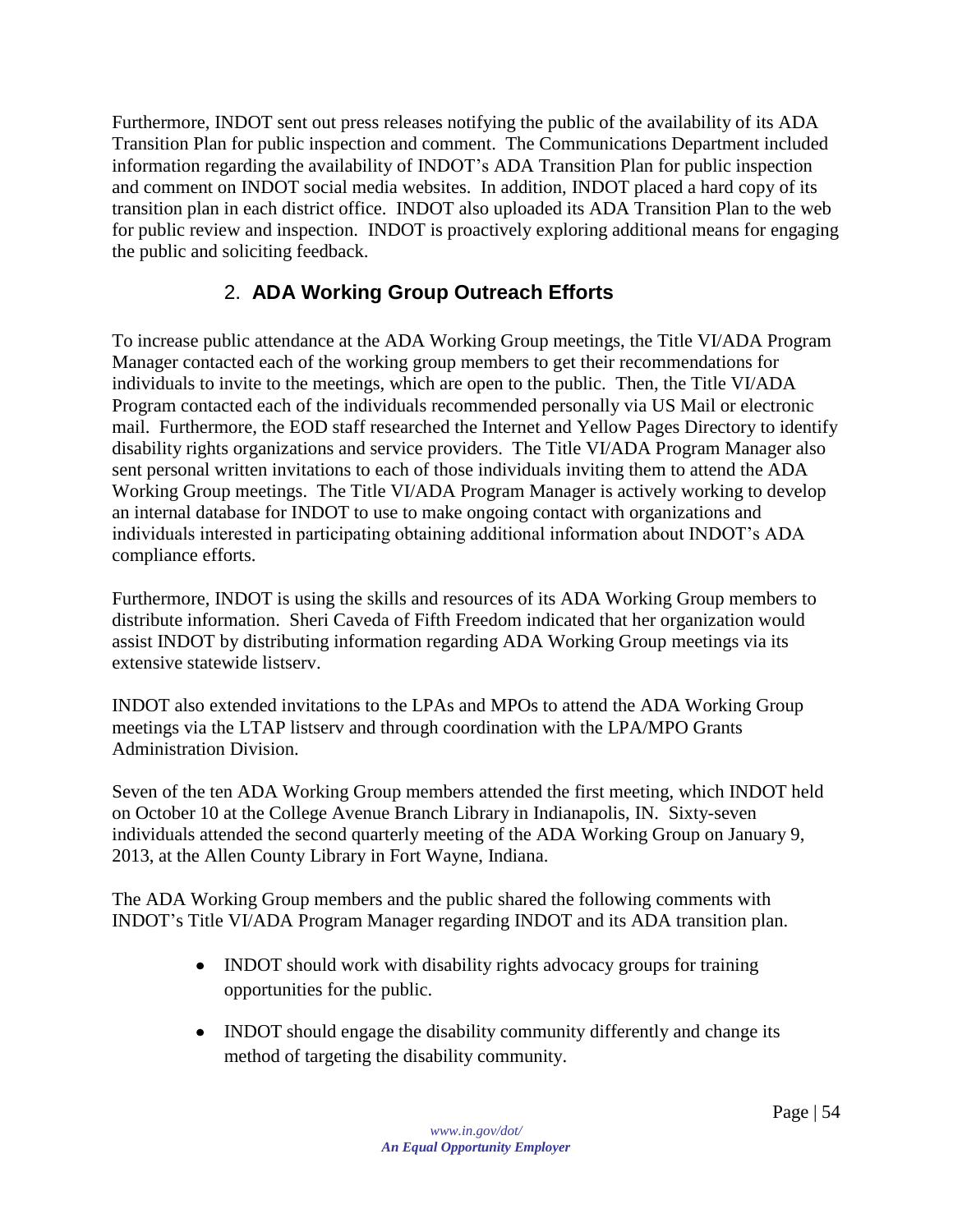- INDOT should contact agencies to assist in reaching a greater number of people. INDOT should advertise the working group meetings at specific agencies, such as cerebral palsy, ARC, Agency on Independent Living and caregiver groups.
- INDOT and the ADA Working Group should take comments on specific issues in the transition plan to receive better input and attract people with an interest on a specific issue.
- INDOT should publicize the ADA Working Group meeting dates in more  $\bullet$ geographical areas, especially in rural areas.
- INDOT should focus on pedestrians as well as vehicles.
- INDOT should make the LPAs more accountable, and both INDOT and the LPAs need to be more involved with the projects.
- INDOT should inventory more than state routes. There were concerns that INDOT's inventory pilot project did not include new construction or US routes.
- $\bullet$ The pie charts were hard to read with the black print on the dark blue and terms are missing in the index.
- INDOT should raise the awareness of some people who do not appear to be disabled or are in denial of their disability.
- INDOT should open up communication by making WMS open to the public.
- INDOT should have someone from the hearing-impaired community on the Advisory Group in order to have a better cross representation of persons with disabilities.
- INDOT's transition plan should discuss more nuts and bolts issues, such as: detectable warnings at intersections, turn radius, sidewalks, noise levels, aging community, width of center lines and timing of lights. Additionally, INDOT should include a description of the means for inspection and monitoring in the transition plan.
- INDOT should address issues involving roundabouts.

INDOT implemented the following changes based on the comments received from the working group:

• INDOT lengthened meeting times from an hour and a half to two hours;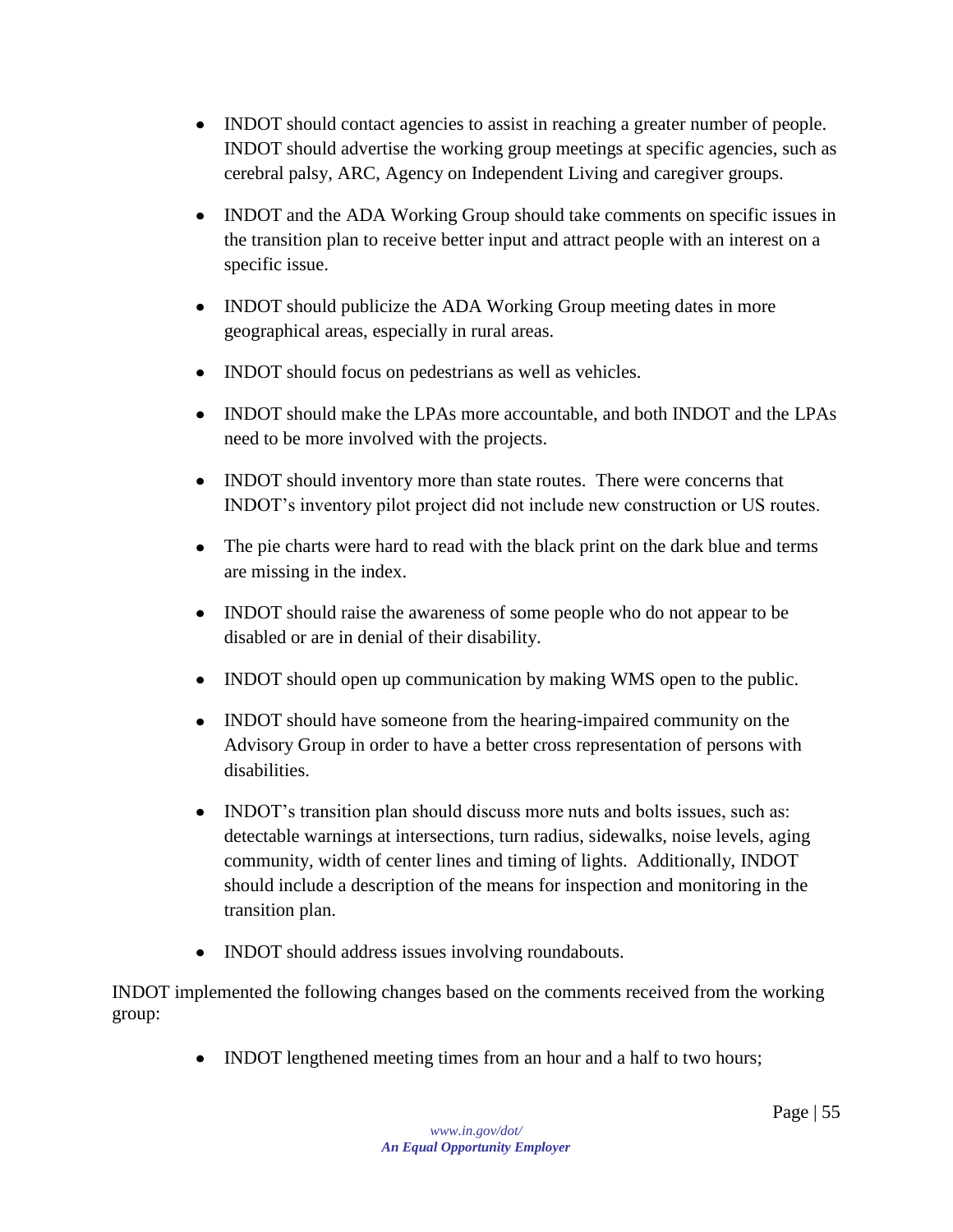- INDOT engaged in targeted outreach to disability rights organizations, individuals and service providers via email and US mail. The targeted outreach included a personal invitation from the Title VI/ADA Program Manager with a copy of the agenda for the ADA Working Group meeting;
- INDOT removed dark print from the charts and graphs used to report data;
- INDOT expanded the list of acronyms in the appendix and added more definitions to the glossary;
- INDOT included copies of the ADA self-evaluation forms used to collect data during the curb ramp field evaluations in the appendix; and
- INDOT revamped its ADA Working Group meeting format to focus on specific issues in the transition plan.

The INDOT EOD staff engaged in outreach with the local professional organizations to update them on INDOT's ADA compliance efforts. On July 26, 2012, the Title VI/ADA Program Manager attended the Indiana Institute of Transportation Engineers (ITE) and Local Technical Assistance Program (LTAP) Transportation Joint Seminar to discuss the ADA and INDOT's accomplishments. In December 2012, the INDOT Title VI/Program Manager and Roadway Review Supervisor attended a local American Traffic Safety Services Association (ATSSA) chapter meeting in Indianapolis to discuss the ADA and INDOT's accomplishments and expectations of contractors and subcontractors to comply with the ADA in construction and notably work zone maintenance. Following the meeting with ATSSA INDOT received feedback from the attendees regarding recommended changes to INDOT's design manual, standard specifications, drawings, etc. INDOT is in the process of reviewing the recommendations received to determine what, if any changes, to incorporate.

<span id="page-55-0"></span>E. Training

In August 2012, INDOT presented two 1 ½ day Designing Pedestrian Facilities for Accessibility (DPFA) trainings in Indiana in conjunction with a FHWA Resource Center Civil Rights Specialist and Indiana Division Office Transportation Engineer. The free course included video segments prepared by the US Access Board, as well as, a hands on component in which the participants traversed slopes in a manual wheelchair. The course content included the following eight modules:

- Module 1: Laws, Regulations and Pedestrian Characteristics
- Module 2: Pedestrian Access Route (PAR)
- Module 3: Curb Ramps and other Transitions
- Module 4: Detectable Warnings (truncated domes)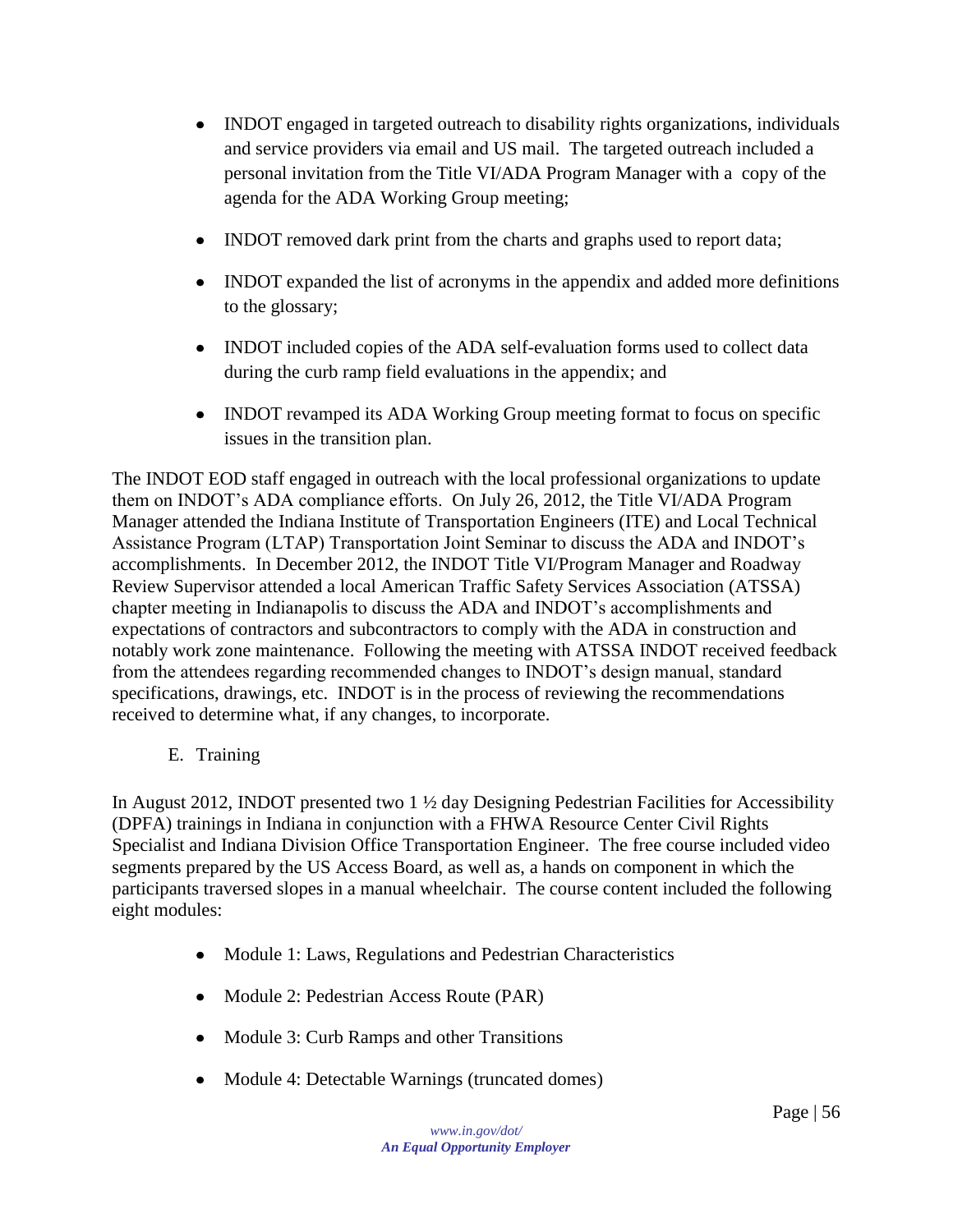- Module 5: Pedestrian Crossings
- Module 6: Accessible Pedestrian Signals (APS)
- Module 7: Street Furniture and Parking  $\bullet$
- Module 8: Work Zones and Maintenance  $\bullet$

The course objectives included:

- Identifying applicable laws, regulations, guidelines and standards related to  $\bullet$ accessibility for persons with disabilities;
- Discussing the requirements for ensuring accessibility in existing facilities versus  $\bullet$ work in new construction and alterations;
- Identifying some of the challenges in the public right-of-way faced by persons with disabilities;
- Reviewing the design elements necessary for achieving accessibility in the public right of way; and
- Identifying best practices.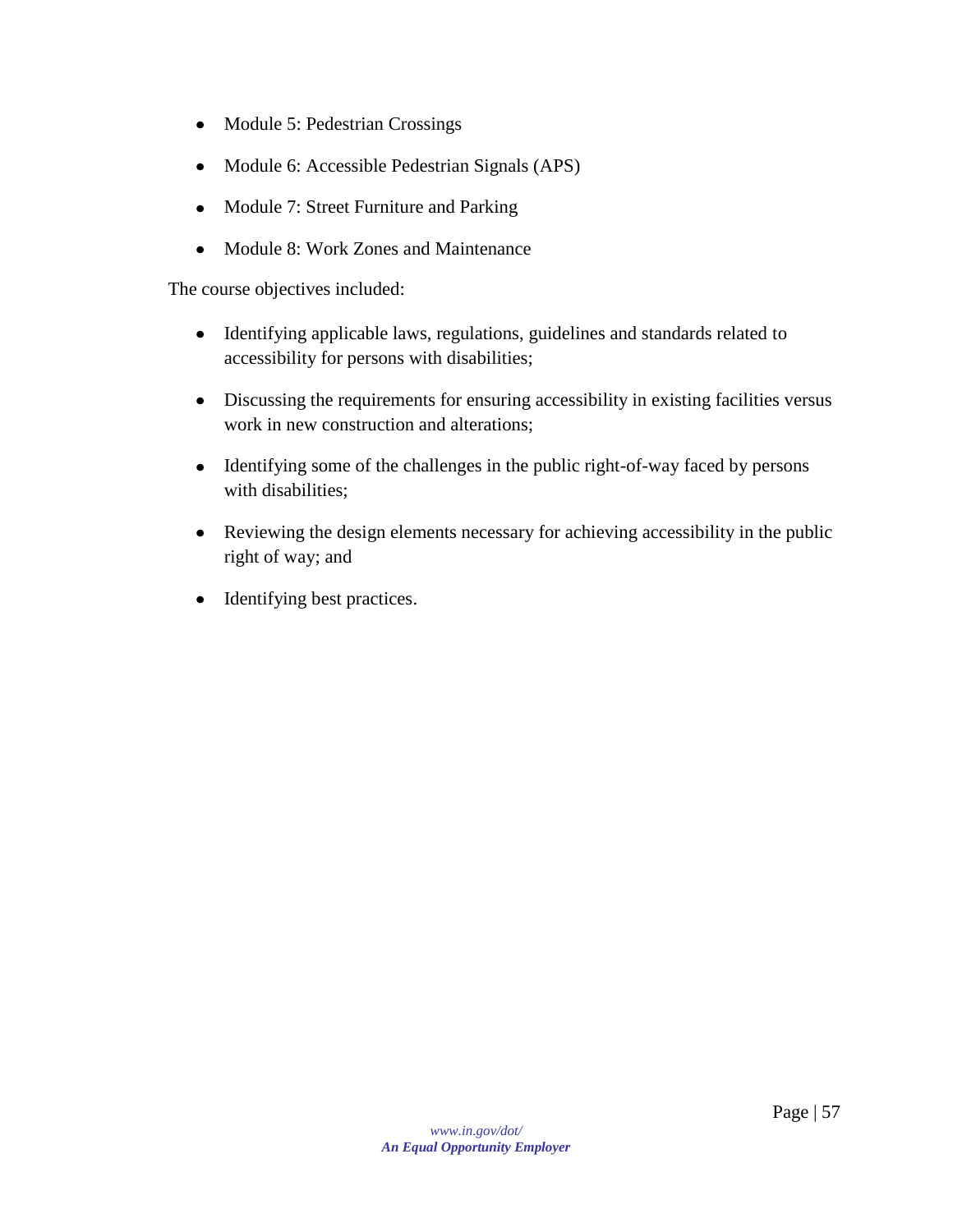#### <span id="page-57-0"></span>**X. Public Comments Regarding INDOT's Transition Plan**

INDOT receive one written comment regarding its ADA Transition Plan in August 2012. INDOT's Title VI/ADA Program Manager reviewed the comment and responded accordingly by acknowledging receipt of the comments, providing the information requested and expressing INDOT's intent to take all comments received into consideration when reviewing and revising its policies and practices.

The comments included:

- A request for an actual link to the ADA Transition Plan in the body of the email notices that INDOT's Office of Public Involvement sends to the public;
- A request for location of the libraries carrying print copies of the ADA Transition Plan and information about where the materials could be found in the library (i.e. shelf placement); and
- A request for an overall review of INDOT process for seeking public comment on its ADA Transition Plan.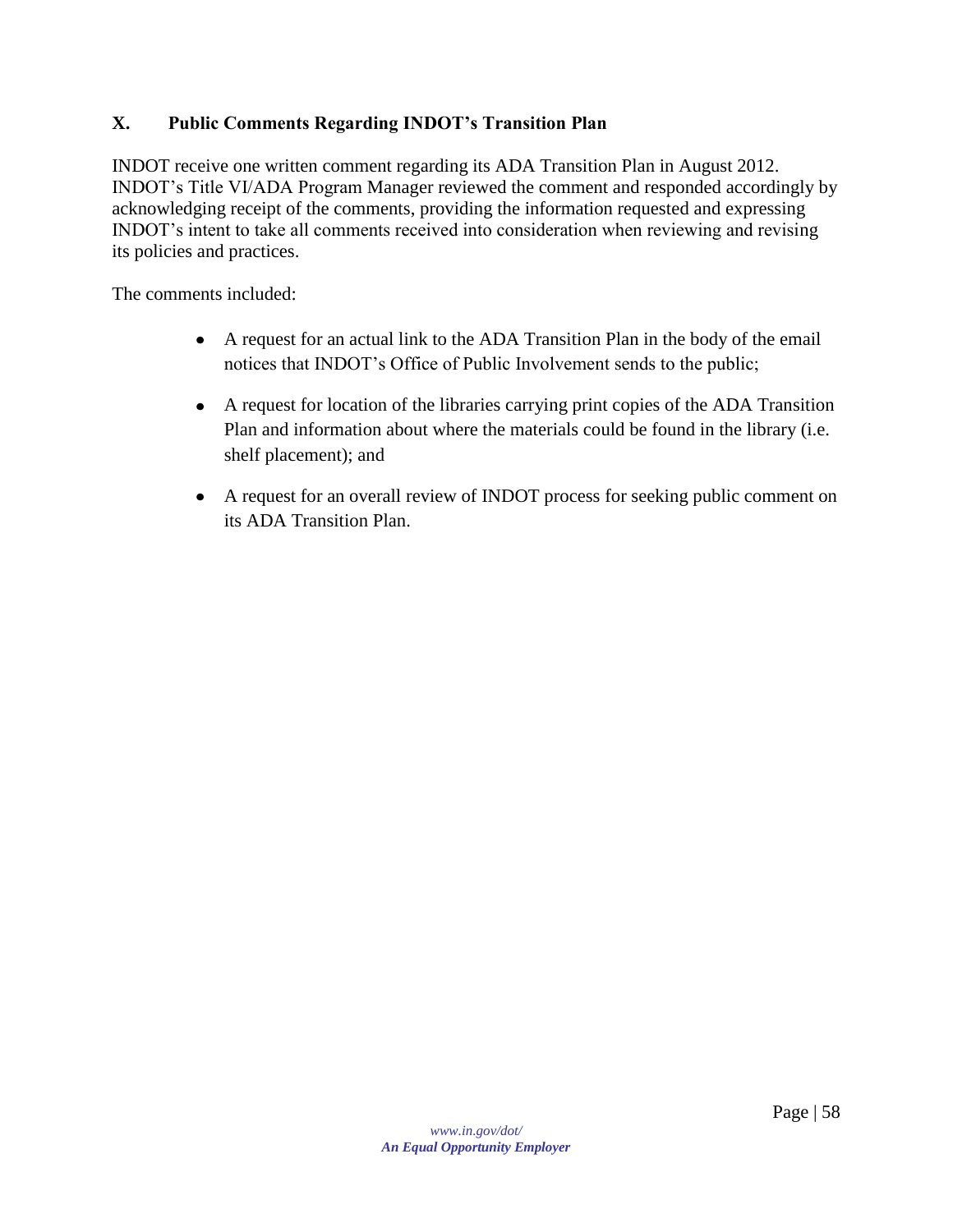#### <span id="page-58-0"></span>**XI. Plan and Schedule for Improvements**

Upon careful review of the ADA self-evaluation findings outlined above, INDOT proposes to make the following changes to its practices to improve the accessibility of its programs and facilities to persons with disabilities. INDOT will continue to review and evaluate its practices and facilities to identify other methods, means and resources for improving overall accessibility to ensure compliance with the ADA.

#### A. Planning

<span id="page-58-1"></span>INDOT's shall implement a process to incorporate the review of its ADA Transition Plan and the transition plans of LPAs in the project development process and develop a process map that clearly outlines the steps INDOT will follow.

#### B. INDOT Design Manual

<span id="page-58-3"></span><span id="page-58-2"></span>INDOT is in the process of updating its design manual to include the current ADA standards and additional guidance for contractors, consultants and LPAs.

#### C. Public Rights of Way

INDOT shall implement a curb ramp schedule to provide for the installation of accessible curb ramps along its public rights of way.

Priority for the implementation of improvements may be determined based on the same priority system used in conducting the inventory. Furthermore, INDOT will use the data collected during the inventory of curb ramps and intersection crossings to commit available resources to the reconstruction of existing curb ramps and crossings not currently in compliance with the ADA.

INDOT will determine actual ADA improvements by the condition of the facility at the time of the project. The absence of the facility from the inventory will not prohibit ADA work from being completed.

INDOT will continue to make ADA improvements in the public right-of-way in conjunction with any alteration or construction process.

Additionally, a person with a disability or his or her representative may make a complaint or request concerning the accessibility features of INDOT public rights of way (e.g. curb ramps). If INDOT receives a valid and meritorious request or complaint from a person about a substandard access ramp, then INDOT may at its discretion move that ramp up in priority on the improvement schedule or document if it is structurally impracticable to make the curb ramp fully compliant with the ADA. (See 28 CFR  $35.151(a)(2)$ ) If structurally impracticable to achieve full compliance, INDOT will make ADA improvements to the maximum extent possible.

<span id="page-58-4"></span>D. Buildings and Related Site Elements

INDOT has 285 public buildings such as office buildings, district offices, sub-district buildings, district offices, sub-district buildings, unit buildings, rest area buildings, weigh stations and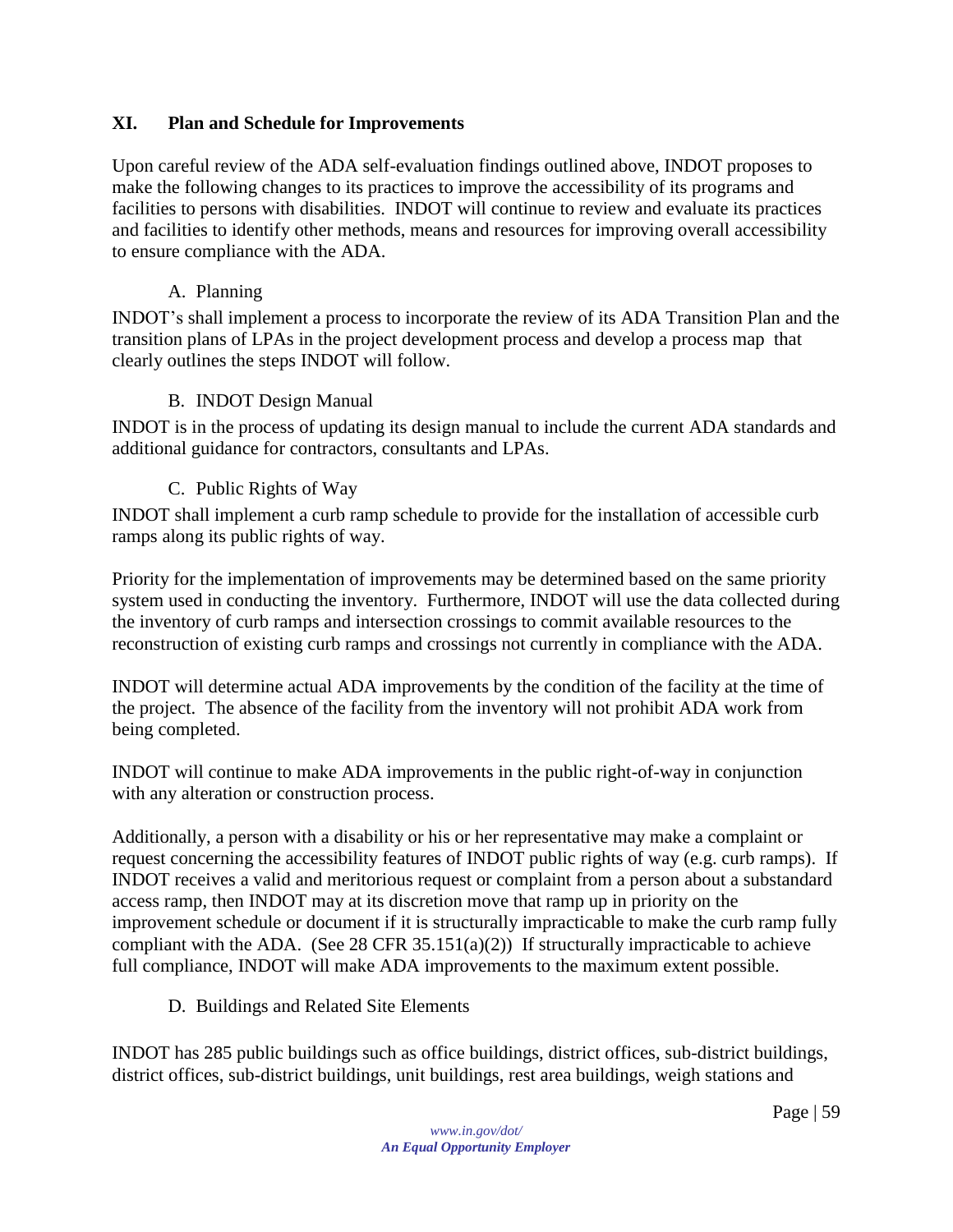weigh station inspection barns. Many of the buildings are not ADA compliant. Recurring compliance issues include noncompliant bathrooms and a lack of accessible entrances.

<span id="page-59-0"></span>Facilities Management will continue to perform annual building assessments and will make physical modifications as necessary to ensure that parking, entrances, pedestrian access routes, customer service areas, public telephones, restrooms and drinking fountains are accessible.

E. Employment

<span id="page-59-1"></span>INDOT will continue to monitor its employment policies and practices annually through Title VI/ADA assessment and implement changes as necessary to comply with the ADA.

F. Public Outreach

INDOT will continue to developing a better system for collecting data regarding requests for reasonable accommodation. Currently, the Title VI/ADA Program Manager requests that each department monitor its ADA compliance activities using a public outreach matrix to capture information regarding requests for accommodation. Based on the 2012 results of its internal assessments, INDOT needs to be more diligent in its data collection efforts.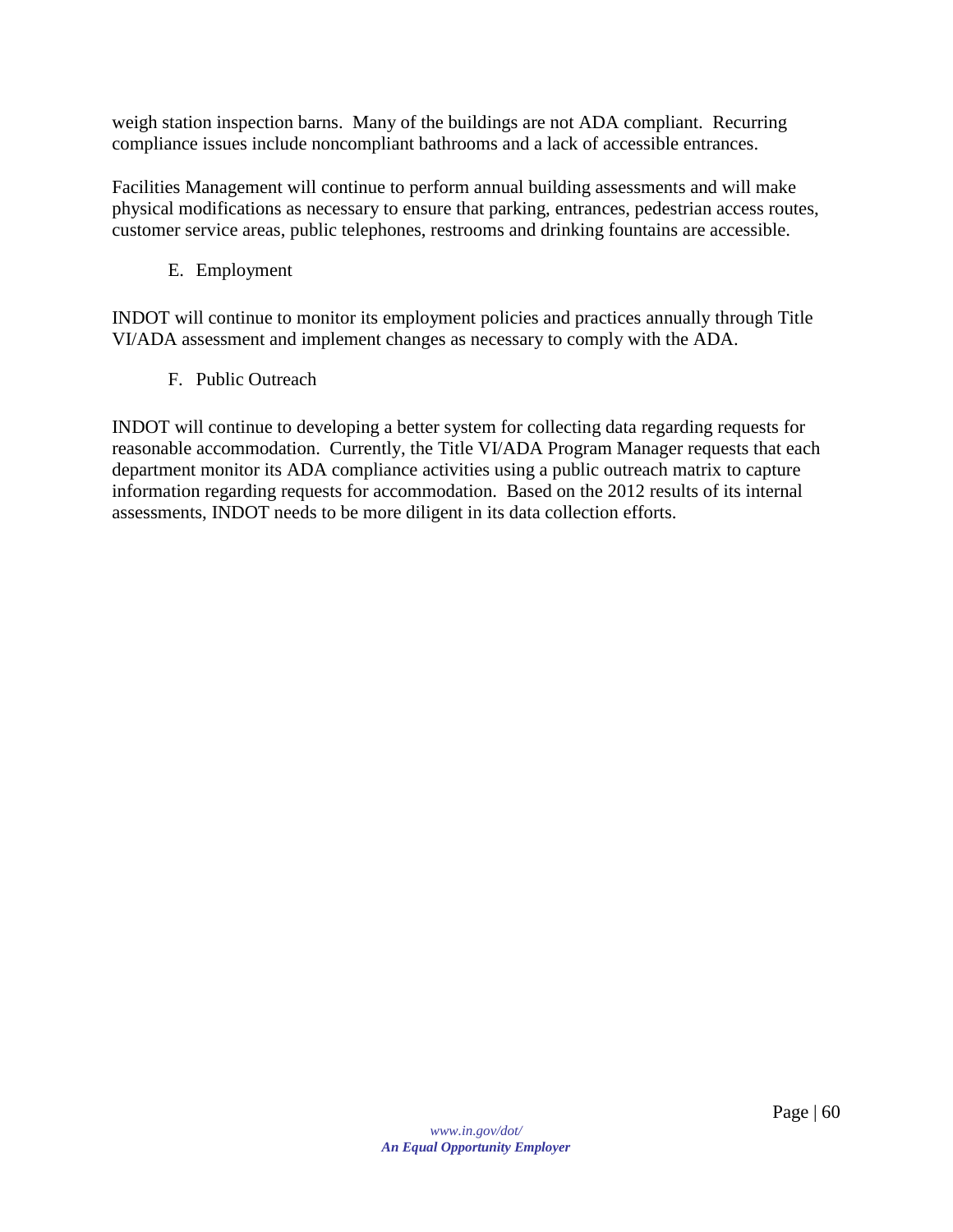#### G. Training

<span id="page-60-0"></span>INDOT's goal is to have a sufficient number of trained persons with technical knowledge and expertise performing field evaluations of it public facilities and monitoring new construction and alteration inspections to collect complete and accurate information. Therefore, INDOT plans to seek assistance from the FHWA, advocacy groups and educational institutions to identify needed training opportunities and to develop a curriculum for a regular and comprehensive training program to include modules, which may include the following:

- Title II ADA overview;
- Inventory collection;
- Technical training regarding the PROWAG, curb ramps, Accessible Pedestrian Signals (APS) and intersection geometrics;
- Project development;
- Accessible communication including documents and website development and public meetings;
- Pedestrian design and planning;
- Maintenance (e.g. snow and ice removal and maintenance agreements); and
- Policies and procedures (e.g. public involvement, employment contracting and licensing, and complaint procedures).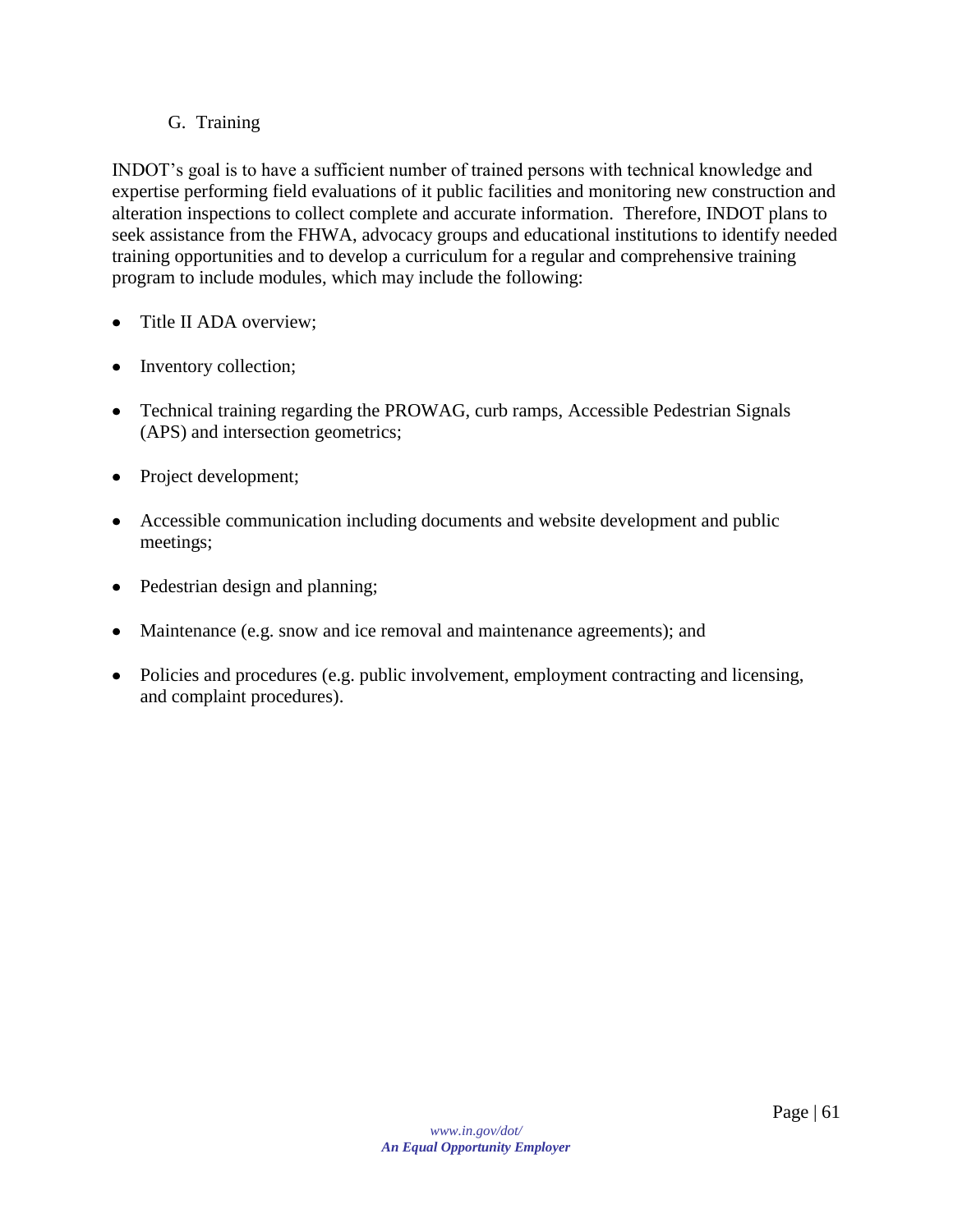#### <span id="page-61-1"></span><span id="page-61-0"></span>**XII. Monitoring and Status Reporting**

#### A. Introduction

INDOT will review and update its transition plan at least every three years and include an update of the status of its ongoing self-evaluation if needed. If INDOT determines that it should add or remove items from the self-evaluation inventory, INDOT will update or correct the transition plan as needed and in accordance with the ADA. The Title VI/ADA Program Manager will monitor INDOT's active public facilities and major program areas through annual reviews to ensure satisfactory progress in accordance with this transition plan.

<span id="page-61-2"></span>B. Field Inspections and Monitoring

In accordance with the INDOT Standards and Specifications, INDOT shall inspect all curb ramps and sidewalks using the following recommended procedures:

- 1. Visually inspecting the site and dimensions
- 2. Using a tape measure to obtain dimensions
- 3. Recording all measurements on the appropriate inspection form and verifying that the project meets or exceeds the ADA standards
- <span id="page-61-3"></span>C. Computerized Tracking and Status Reporting

The Title VI/ADA Program Manager shall oversee the development, maintenance and updating of the computerized tracking and reporting database with the assistance of the interdisciplinary team and subcommittee members as needed.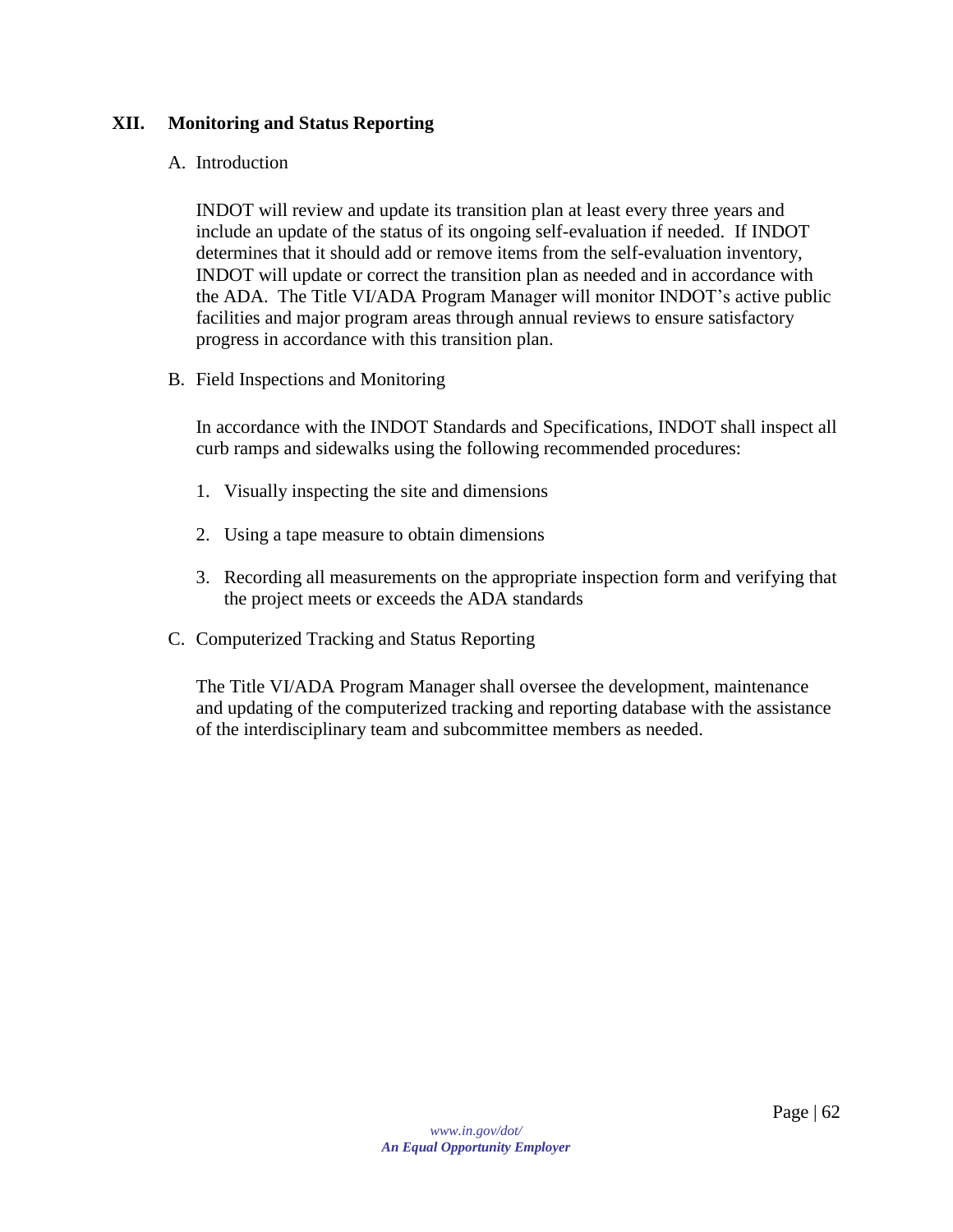#### <span id="page-62-0"></span>**XIII. List of Acronyms**

**ADAAG**: Americans with Disabilities Act Accessibility Guidelines

- **ADA:** Americans with Disabilities Act
- **APS: Ac**cessible Pedestrian Signal
- **CFR:** Code of Federal Regulations
- **EOD:** The Economic Opportunity Division of the Indiana Department of Transportation
- **FHWA:** Federal Highway Administration
- **GIS:** Graphic Information System
- **ITAP:** INDOT Technical Application Pathway
- **PROWAG:** Proposed Accessibility Guidelines for pedestrian Facilities in the Public Right of Way
- **TRS:** Telecommunications Relay Service
- **TDD:** Telecommunications Device for the Deaf
- **TTY**: Teletypewriter
- **WMS:** Work Management System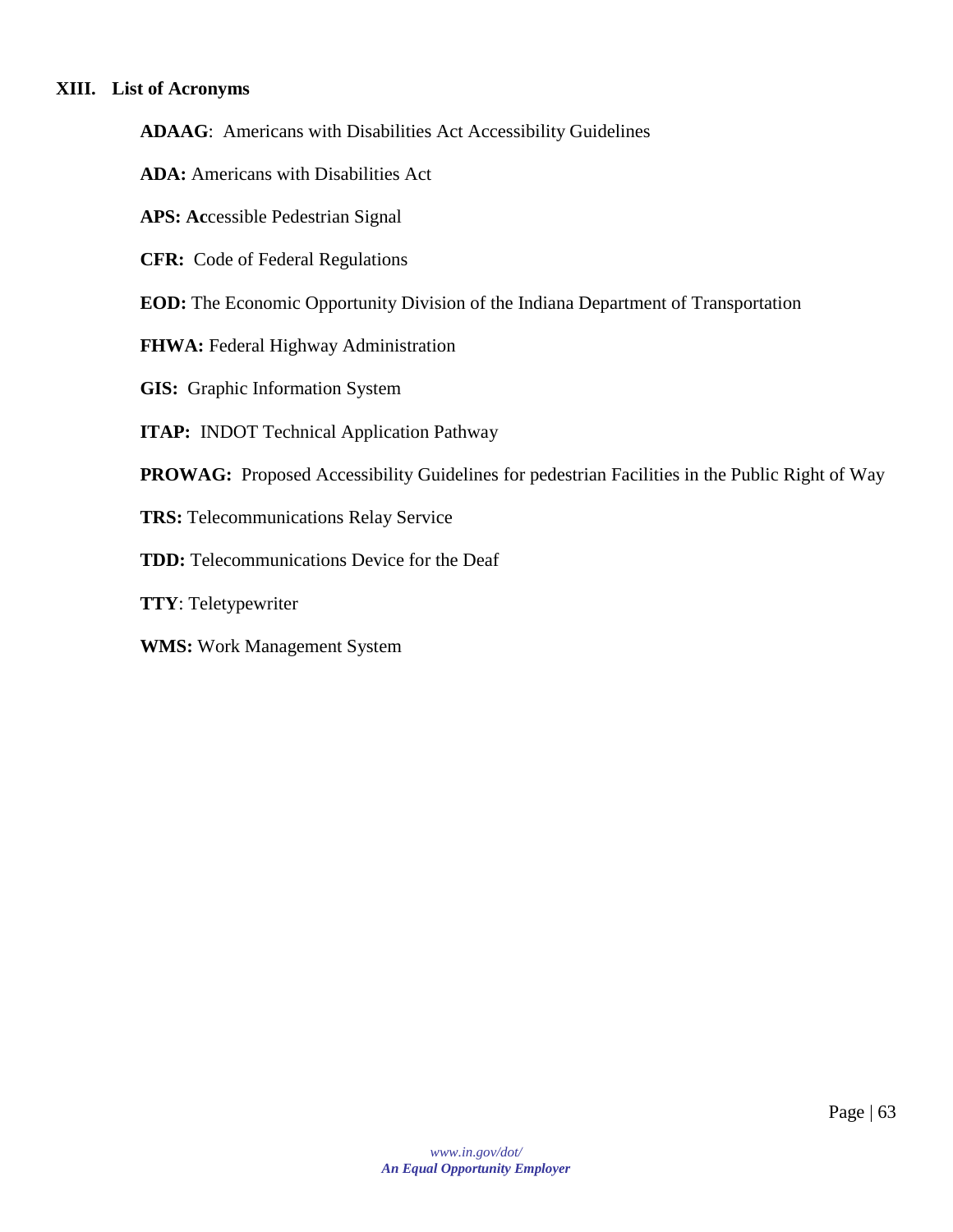#### <span id="page-63-0"></span>**XIV. Glossary of Terms**

**ADA Coordinator:** An individual responsible for overseeing and coordinating the administrative requirements of a public entity's ADA compliance efforts and responding to complaints filed by the public.

**ADA Transition Plan:** INDOT's transportation system plan that identifies accessibility needs, and identifies the process to integrate accessibility improvements, and ensures all transportation facilities, services, programs and activities are accessible to all individuals.

**Accessible:** A facility that provides access to people with disabilities using the design requirements of the 2010 Standards. (PROWAG R106.5)

**Accessible Pedestrian Signal (APS):** A device that communicates information about the WALK phase in audible and vibrotactile formats. (PROWAG R105.5)

Alteration: A change to a facility in the public right of way that affects or could affect access, circulation or use of the facility. An alteration must not decrease or have the effect of decreasing the accessibility of a facility or an accessible connection to an adjacent building or site.

**Americans with Disabilities Act (ADA):** The Americans with Disabilities Act of 1990, as amended sets design guidelines for accessibility to public facilities, including sidewalks and trails by individuals with disabilities.

**Americans with Disabilities Act Accessibility Guidelines (ADAAG):** The ADAAG contains scoping and technical requirements for accessibility to buildings and public facilities by individuals with disabilities under the ADA.

**ADA Transition Plan:** An adopted listed of the physical barriers in a public entity's facilities that limit the accessibility of its programs, activities or services to individuals with disabilities; a detailed outline of the methods the public entity will use to remove the barriers identified and make the facilities accessible; the schedule for taking the necessary steps to achieve compliance. If the period for achieving compliance is longer than one year, the plan should identify the interim steps that the public entity will take during each year of the transition period. The plan includes the name of the official responsible for the plan's implementation.

**Assurances:** A statement of guarantee given in consideration of and for receiving federal-aid.

**Auxiliary Aids and Services**: Auxiliary aids and services includes—(1) Qualified interpreters onsite or through video remote interpreting (VRI) services; notetakers; real-time computer-aided transcription services; written materials; exchange of written notes; telephone handset amplifiers; assistive listening devices; assistive listening systems; telephones compatible with hearing aids; closed caption decoders; open and closed captioning, including real-time captioning; voice, text, and video-based telecommunications products and systems, including text telephones (TTYs), videophones, and captioned telephones, or equally effective telecommunications devices; videotext displays; accessible electronic and information technology; or other effective methods of making aurally delivered information available to individuals who are deaf or hard of hearing;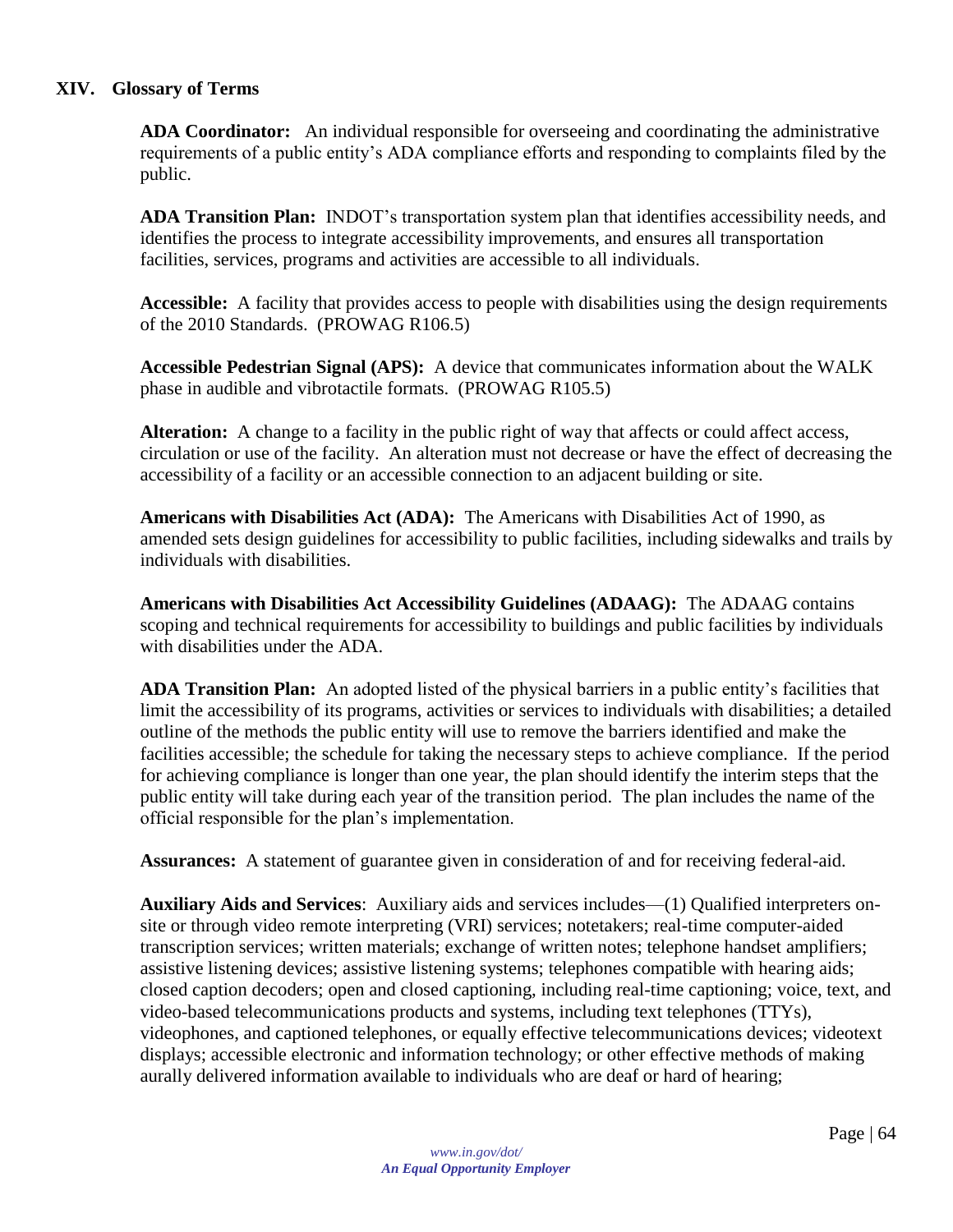(2) Qualified readers; taped texts; audio recordings; Brailed materials and displays; screen reader software; magnification software; optical readers; secondary auditory programs (SAP); large print materials; accessible electronic and information technology; or other effective methods of making visually delivered materials available to individuals who are blind or have low vision;

(3) Acquisition or modification of equipment or devices; and

(4) Other similar services and actions.

(28 CFR §35.104)

**Blended Curb or Transition:** A curb ramp shallower than 1:20 (5%), where the sidewalk is blended into or is flush with the street.

**Building:** Any structure used or intended for supporting or sheltering any use or occupancy. (PROWAG R106.5)

**Circulation Path:** An exterior or interior way of passage provided for pedestrian travel including, walks, hallways, courtyards, elevators, platform lifts, ramps, stairways and landings.

**Complete Complaint:** A signed written statement that contains the complainant's name and address and describes the alleged discriminatory act in sufficient detail to inform INDOT of the nature and date of the alleged violation of Title VI of the Civil Rights Act of 1964, Vocational Rehabilitation Act or the Americans with Disabilities Act. The complaint must be signed by the complainant or an authorized representative of the complainant.

**Complainant:** The person filing a complaint.

**Compliance:** The satisfactory condition existing when a recipient has effectively complied with the current ADA standards.

**Cross Slope:** The slope that is perpendicular to the direction of accessible pedestrian travel. (PROWAG R105.5)

**Crosswalk:** The part of a roadway at an intersection that is included within the extensions of the lateral lines of the sidewalks on opposite sides of the roadway, measured from the curb line or, in the absence of curbs, from the edges of the roadway or, in the absence of a sidewalk on one side of the roadway, the part of the roadway included within the extension of the lateral lines of the sidewalk at right angles to the centerline.

**Curb Line:** A line at the face of the curb that marks the transition from the roadway to a sidewalk or planting strip between the sidewalk and the gutter or roadway.

**Curb Ramp:** A short ramp cutting through a curb or built up to it. (PROWAG R106.5)

**Detectable Warning:** A surface feature built in or applied to walking surfaces or other elements to advise of an upcoming change from a pedestrian to a vehicular way. (PROWAG R405.5)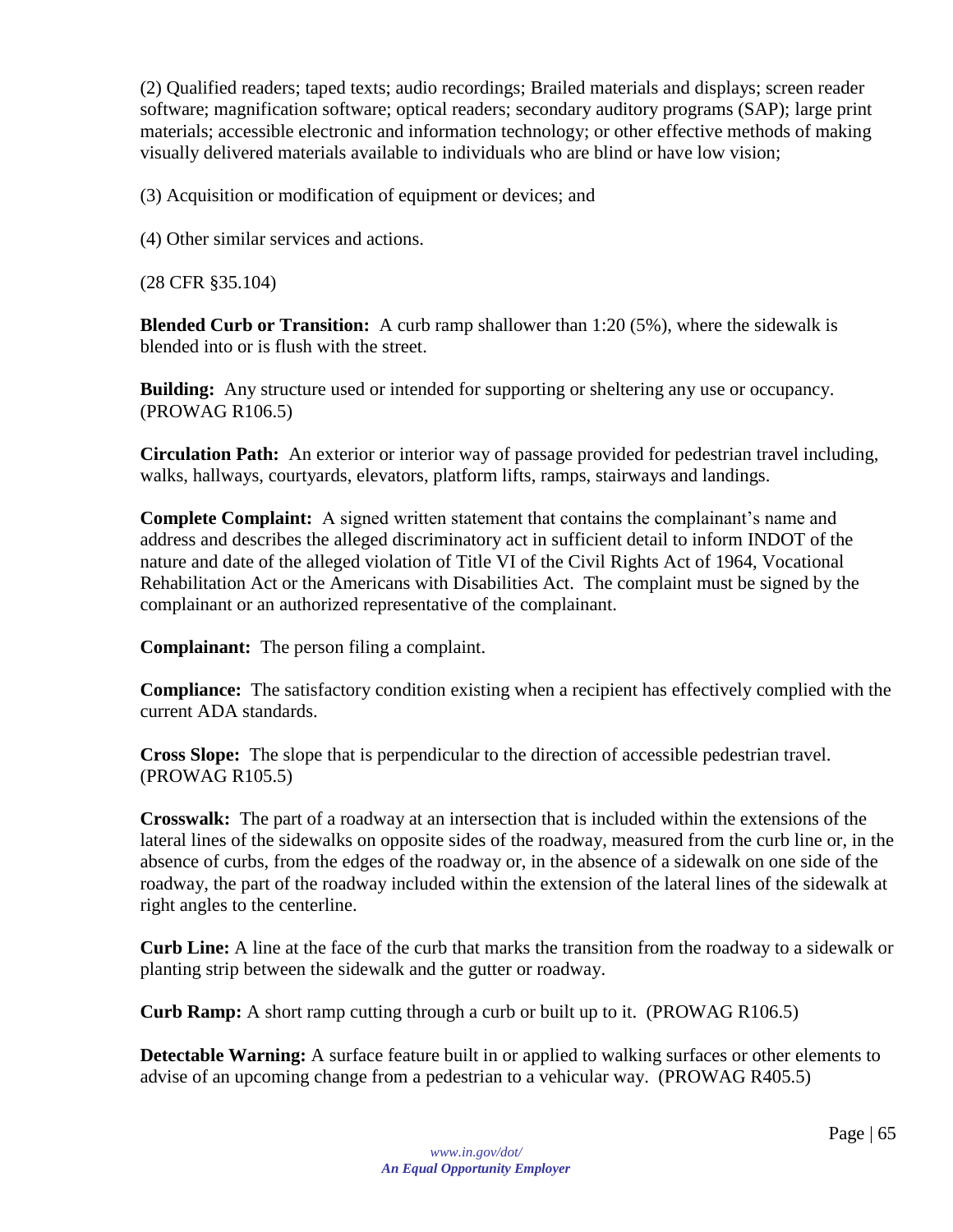**Element:** An architectural or mechanical component of a facility, space, site or public right of way.

**Entrance:** Any access point to a building or facility used for entering including entry door or gate and hardware. (PROWAG R106.5)

**Facility:** All or any portion of structures, improvements, elements and pedestrian or vehicular routes located on a site or a public right-of-way.

**Facility:** All or any portion of buildings, structures, vehicles, equipment, roads, walks, parking lots, or other real or personal property or interest in such property. (49 CFR §27.5)

**Federal Financial Assistance:** Any grant, loan, contract (other than a procurement contract or a contract of insurance or guaranty), or any other arrangement by which the Department provides or otherwise makes available assistance in the form of:

(a) Funds;

- (b) Services of Federal personnel; or
- (c) Real or personal property or any interest in, or use of such property, including:

(1) Transfers or leases of such property for less than fair market value or for reduced consideration; and

(2) Proceeds from a subsequent transfer or lease of such property if the Federal share of its fair market value is not returned to the Federal Government. (49 CFR §27.5)

#### **Flush Transition:** See Blended Transition

**Grade Break:** The meeting line of two adjacent surfaces of different slope (grade).

**Graphic Information System:** A geographic information system (GIS) lets us visualize, question, analyze, interpret, and understand data to reveal relationships, patterns, and trends

**Island:** Curbed or painted area outside the vehicular path that is provided to separate and direct traffic movement, which also may serve as a refuge for pedestrians.

**Marked Crosswalk:** Any portion of a roadway at an intersection or elsewhere that is distinctly indicated for pedestrian crossing by lines or other markings on the surface.

**Metropolitan Planning Organization:** Each urbanized area in the United States with a population of 50,000 or more is required by the federal government to have a metropolitan planning organization (MPO). MPOs are responsible for the continuing, cooperative and comprehensive transportation planning process for their urbanized area

**Parallel Curb Ramp:** A system of two sloped ramps that run parallel to the curb line from a common lower landing that is approximately level with the street.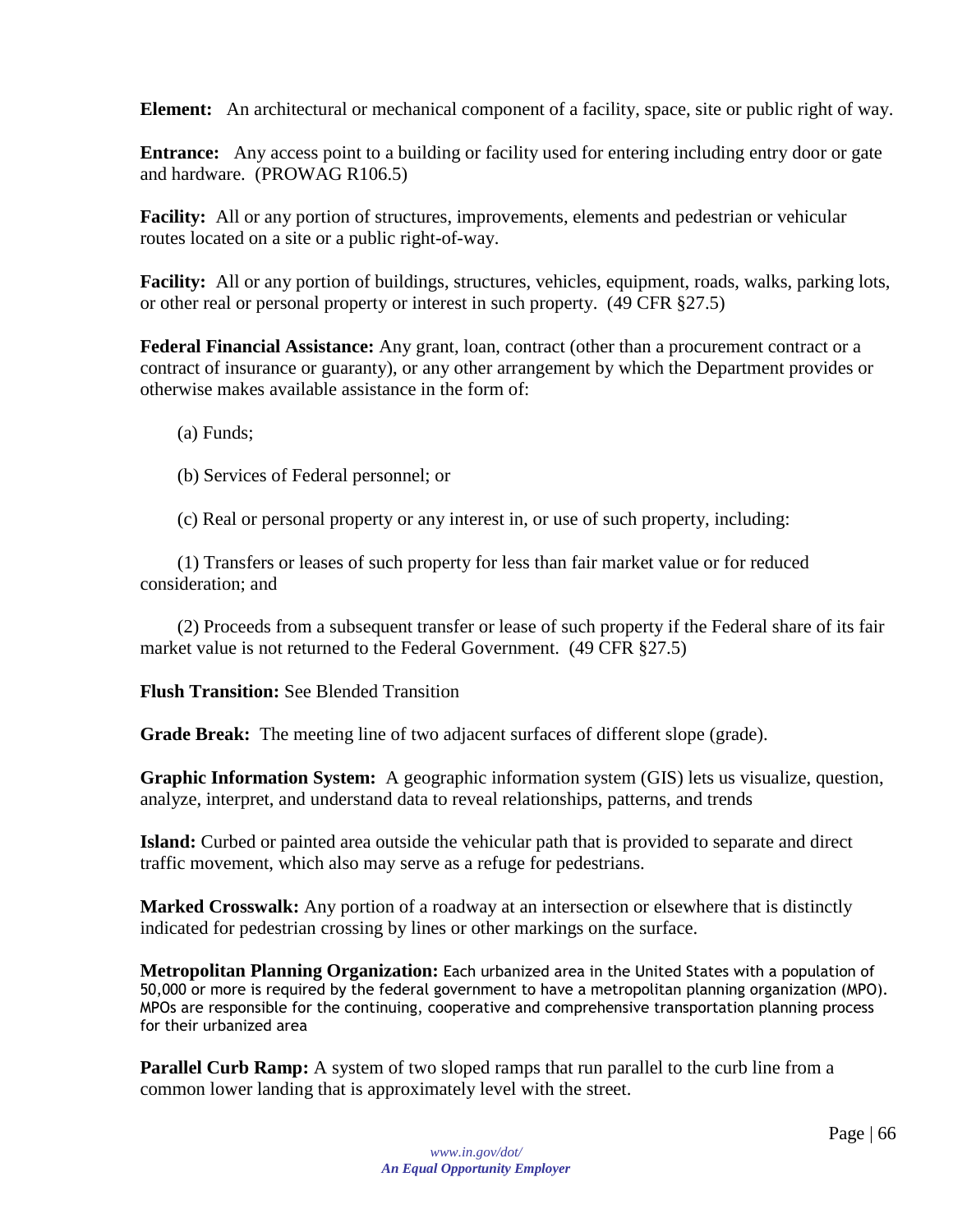**Pedestrian Access Route:** A continuous and unobstructed walkway within a pedestrian circulation path that provides accessibility. (PROWAG R105.5)

**Perpendicular Curb Ramp:** A curb ramp with a main slope running perpendicular to the curb line and with one or more flared side slopes.

**Projects:** Any construction or maintenance project that disturbs the pavement by at least 34 of an inch.

**Public Right of Way:** Land or property owned by a public entity and usually acquired for or devoted to transportation or pedestrian purposes.

**Public Use:** Interior or exterior, rooms, space or elements that are made available to the public.

**Ramp:** A walking surface that has a running slope steeper than 5%.

**Right of Way:** Denotes land, property or interest therein, usually in a strip, acquired for or devoted to transportation purposes.

**Running Slope:** The slope that is parallel to the direction of travel expressed as a ratio of rise to run in the public right of way. This is usually called grade and is expressed as a percentage.

**Section 504:** Section 504 of the Rehabilitation Act of 1973, which prohibits discrimination in any program or activity receiving federal financial assistance.

**Sidewalk:** That portion of a public right of way between the curb line or lateral line of a roadway and the adjacent property line that is improved for use by pedestrians.

**Sub-recipient: A**n entity or person that indirectly (usually through a grant or contract) receives federal financial assistance to implement a program or activity, which obligates them to comply with the Section 504 and its implementing regulations. Subrecipients include, but are not limited to, metropolitan planning organizations, local public agencies, and colleges/universities.

**Street Furniture:** Elements in the public right-of-way intended for use by pedestrians.

**Technically Infeasible:** An alteration that has little likelihood of being accomplished because existing structural conditions would require removing or altering a load bearing member that is an essential part of the structural frame or because other existing physical or site constraints prohibit modification or addition of elements, spaces or features that are in full strict compliance with the minimum requirements of the 2010 ADA Standards.

**Vibrotactile:** A vibrating surface, located on the accessible pedestrian signal button that communicates information through touch. (PROWAG R105.5)